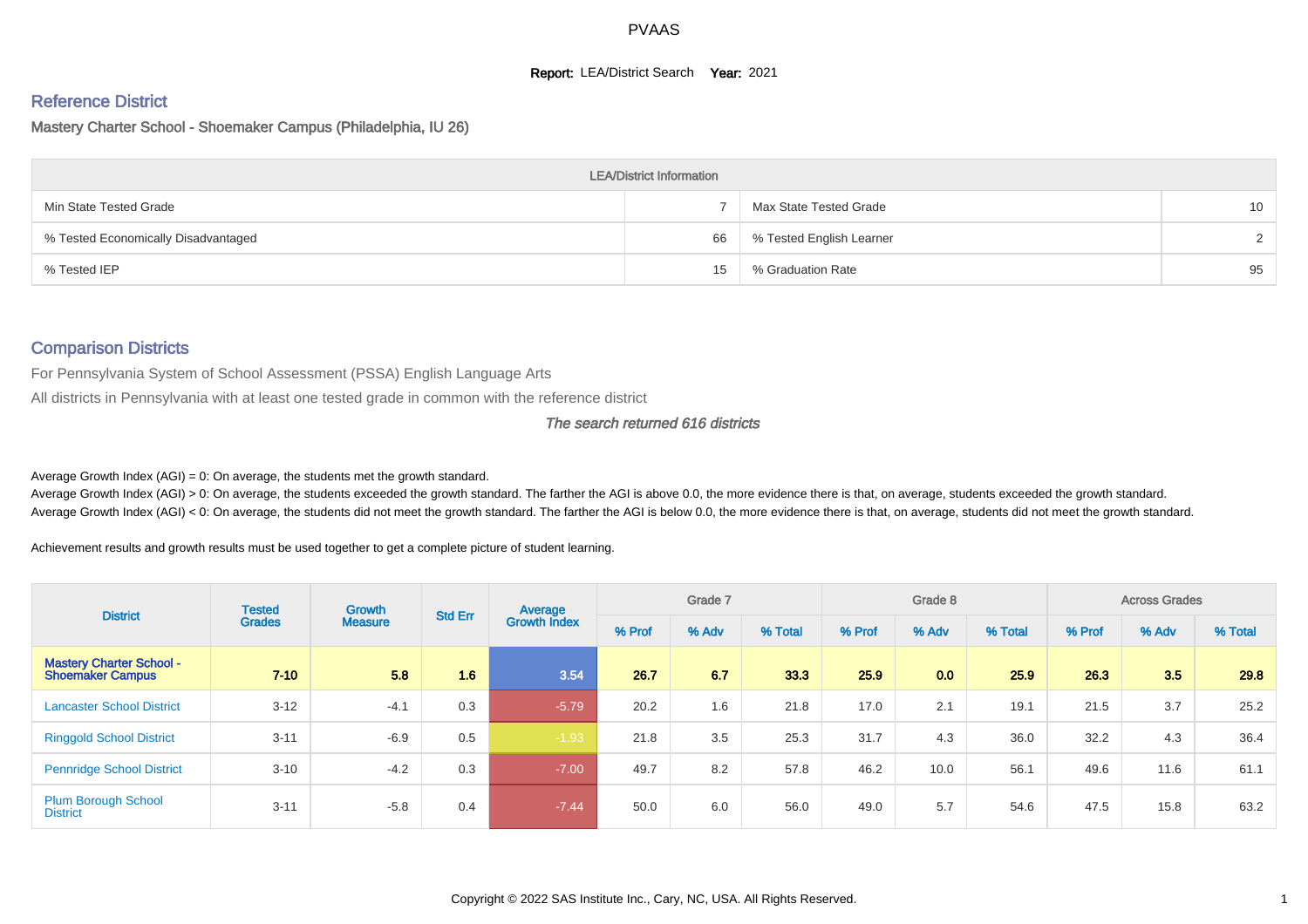| <b>District</b>                                            | <b>Tested</b> | Growth         | <b>Std Err</b> |                                |        | Grade 7 |         |        | Grade 8 |         |        | <b>Across Grades</b> |         |
|------------------------------------------------------------|---------------|----------------|----------------|--------------------------------|--------|---------|---------|--------|---------|---------|--------|----------------------|---------|
|                                                            | <b>Grades</b> | <b>Measure</b> |                | <b>Average</b><br>Growth Index | % Prof | % Adv   | % Total | % Prof | % Adv   | % Total | % Prof | % Adv                | % Total |
| <b>Mastery Charter School -</b><br><b>Shoemaker Campus</b> | $7 - 10$      | 5.8            | 1.6            | 3.54                           | 26.7   | 6.7     | 33.3    | 25.9   | 0.0     | 25.9    | 26.3   | 3.5                  | 29.8    |
| <b>Seneca Valley School</b><br><b>District</b>             | $3 - 11$      | $-3.6$         | 0.3            | $-3.48$                        | 53.0   | 9.8     | 62.9    | 51.1   | 14.5    | 65.6    | 47.2   | 20.2                 | 67.4    |
| <b>Central Bucks School</b><br><b>District</b>             | $3 - 11$      | $-1.3$         | 0.2            | $-4.69$                        | 54.3   | 16.8    | 71.0    | 51.5   | 17.5    | 69.0    | 51.5   | 19.8                 | 71.4    |
| <b>Shaler Area School District</b>                         | $3 - 11$      | $-4.5$         | 0.4            | 0.47                           | 50.0   | 7.8     | 57.8    | 46.9   | 12.9    | 59.8    | 46.7   | 13.0                 | 59.7    |
| <b>Owen J Roberts School</b><br><b>District</b>            | $3 - 11$      | $-2.3$         | 0.3            | $-6.54$                        | 56.3   | 10.6    | 67.0    | 51.6   | 11.0    | 62.6    | 50.6   | 21.3                 | 71.8    |
| <b>New Castle Area School</b><br><b>District</b>           | $3-12$        | $-5.0$         | 0.4            | $-4.74$                        | 18.3   | 0.0     | 18.3    | 20.9   | 0.9     | 21.9    | 17.6   | 1.9                  | 19.5    |
| <b>Perkiomen Valley School</b><br><b>District</b>          | $3 - 11$      | $-3.7$         | 0.3            | $-4.94$                        | 51.0   | 12.6    | 63.6    | 48.7   | 12.2    | 60.9    | 51.1   | 18.7                 | 69.8    |
| <b>Wilson Area School District</b>                         | $3 - 11$      | $-5.9$         | 0.5            | $-7.27$                        | 29.2   | 6.8     | 36.0    | 38.6   | 8.3     | 47.0    | 41.0   | 12.4                 | 53.4    |
| <b>Erie City School District</b>                           | $3 - 12$      | $-2.9$         | 0.3            | $-4.19$                        | 16.6   | 1.6     | 18.2    | 18.4   | 2.3     | 20.7    | 17.5   | 2.2                  | 19.8    |
| <b>Parkland School District</b>                            | $3 - 11$      | $-2.9$         | 0.3            | $-6.48$                        | 50.3   | 17.5    | 67.8    | 46.6   | 14.9    | 61.4    | 47.1   | 23.4                 | 70.5    |
| <b>Pottstown School District</b>                           | $3 - 12$      | $-5.4$         | 0.5            | $-2.03$                        | 16.9   | 0.6     | 17.5    | 16.5   | 1.6     | 18.1    | 21.9   | 2.2                  | 24.0    |
| <b>Bristol Township School</b><br><b>District</b>          | $3 - 11$      | $-3.8$         | 0.4            | $-4.93$                        | 30.2   | 2.2     | 32.4    | 24.1   | 2.8     | 26.9    | 26.9   | 2.9                  | 29.8    |
| <b>Boyertown Area School</b><br><b>District</b>            | $3 - 11$      | $-3.6$         | 0.4            | $-5.54$                        | 46.4   | 12.8    | 59.3    | 42.2   | 8.4     | 50.6    | 42.6   | 10.7                 | 53.4    |
| <b>Marple Newtown School</b><br><b>District</b>            | $3 - 11$      | $-4.5$         | 0.5            | $-4.01$                        | 50.8   | 9.4     | 60.2    | 51.2   | 7.2     | 58.4    | 51.2   | 18.8                 | 69.9    |
| <b>Council Rock School</b><br><b>District</b>              | $3 - 11$      | $-2.3$         | 0.2            | $-4.49$                        | 52.3   | 13.9    | 66.2    | 46.6   | 14.5    | 61.1    | 50.8   | 17.6                 | 68.4    |
| <b>Neshaminy School District</b>                           | $3 - 11$      | $-2.8$         | 0.3            | $-2.26$                        | 44.0   | 7.6     | 51.6    | 41.9   | 9.1     | 51.0    | 44.7   | 12.5                 | 57.2    |
| <b>Forest Hills School District</b>                        | $3 - 11$      | $-4.9$         | 0.6            | $-6.23$                        | 30.9   | 3.2     | 34.2    | 22.3   | 2.5     | 24.8    | 39.3   | 7.6                  | 46.9    |
| <b>Dallas School District</b>                              | $3 - 11$      | $-5.2$         | 0.5            | $-3.62$                        | 49.2   | 3.2     | 52.4    | 48.7   | 14.3    | 63.0    | 50.5   | 13.7                 | 64.2    |
| <b>Collegium Charter School</b>                            | $3 - 10$      | $-4.5$         | 0.5            | $-1.74$                        | 26.3   | 1.1     | 27.4    | 25.0   | 3.4     | 28.4    | 31.5   | 3.2                  | 34.7    |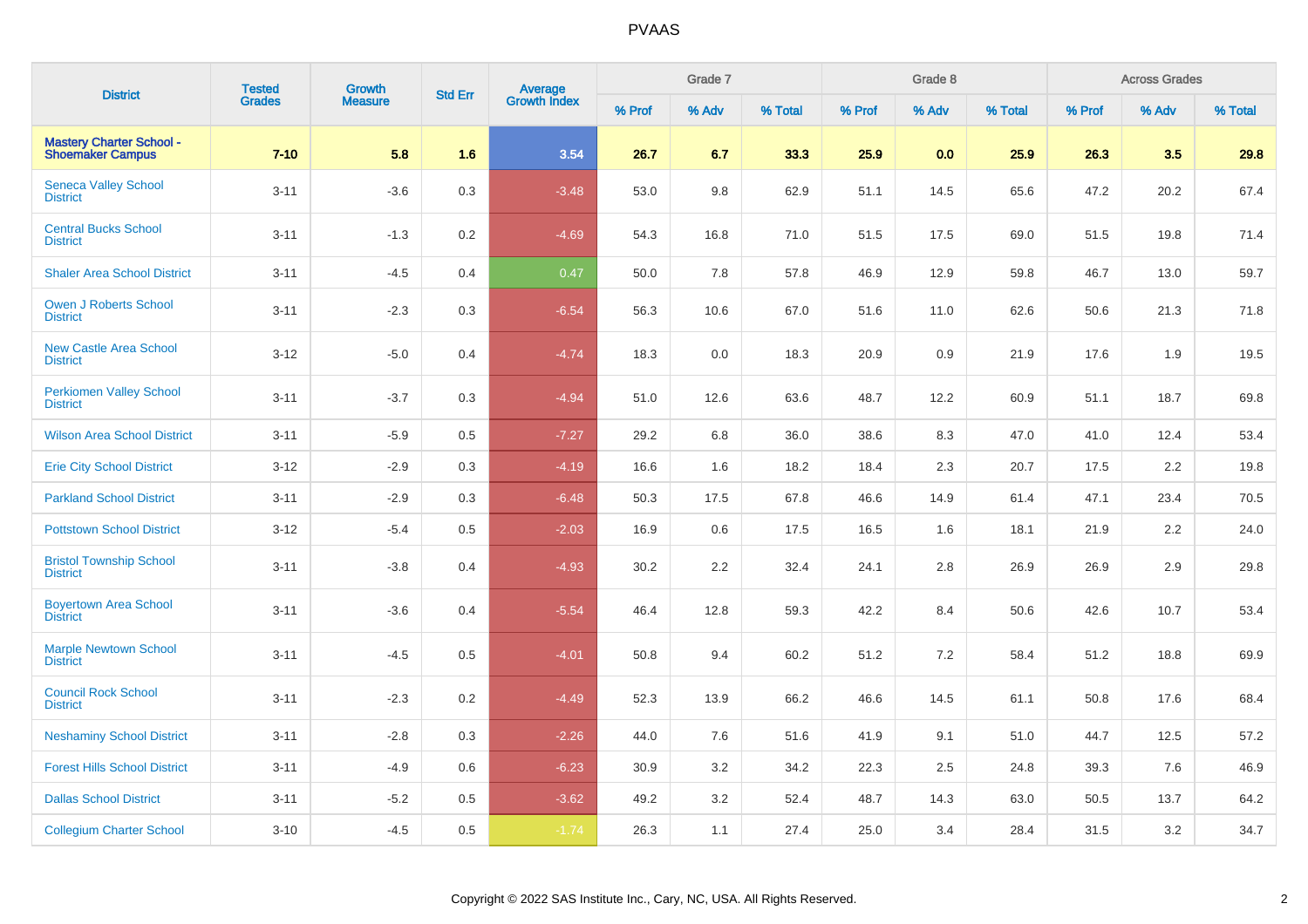| <b>District</b>                                            | <b>Tested</b> | Growth         | <b>Std Err</b> | <b>Average</b><br>Growth Index |        | Grade 7 |         |        | Grade 8 |         |        | <b>Across Grades</b> |         |
|------------------------------------------------------------|---------------|----------------|----------------|--------------------------------|--------|---------|---------|--------|---------|---------|--------|----------------------|---------|
|                                                            | <b>Grades</b> | <b>Measure</b> |                |                                | % Prof | % Adv   | % Total | % Prof | % Adv   | % Total | % Prof | % Adv                | % Total |
| <b>Mastery Charter School -</b><br><b>Shoemaker Campus</b> | $7 - 10$      | 5.8            | 1.6            | 3.54                           | 26.7   | 6.7     | 33.3    | 25.9   | 0.0     | 25.9    | 26.3   | 3.5                  | 29.8    |
| <b>Oxford Area School District</b>                         | $3 - 11$      | $-1.2$         | 0.4            | $-2.58$                        | 44.6   | 7.0     | 51.6    | 30.2   | 3.9     | 34.2    | 39.6   | 10.3                 | 49.9    |
| <b>Maritime Academy Charter</b><br>School                  | $3 - 10$      | $-6.3$         | 0.7            | $-3.44$                        | 24.1   | 3.4     | 27.6    | 22.7   | 0.0     | 22.7    | 19.4   | 1.9                  | 21.3    |
| <b>Garnet Valley School</b><br><b>District</b>             | $3 - 10$      | $-3.6$         | 0.4            | $-4.41$                        | 53.8   | 10.5    | 64.3    | 53.4   | 12.2    | 65.6    | 51.6   | 17.8                 | 69.4    |
| <b>Abington School District</b>                            | $3 - 10$      | $-2.8$         | 0.3            | $-5.40$                        | 49.5   | 11.6    | 61.1    | 41.4   | 10.4    | 51.8    | 44.9   | 18.8                 | 63.8    |
| <b>Penn Hills School District</b>                          | $3 - 11$      | $-4.6$         | $0.5\,$        | $-1.61$                        | 13.6   | 1.6     | 15.2    | 20.7   | 4.3     | 25.0    | 20.9   | 2.9                  | 23.8    |
| <b>Pittsburgh School District</b>                          | $3 - 11$      | $-1.6$         | 0.2            | 1.12                           | 33.3   | 6.0     | 39.3    | 30.7   | 7.3     | 38.0    | 29.7   | 7.6                  | 37.3    |
| <b>East Stroudsburg Area</b><br><b>School District</b>     | $3 - 11$      | $-4.1$         | 0.5            | $-1.46$                        | 41.9   | 3.5     | 45.4    | 32.3   | 5.1     | 37.3    | 36.5   | 7.4                  | 43.9    |
| <b>Pine-Richland School</b><br><b>District</b>             | $3 - 11$      | $-3.0$         | 0.3            | 0.72                           | 57.0   | 18.5    | 75.6    | 56.2   | 27.0    | 83.3    | 52.7   | 28.2                 | 80.9    |
| <b>Manheim Township School</b><br><b>District</b>          | $3 - 12$      | $-2.7$         | 0.3            | $-3.23$                        | 50.6   | 15.3    | 65.8    | 42.1   | 17.4    | 59.5    | 45.0   | 24.3                 | 69.3    |
| Philipsburg-Osceola Area<br><b>School District</b>         | $3 - 11$      | $-4.8$         | 0.6            | $-0.04$                        | 35.2   | 2.4     | 37.6    | 33.0   | 6.2     | 39.2    | 40.7   | 11.1                 | 51.8    |
| <b>Yough School District</b>                               | $3 - 10$      | $-4.7$         | 0.6            | $-1.33$                        | 42.3   | 8.2     | 50.5    | 36.7   | 5.8     | 42.5    | 41.9   | 9.2                  | 51.1    |
| <b>Chartiers Valley School</b><br><b>District</b>          | $3 - 11$      | $-3.4$         | 0.4            | $-2.67$                        | 46.3   | 8.7     | 55.0    | 42.9   | 7.6     | 50.5    | 47.3   | 10.0                 | 57.4    |
| <b>Quakertown Community</b><br><b>School District</b>      | $3 - 12$      | $-1.6$         | 0.4            | $-2.55$                        | 40.4   | 7.5     | 47.8    | 42.6   | 17.3    | 59.9    | 42.5   | 12.6                 | 55.1    |
| <b>Waynesboro Area School</b><br><b>District</b>           | $3-12$        | $-2.8$         | 0.4            | 0.38                           | 37.6   | 7.1     | 44.7    | 37.5   | 12.8    | 50.3    | 41.0   | 12.0                 | 52.9    |
| <b>Greater Latrobe School</b><br><b>District</b>           | $3 - 11$      | $-3.1$         | 0.4            | 2.46                           | 49.0   | 10.1    | 59.1    | 46.2   | 20.0    | 66.2    | 46.9   | 15.6                 | 62.5    |
| <b>Wilson School District</b>                              | $3-12$        | $-3.7$         | 0.5            | $-0.81$                        | 47.6   | 8.4     | 56.0    | 47.8   | 11.1    | 58.9    | 47.0   | 13.2                 | 60.1    |
| <b>Conrad Weiser Area School</b><br><b>District</b>        | $3 - 11$      | $-2.3$         | 0.5            | 2.18                           | 26.2   | 2.7     | 28.9    | 30.0   | 3.4     | 33.5    | 36.9   | 6.7                  | 43.7    |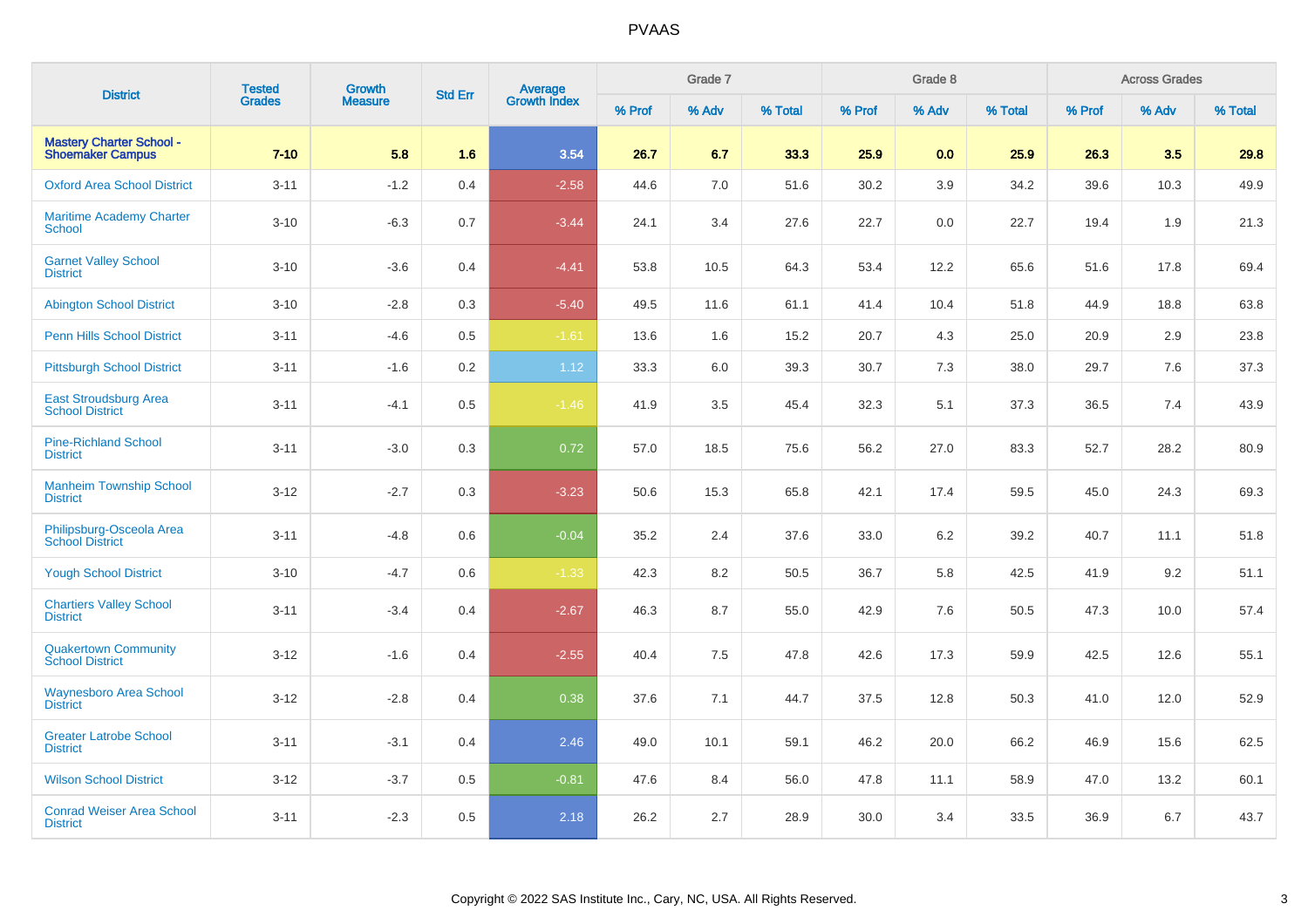| <b>District</b>                                            | <b>Tested</b> | Growth         | <b>Std Err</b> |                                |        | Grade 7 |         |        | Grade 8 |         |        | <b>Across Grades</b> |         |
|------------------------------------------------------------|---------------|----------------|----------------|--------------------------------|--------|---------|---------|--------|---------|---------|--------|----------------------|---------|
|                                                            | <b>Grades</b> | <b>Measure</b> |                | <b>Average</b><br>Growth Index | % Prof | % Adv   | % Total | % Prof | % Adv   | % Total | % Prof | % Adv                | % Total |
| <b>Mastery Charter School -</b><br><b>Shoemaker Campus</b> | $7 - 10$      | 5.8            | 1.6            | 3.54                           | 26.7   | 6.7     | 33.3    | 25.9   | 0.0     | 25.9    | 26.3   | 3.5                  | 29.8    |
| <b>Propel Charter School-</b><br><b>Mckeesport</b>         | $3 - 8$       | $-7.2$         | 1.0            | $-2.58$                        | 34.2   | 2.6     | 36.8    | 29.7   | 2.7     | 32.4    | 32.1   | 1.4                  | 33.5    |
| <b>Shikellamy School District</b>                          | $3 - 10$      | $-2.8$         | 0.5            | $-0.93$                        | 41.5   | 8.5     | 50.0    | 35.8   | 7.4     | 43.2    | 38.2   | 9.0                  | 47.3    |
| <b>MaST Community Charter</b><br>School                    | $3 - 10$      | $-4.3$         | 0.6            | 2.81                           | 59.8   | 12.8    | 72.6    | 54.4   | 12.6    | 67.0    | 51.0   | 14.1                 | 65.2    |
| <b>Muhlenberg School District</b>                          | $3 - 10$      | $-2.8$         | 0.4            | $-3.39$                        | 27.7   | 2.0     | 29.6    | 26.4   | 1.4     | 27.8    | 28.8   | 3.0                  | 31.8    |
| <b>Dallastown Area School</b><br><b>District</b>           | $3 - 11$      | $-2.2$         | 0.3            | $-4.61$                        | 45.3   | 9.3     | 54.7    | 43.8   | 11.1    | 54.9    | 44.8   | 19.1                 | 63.9    |
| <b>Northwestern School</b><br><b>District</b>              | $3 - 11$      | $-4.4$         | 0.6            | $-1.84$                        | 42.4   | 1.9     | 44.3    | 36.4   | 6.4     | 42.7    | 40.4   | 8.1                  | 48.5    |
| <b>Elizabethtown Area School</b><br><b>District</b>        | $3 - 12$      | $-0.8$         | 0.4            | $-2.01$                        | 46.4   | 4.7     | 51.2    | 44.1   | 10.0    | 54.2    | 44.6   | 17.9                 | 62.5    |
| <b>Harbor Creek School</b><br><b>District</b>              | $3 - 11$      | $-2.4$         | 0.5            | $-3.71$                        | 55.9   | 13.3    | 69.2    | 45.4   | 12.3    | 57.8    | 48.7   | 24.9                 | 73.6    |
| <b>Octorara Area School</b><br><b>District</b>             | $3 - 11$      | $-3.9$         | 0.6            | $-0.87$                        | 28.9   | 5.2     | 34.1    | 40.5   | 6.0     | 46.6    | 42.6   | 9.0                  | 51.6    |
| <b>Williamsport Area School</b><br><b>District</b>         | $3 - 11$      | $-1.3$         | 0.4            | $-1.77$                        | 34.6   | 4.8     | 39.4    | 26.0   | 5.8     | 31.8    | 37.7   | 8.5                  | 46.2    |
| <b>New Brighton Area School</b><br><b>District</b>         | $3 - 11$      | $-4.3$         | 0.6            | $-1.99$                        | 33.7   | 5.0     | 38.6    | 27.6   | 3.8     | 31.4    | 32.4   | 4.8                  | 37.2    |
| Downingtown Area School<br><b>District</b>                 | $3 - 11$      | $-0.3$         | 0.4            | 2.56                           | 53.8   | 24.3    | 78.0    | 49.8   | 32.5    | 82.3    | 49.4   | 33.5                 | 82.9    |
| <b>Wyoming Area School</b><br><b>District</b>              | $3 - 10$      | $-4.1$         | 0.6            | $-3.65$                        | 49.5   | 3.2     | 52.7    | 35.8   | 9.4     | 45.3    | 43.5   | 7.5                  | 51.1    |
| <b>Moon Area School District</b>                           | $3 - 11$      | $-0.1$         | 0.4            | 4.06                           | 51.6   | 10.8    | 62.4    | 52.0   | 17.4    | 69.4    | 51.5   | 19.8                 | 71.3    |
| <b>MaST Community Charter</b><br>School II                 | $3 - 10$      | $-4.6$         | 0.7            | 0.45                           | 50.0   | 5.9     | 55.9    |        |         |         | 44.5   | 7.0                  | 51.5    |
| <b>Southmoreland School</b><br><b>District</b>             | $3 - 11$      | $-3.9$         | 0.6            | $-2.95$                        | 43.1   | 4.6     | 47.7    | 49.5   | 4.8     | 54.4    | 44.6   | 6.8                  | 51.3    |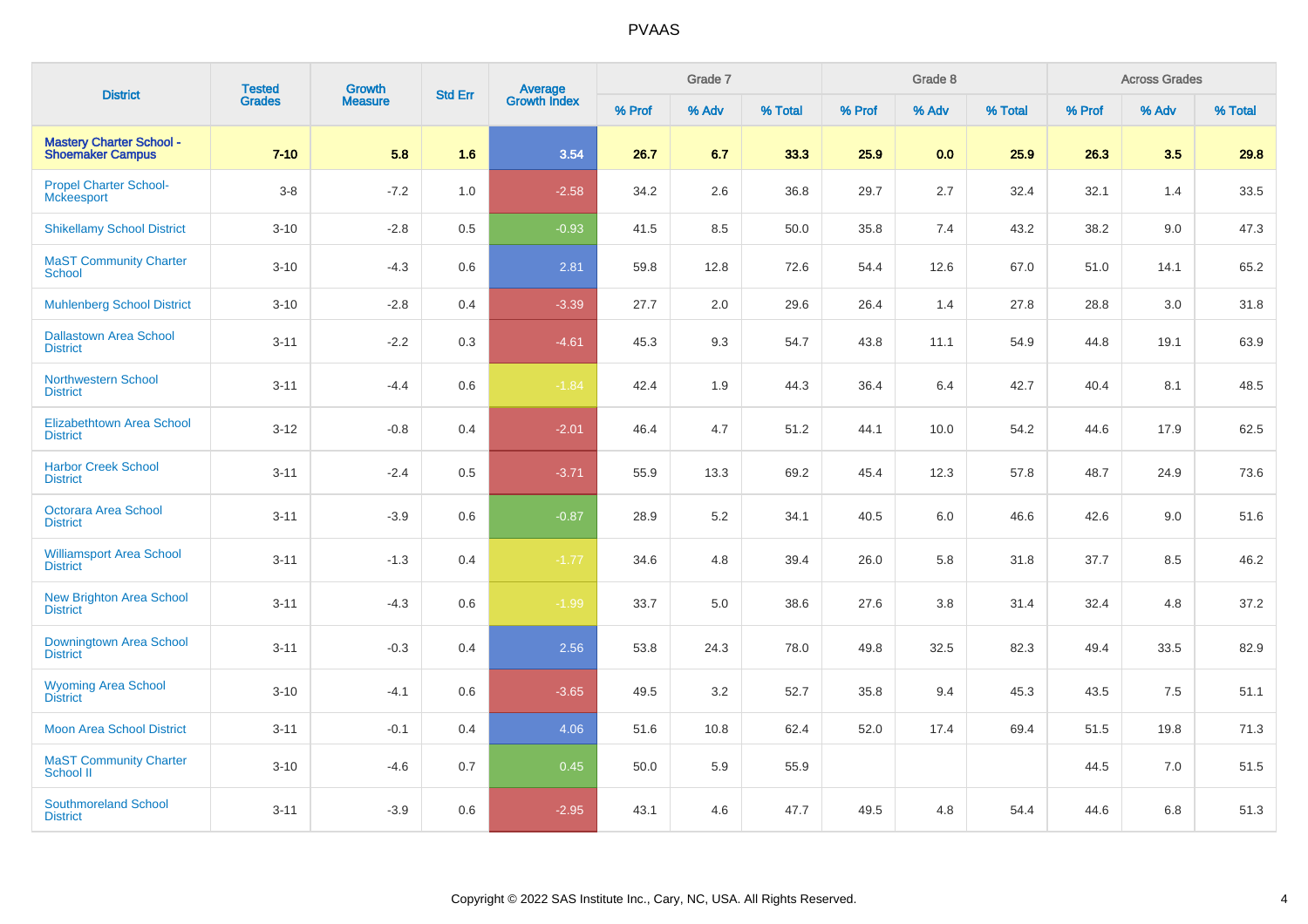| <b>District</b>                                            | <b>Tested</b> | Growth         | <b>Std Err</b> | <b>Average</b><br>Growth Index |        | Grade 7 |         |        | Grade 8 |         |        | <b>Across Grades</b> |         |
|------------------------------------------------------------|---------------|----------------|----------------|--------------------------------|--------|---------|---------|--------|---------|---------|--------|----------------------|---------|
|                                                            | Grades        | <b>Measure</b> |                |                                | % Prof | % Adv   | % Total | % Prof | % Adv   | % Total | % Prof | % Adv                | % Total |
| <b>Mastery Charter School -</b><br><b>Shoemaker Campus</b> | $7 - 10$      | 5.8            | 1.6            | 3.54                           | 26.7   | 6.7     | 33.3    | 25.9   | 0.0     | 25.9    | 26.3   | 3.5                  | 29.8    |
| <b>Nazareth Area School</b><br><b>District</b>             | $3 - 11$      | $-2.5$         | 0.4            | 0.00                           | 56.0   | 8.6     | 64.7    | 51.9   | 8.5     | 60.5    | 48.6   | 14.4                 | 63.0    |
| <b>Tunkhannock Area School</b><br><b>District</b>          | $3 - 11$      | $-3.4$         | 0.5            | $-0.95$                        | 33.3   | 3.1     | 36.4    | 40.1   | 8.2     | 48.3    | 36.3   | 6.8                  | 43.0    |
| Northern Lebanon School<br><b>District</b>                 | $3 - 11$      | $-3.3$         | 0.5            | $-3.57$                        | 35.3   | 1.3     | 36.6    | 32.3   | 2.6     | 34.8    | 41.8   | 7.5                  | 49.3    |
| <b>Blackhawk School District</b>                           | $3 - 11$      | $-3.2$         | 0.5            | $-1.93$                        | 52.8   | 4.9     | 57.7    | 39.7   | 6.7     | 46.4    | 48.1   | 10.9                 | 59.0    |
| Northampton Area School<br><b>District</b>                 | $3 - 11$      | $-4.3$         | 0.7            | $-3.10$                        | 27.4   | 6.8     | 34.2    | 40.0   | 5.0     | 45.0    | 42.3   | 12.8                 | 55.1    |
| <b>Westmont Hilltop School</b><br><b>District</b>          | $3 - 11$      | $-4.1$         | 0.7            | 0.20                           | 47.1   | 1.2     | 48.2    | 56.4   | 4.3     | 60.6    | 41.9   | 9.4                  | 51.2    |
| <b>West Mifflin Area School</b><br><b>District</b>         | $3-12$        | $-3.0$         | 0.5            | 1.11                           | 38.9   | 1.0     | 39.8    | 35.2   | 4.4     | 39.6    | 37.4   | 4.4                  | 41.8    |
| <b>Mid Valley School District</b>                          | $3 - 10$      | $-0.4$         | 0.6            | $-0.79$                        | 38.6   | 2.4     | 40.9    | 26.2   | 2.7     | 28.9    | 38.8   | 7.4                  | 46.2    |
| <b>Brookville Area School</b><br><b>District</b>           | $3 - 11$      | $-3.3$         | 0.6            | $-2.38$                        | 34.4   | 0.8     | 35.2    | 45.0   | 7.3     | 52.3    | 40.4   | 8.7                  | 49.1    |
| <b>South Allegheny School</b><br><b>District</b>           | $3 - 11$      | $-5.4$         | 0.9            | $-1.98$                        | 31.6   | 5.3     | 36.8    | 41.5   | 12.2    | 53.7    | 39.4   | 6.6                  | 46.0    |
| <b>Cocalico School District</b>                            | $3 - 11$      | $-2.5$         | 0.4            | $-4.50$                        | 50.7   | 7.0     | 57.6    | 35.9   | 14.1    | 50.0    | 44.9   | 15.8                 | 60.7    |
| <b>Connellsville Area School</b><br><b>District</b>        | $3 - 11$      | $-2.2$         | 0.4            | 0.49                           | 27.4   | 5.1     | 32.4    | 33.8   | 3.6     | 37.4    | 33.6   | 5.9                  | 39.6    |
| Jim Thorpe Area School<br><b>District</b>                  | $3 - 11$      | $-3.4$         | 0.6            | $-2.11$                        | 37.9   | 6.4     | 44.3    | 37.6   | 5.6     | 43.2    | 38.6   | 8.0                  | 46.6    |
| <b>Hollidaysburg Area School</b><br><b>District</b>        | $3 - 11$      | 1.1            | 0.4            | 4.39                           | 47.0   | 17.2    | 64.2    | 45.4   | 11.8    | 57.2    | 45.9   | 17.3                 | 63.2    |
| <b>West Middlesex Area</b><br><b>School District</b>       | $3 - 10$      | $-1.3$         | 0.9            | $-1.43$                        | 44.4   | 5.6     | 50.0    | 35.7   | 4.8     | 40.5    | 42.5   | 12.1                 | 54.6    |
| <b>West Chester Area School</b><br><b>District</b>         | $3 - 11$      | $-1.6$         | 0.3            | $-3.10$                        | 53.1   | 14.1    | 67.2    | 57.3   | 13.9    | 71.2    | 52.6   | 21.5                 | 74.0    |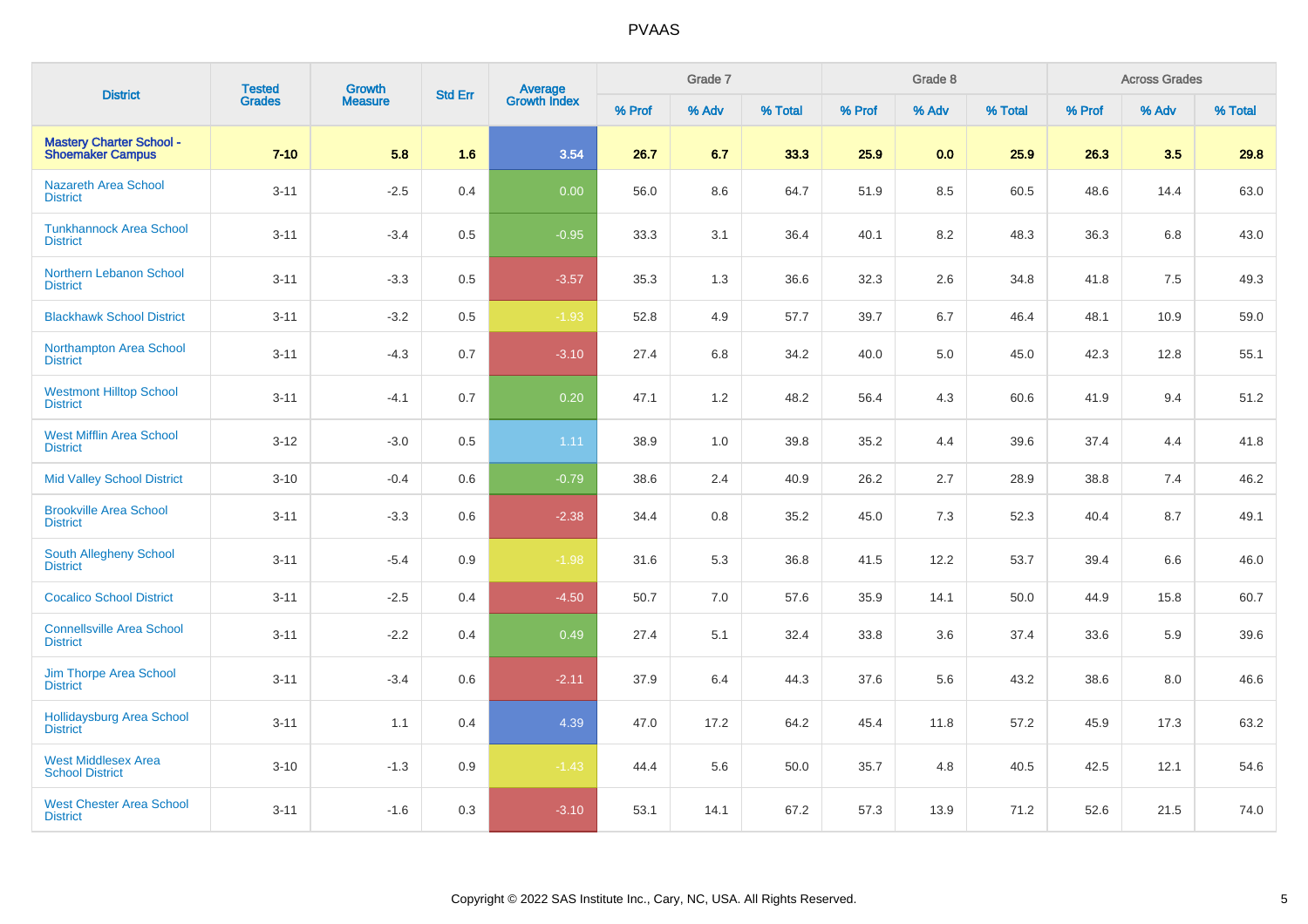| <b>District</b>                                                | <b>Tested</b> | <b>Growth</b>  | <b>Std Err</b> | <b>Average</b><br>Growth Index |        | Grade 7 |         |        | Grade 8 |         |        | <b>Across Grades</b> |         |
|----------------------------------------------------------------|---------------|----------------|----------------|--------------------------------|--------|---------|---------|--------|---------|---------|--------|----------------------|---------|
|                                                                | <b>Grades</b> | <b>Measure</b> |                |                                | % Prof | % Adv   | % Total | % Prof | % Adv   | % Total | % Prof | % Adv                | % Total |
| <b>Mastery Charter School -</b><br><b>Shoemaker Campus</b>     | $7 - 10$      | 5.8            | 1.6            | 3.54                           | 26.7   | 6.7     | 33.3    | 25.9   | 0.0     | 25.9    | 26.3   | 3.5                  | 29.8    |
| <b>Keystone Oaks School</b><br><b>District</b>                 | $3 - 11$      | $-1.4$         | 0.6            | $-1.06$                        | 45.1   | 13.3    | 58.4    | 41.1   | 12.5    | 53.6    | 44.5   | 21.3                 | 65.8    |
| <b>Woodland Hills School</b><br><b>District</b>                | $3 - 12$      | $-3.0$         | 0.5            | $-0.55$                        | 32.5   | 2.6     | 35.0    | 24.8   | 2.0     | 26.7    | 26.7   | 3.7                  | 30.4    |
| <b>Chichester School District</b>                              | $3 - 11$      | $-4.0$         | 0.7            | 0.17                           | 31.2   | 6.2     | 37.5    | 41.1   | 0.0     | 41.1    | 36.7   | 5.7                  | 42.4    |
| <b>Reynolds School District</b>                                | $3 - 10$      | $-4.3$         | 0.8            | 1.96                           | 35.3   | 7.8     | 43.1    | 47.1   | 8.8     | 55.9    | 41.5   | 4.9                  | 46.4    |
| <b>Souderton Area School</b><br><b>District</b>                | $3 - 11$      | $-0.1$         | $0.3\,$        | 0.48                           | 56.6   | 10.1    | 66.8    | 47.3   | 11.1    | 58.4    | 50.2   | 17.4                 | 67.7    |
| <b>Montgomery Area School</b><br><b>District</b>               | $3 - 11$      | $-2.0$         | 0.8            | $-0.69$                        | 34.7   | 4.2     | 38.9    | 50.0   | 6.9     | 56.9    | 42.9   | 11.7                 | 54.6    |
| <b>First Philadelphia</b><br><b>Preparatory Charter School</b> | $3-8$         | $-3.5$         | 0.7            | $-1.44$                        | 7.6    | 0.0     | 7.6     | 18.9   | 4.0     | 23.0    | 16.4   | 1.6                  | 17.9    |
| <b>Roberto Clemente Charter</b><br><b>School</b>               | $3 - 12$      | $-5.1$         | 1.0            | $-3.17$                        | 11.6   | 0.0     | 11.6    | 12.2   | 0.0     | 12.2    | 15.5   | 1.7                  | 17.2    |
| <b>Jersey Shore Area School</b><br><b>District</b>             | $3 - 11$      | 1.7            | 0.5            | 3.47                           | 46.3   | 8.0     | 54.3    | 39.6   | 7.7     | 47.2    | 45.3   | 13.4                 | 58.7    |
| <b>Great Valley School District</b>                            | $3 - 11$      | $-2.0$         | 0.4            | $-1.99$                        | 53.2   | 16.6    | 69.8    | 56.6   | 18.4    | 75.0    | 50.6   | 21.7                 | 72.3    |
| <b>Mount Pleasant Area</b><br><b>School District</b>           | $3 - 11$      | $-2.9$         | 0.6            | $-2.93$                        | 42.2   | 2.8     | 45.1    | 38.7   | 6.4     | 45.2    | 42.0   | 8.5                  | 50.5    |
| <b>Kiski Area School District</b>                              | $3 - 11$      | $-2.3$         | 0.4            | 0.71                           | 53.8   | 7.5     | 61.3    | 45.8   | 5.0     | 50.8    | 47.0   | 13.3                 | 60.4    |
| <b>Central Cambria School</b><br><b>District</b>               | $3 - 11$      | $-3.0$         | 0.6            | $-2.27$                        | 48.2   | 4.4     | 52.6    | 38.9   | 4.8     | 43.6    | 44.9   | 10.7                 | 55.6    |
| Lackawanna Trail School<br><b>District</b>                     | $3 - 10$      | $-3.9$         | 0.8            | $-3.58$                        | 45.1   | 5.6     | 50.7    | 31.2   | 3.9     | 35.1    | 43.8   | 10.0                 | 53.8    |
| <b>Fox Chapel Area School</b><br><b>District</b>               | $3 - 11$      | 1.0            | 0.4            | 2.45                           | 50.0   | 27.0    | 77.0    | 52.9   | 31.4    | 84.3    | 42.6   | 42.9                 | 85.5    |
| <b>Mcguffey School District</b>                                | $3 - 11$      | $-1.8$         | 0.6            | 1.38                           | 34.9   | 0.9     | 35.8    | 38.0   | 4.1     | 42.2    | 41.6   | 8.2                  | 49.8    |
| <b>Salisbury Township School</b><br><b>District</b>            | $3 - 11$      | $-1.7$         | 0.7            | 2.04                           | 34.8   | 4.4     | 39.1    | 47.1   | 12.6    | 59.8    | 40.0   | 11.6                 | 51.7    |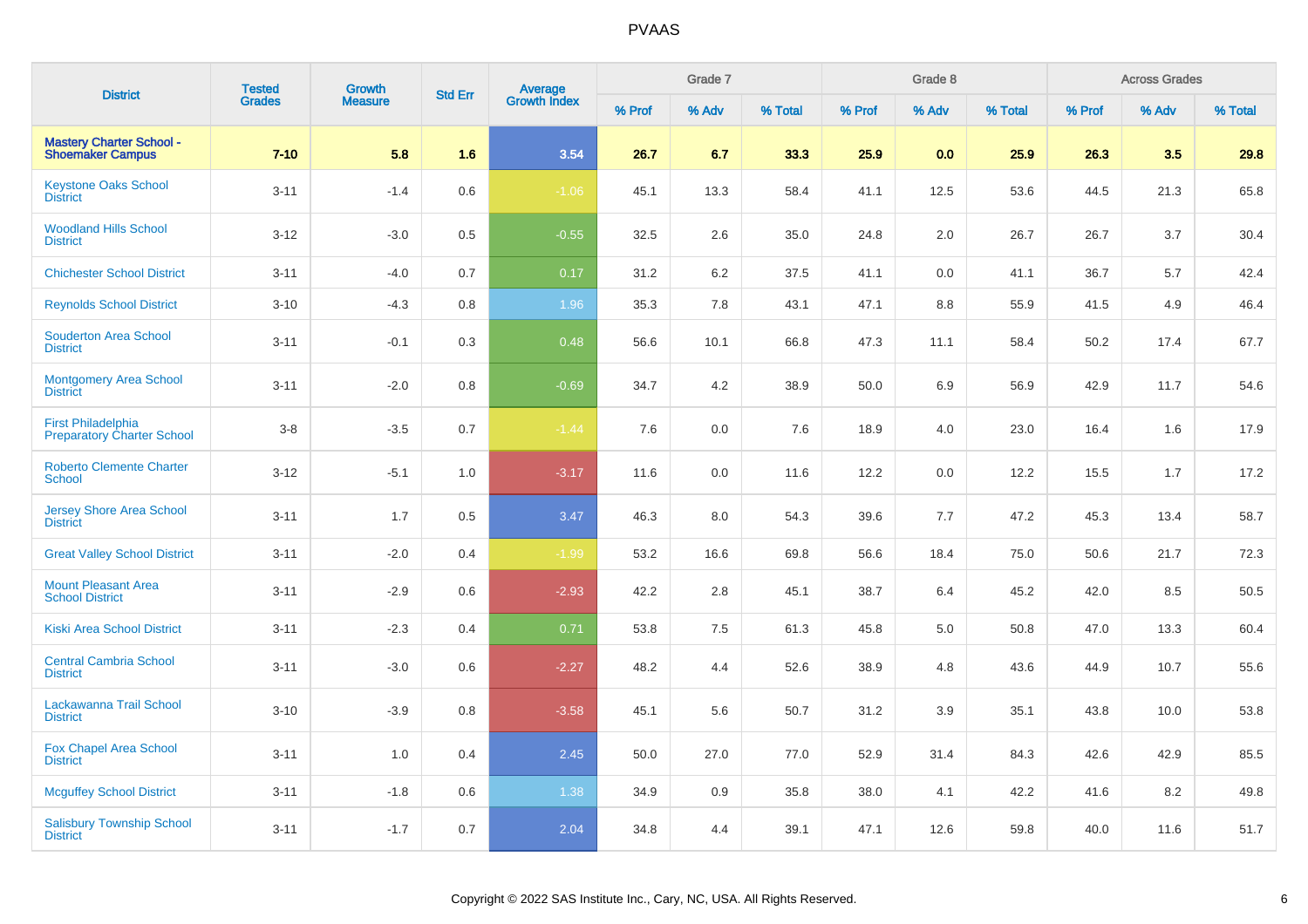| <b>District</b>                                            | <b>Tested</b> | <b>Growth</b>  | <b>Std Err</b> | <b>Average</b><br>Growth Index |        | Grade 7 |         |        | Grade 8 |         |        | <b>Across Grades</b> |         |
|------------------------------------------------------------|---------------|----------------|----------------|--------------------------------|--------|---------|---------|--------|---------|---------|--------|----------------------|---------|
|                                                            | <b>Grades</b> | <b>Measure</b> |                |                                | % Prof | % Adv   | % Total | % Prof | % Adv   | % Total | % Prof | % Adv                | % Total |
| <b>Mastery Charter School -</b><br><b>Shoemaker Campus</b> | $7 - 10$      | 5.8            | 1.6            | 3.54                           | 26.7   | 6.7     | 33.3    | 25.9   | 0.0     | 25.9    | 26.3   | 3.5                  | 29.8    |
| <b>Beaver Area School District</b>                         | $3 - 10$      | $-1.0$         | 0.6            | $-1.67$                        | 65.5   | 12.9    | 78.4    | 53.6   | 16.1    | 69.6    | 50.4   | 29.6                 | 79.9    |
| <b>Butler Area School District</b>                         | $3 - 11$      | 0.3            | 0.3            | 1.07                           | 44.4   | 9.3     | 53.8    | 47.9   | 8.0     | 55.9    | 46.0   | 14.0                 | 60.0    |
| <b>Burgettstown Area School</b><br><b>District</b>         | $3 - 11$      | $-3.6$         | 0.7            | 0.52                           | 32.9   | 2.4     | 35.4    | 35.6   | 5.5     | 41.1    | 40.5   | 8.8                  | 49.3    |
| <b>Wyomissing Area School</b><br><b>District</b>           | $3 - 12$      | $-1.6$         | 0.6            | $-2.77$                        | 47.3   | 11.6    | 58.9    | 46.4   | 13.6    | 60.0    | 46.4   | 19.4                 | 65.8    |
| <b>Southern Columbia Area</b><br><b>School District</b>    | $3 - 11$      | 1.6            | 0.7            | 3.46                           | 51.5   | 14.8    | 66.3    | 39.4   | 11.7    | 51.1    | 47.9   | 16.1                 | 64.0    |
| <b>Phoenixville Area School</b><br><b>District</b>         | $3 - 11$      | $-1.1$         | 0.4            | $-2.66$                        | 45.6   | 19.4    | 65.0    | 52.8   | 12.7    | 65.5    | 46.9   | 19.2                 | 66.1    |
| <b>Baldwin-Whitehall School</b><br><b>District</b>         | $3 - 11$      | $-0.1$         | 0.4            | 1.50                           | 48.6   | 8.3     | 56.8    | 45.1   | 7.0     | 52.0    | 46.4   | 12.2                 | 58.7    |
| <b>East Lycoming School</b><br><b>District</b>             | $3 - 11$      | $-0.6$         | 0.6            | $-0.67$                        | 57.8   | 10.7    | 68.6    | 43.0   | 12.4    | 55.4    | 47.7   | 14.9                 | 62.6    |
| <b>Pittston Area School District</b>                       | $3 - 11$      | $-3.7$         | 0.8            | 1.59                           | 28.8   | 1.5     | 30.3    | 34.5   | 3.4     | 37.9    | 35.3   | 5.0                  | 40.3    |
| <b>West Allegheny School</b><br><b>District</b>            | $3 - 12$      | 0.3            | 0.4            | 0.75                           | 56.6   | 17.0    | 73.6    | 50.7   | 12.1    | 62.8    | 50.7   | 26.1                 | 76.8    |
| <b>Burrell School District</b>                             | $3 - 11$      | $-3.3$         | 0.7            | $-2.65$                        | 46.8   | 6.5     | 53.2    | 41.0   | 4.9     | 45.9    | 45.9   | 7.5                  | 53.4    |
| Propel Charter School -<br><b>Braddock Hills</b>           | $3 - 11$      | $-3.7$         | 0.8            | 1.04                           | 19.0   | 0.0     | 19.0    | 14.5   | 2.9     | 17.4    | 15.6   | 1.9                  | 17.5    |
| <b>Propel Charter School-</b><br>Pitcairn                  | $3-8$         | $-5.3$         | 1.2            | $-2.22$                        | 18.2   | 0.0     | 18.2    | 16.7   | 0.0     | 16.7    | 17.3   | 2.5                  | 19.8    |
| <b>Neshannock Township</b><br><b>School District</b>       | $3 - 10$      | $-3.2$         | 0.7            | $-0.34$                        | 62.0   | 14.0    | 76.0    | 51.3   | 6.4     | 57.7    | 55.4   | 13.5                 | 68.9    |
| <b>Spring Grove Area School</b><br><b>District</b>         | $3 - 11$      | $-0.1$         | 0.4            | 2.16                           | 47.4   | 15.5    | 63.0    | 50.4   | 6.8     | 57.2    | 46.5   | 19.3                 | 65.8    |
| Southern Lehigh School<br><b>District</b>                  | $3 - 11$      | 0.9            | 0.5            | 1.99                           | 55.9   | 17.4    | 73.2    | 56.4   | 16.7    | 73.1    | 51.9   | 24.2                 | 76.1    |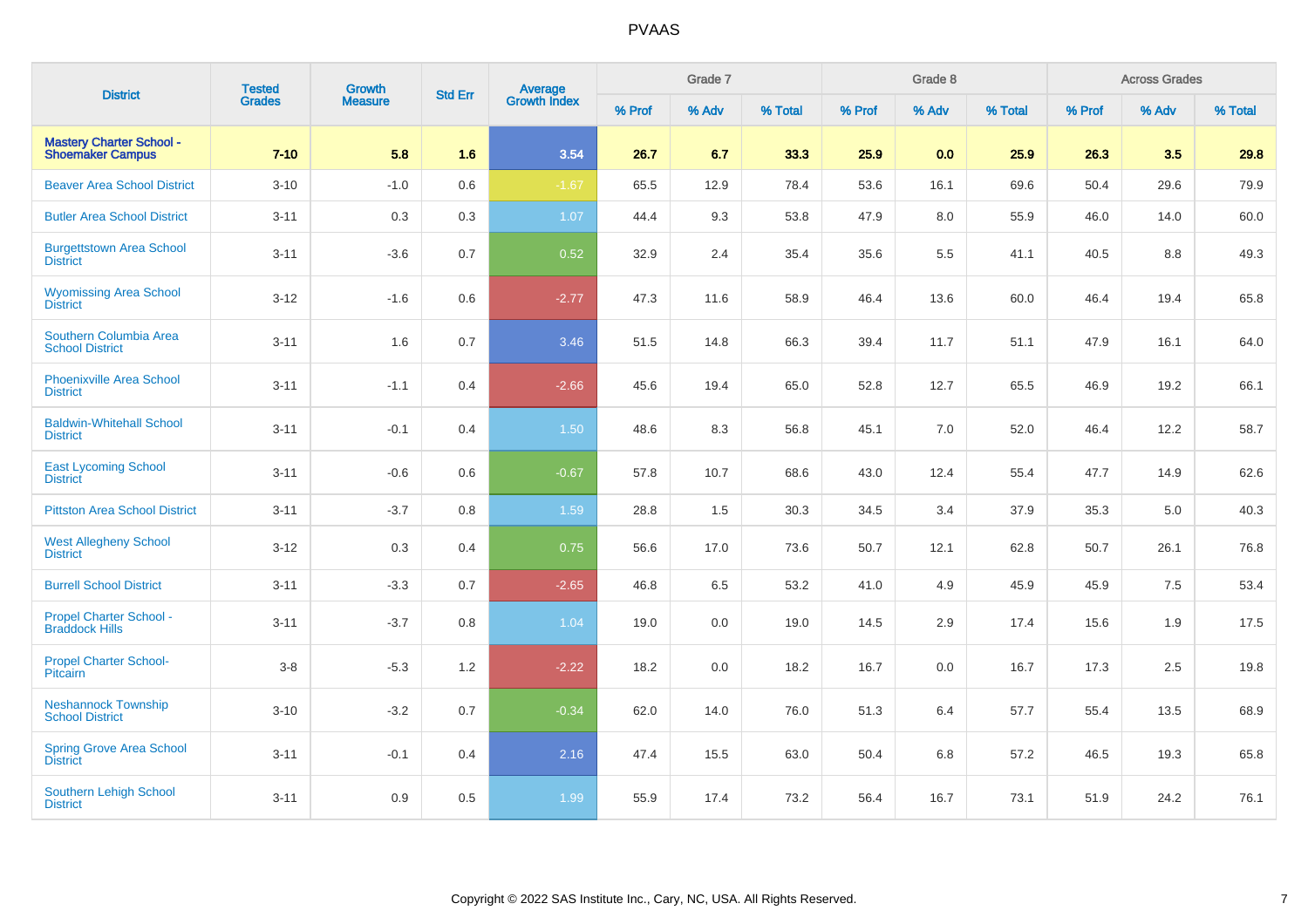| <b>District</b>                                            | <b>Tested</b> | <b>Growth</b>  | <b>Std Err</b> | <b>Average</b><br>Growth Index |        | Grade 7 |         |        | Grade 8 |         |        | <b>Across Grades</b> |         |
|------------------------------------------------------------|---------------|----------------|----------------|--------------------------------|--------|---------|---------|--------|---------|---------|--------|----------------------|---------|
|                                                            | <b>Grades</b> | <b>Measure</b> |                |                                | % Prof | % Adv   | % Total | % Prof | % Adv   | % Total | % Prof | % Adv                | % Total |
| <b>Mastery Charter School -</b><br><b>Shoemaker Campus</b> | $7 - 10$      | 5.8            | 1.6            | 3.54                           | 26.7   | 6.7     | 33.3    | 25.9   | 0.0     | 25.9    | 26.3   | 3.5                  | 29.8    |
| <b>East Allegheny School</b><br><b>District</b>            | $3 - 11$      | $-3.0$         | 0.7            | $-1.41$                        | 30.8   | 2.6     | 33.3    | 22.3   | 3.9     | 26.2    | 26.8   | 4.0                  | 30.9    |
| <b>Southeastern Greene</b><br><b>School District</b>       | $3 - 10$      | $-4.6$         | 1.0            | $-0.76$                        | 36.7   | 6.1     | 42.9    | 48.8   | 2.3     | 51.2    | 41.1   | 14.3                 | 55.4    |
| <b>Cheltenham School District</b>                          | $3 - 11$      | $-2.6$         | 0.6            | $-2.41$                        | 48.3   | 9.4     | 57.7    | 35.2   | 7.7     | 42.9    | 44.0   | 14.8                 | 58.8    |
| <b>Apollo-Ridge School District</b>                        | $3 - 12$      | $-2.9$         | 0.7            | 2.80                           | 34.6   | 0.0     | 34.6    | 42.1   | 5.3     | 47.4    | 38.1   | 6.5                  | 44.6    |
| <b>Lower Moreland Township</b><br><b>School District</b>   | $3 - 11$      | $-2.1$         | 0.5            | 1.48                           | 55.2   | 14.7    | 69.9    | 48.8   | 18.8    | 67.6    | 51.2   | 19.3                 | 70.5    |
| <b>Bensalem Township School</b><br><b>District</b>         | $3 - 11$      | $-1.5$         | 0.3            | $-1.45$                        | 29.8   | 4.8     | 34.6    | 31.8   | 6.9     | 38.7    | 28.8   | 6.0                  | 34.8    |
| <b>Juniata Valley School</b><br><b>District</b>            | $3 - 11$      | $-0.4$         | 0.9            | 1.61                           | 50.9   | 5.3     | 56.1    | 33.3   | 4.2     | 37.5    | 41.8   | 7.0                  | 48.8    |
| <b>Lower Dauphin School</b><br><b>District</b>             | $3 - 11$      | $-0.9$         | 0.4            | $-1.63$                        | 48.9   | 8.1     | 57.0    | 32.9   | 10.8    | 43.7    | 44.6   | 14.8                 | 59.4    |
| <b>Agora Cyber Charter</b><br>School                       | $3 - 11$      | $-2.5$         | 0.6            | $-0.91$                        | 29.0   | 2.8     | 31.7    | 28.3   | 2.0     | 30.3    | 30.7   | 4.8                  | 35.5    |
| <b>South Western School</b><br><b>District</b>             | $3 - 12$      | 0.9            | 0.4            | 2.41                           | 37.1   | 5.7     | 42.8    | 46.5   | 7.4     | 53.9    | 43.5   | 12.7                 | 56.2    |
| Shippensburg Area School<br><b>District</b>                | $3 - 11$      | $-1.6$         | 0.4            | 1.17                           | 40.6   | 5.9     | 46.5    | 47.0   | 10.1    | 57.1    | 41.0   | 11.2                 | 52.2    |
| <b>Riverview School District</b>                           | $3 - 11$      | $-2.8$         | 0.8            | $-3.13$                        | 54.8   | 1.6     | 56.4    | 38.0   | 10.1    | 48.1    | 48.9   | 19.2                 | 68.1    |
| <b>North Penn School District</b>                          | $3 - 11$      | 1.5            | 0.2            | 6.31                           | 53.7   | 13.2    | 66.9    | 48.2   | 18.4    | 66.7    | 47.4   | 19.9                 | 67.3    |
| <b>Bellefonte Area School</b><br><b>District</b>           | $3 - 11$      | $-0.0$         | 0.5            | $-0.04$                        | 50.6   | 6.0     | 56.6    | 32.2   | 8.8     | 41.0    | 44.8   | 12.3                 | 57.1    |
| <b>Warwick School District</b>                             | $3 - 11$      | 0.0            | 0.4            | 0.03                           | 46.2   | 8.0     | 54.2    | 50.3   | 9.6     | 59.9    | 45.6   | 12.6                 | 58.2    |
| Community Academy Of<br>Philadelphia Charter School        | $3 - 11$      | $-4.1$         | 1.0            | 0.81                           | 33.3   | 2.8     | 36.1    | 12.2   | 0.0     | 12.2    | 24.9   | 1.4                  | 26.3    |
| <b>Northern York County</b><br><b>School District</b>      | $3 - 11$      | 0.6            | 0.4            | 1.45                           | 44.9   | 8.2     | 53.1    | 39.9   | 7.2     | 47.1    | 44.2   | 12.9                 | 57.1    |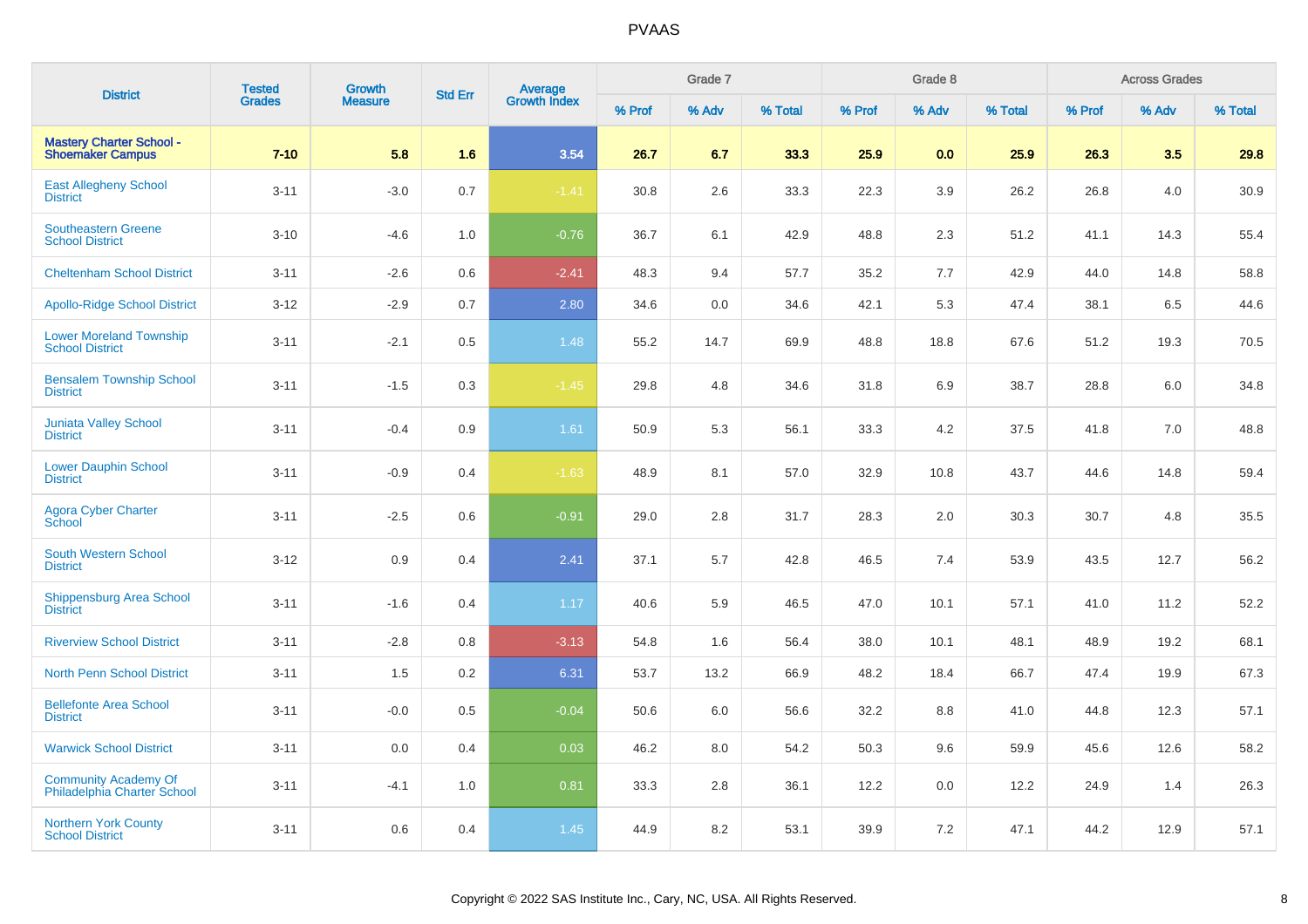| <b>District</b>                                            | <b>Tested</b> | <b>Growth</b>  | <b>Std Err</b> |                                |        | Grade 7 |         |        | Grade 8 |         |        | <b>Across Grades</b> |         |
|------------------------------------------------------------|---------------|----------------|----------------|--------------------------------|--------|---------|---------|--------|---------|---------|--------|----------------------|---------|
|                                                            | <b>Grades</b> | <b>Measure</b> |                | <b>Average</b><br>Growth Index | % Prof | % Adv   | % Total | % Prof | % Adv   | % Total | % Prof | % Adv                | % Total |
| <b>Mastery Charter School -</b><br><b>Shoemaker Campus</b> | $7 - 10$      | 5.8            | 1.6            | 3.54                           | 26.7   | 6.7     | 33.3    | 25.9   | 0.0     | 25.9    | 26.3   | 3.5                  | 29.8    |
| <b>Avon Grove School District</b>                          | $3 - 10$      | $-1.5$         | 0.4            | $-2.65$                        | 59.8   | 14.8    | 74.6    | 46.8   | 16.7    | 63.5    | 46.7   | 15.4                 | 62.1    |
| <b>Mount Carmel Area School</b><br><b>District</b>         | $3 - 11$      | $-2.5$         | 0.6            | $-1.62$                        | 30.6   | 0.0     | 30.6    | 29.0   | 2.6     | 31.6    | 32.7   | 4.4                  | 37.2    |
| <b>Wellsboro Area School</b><br><b>District</b>            | $3 - 11$      | $-0.6$         | 0.6            | 4.08                           | 46.6   | 15.2    | 61.9    | 44.3   | 15.5    | 59.8    | 45.8   | 12.9                 | 58.7    |
| <b>Steel Valley School District</b>                        | $3 - 11$      | $-2.9$         | 0.7            | 0.64                           | 26.5   | 3.6     | 30.1    | 26.7   | 6.7     | 33.3    | 35.3   | 10.2                 | 45.5    |
| <b>Dunmore School District</b>                             | $3 - 11$      | $-2.2$         | 0.7            | $-2.11$                        | 45.9   | 1.8     | 47.7    | 34.5   | 6.0     | 40.5    | 44.8   | 9.4                  | 54.2    |
| <b>Huntingdon Area School</b><br><b>District</b>           | $3 - 11$      | 1.8            | 0.6            | 3.16                           | 34.5   | 7.9     | 42.4    | 34.9   | 7.1     | 42.1    | 37.2   | 10.0                 | 47.2    |
| <b>West Jefferson Hills School</b><br><b>District</b>      | $3 - 11$      | 0.0            | 0.4            | 0.98                           | 60.2   | 13.1    | 73.3    | 57.6   | 17.7    | 75.4    | 53.0   | 20.4                 | 73.4    |
| <b>Mahanoy Area School</b><br><b>District</b>              | $3 - 10$      | $-3.0$         | 0.8            | $-3.56$                        | 19.6   | 2.0     | 21.6    | 14.9   | 1.5     | 16.4    | 27.6   | 3.3                  | 30.9    |
| <b>Annville-Cleona School</b><br><b>District</b>           | $3 - 12$      | $-0.3$         | 0.6            | $-0.41$                        | 54.0   | 12.6    | 66.7    | 32.4   | 17.6    | 50.0    | 44.0   | 15.5                 | 59.5    |
| <b>Carmichaels Area School</b><br><b>District</b>          | $3 - 10$      | $-2.5$         | 0.8            | 0.32                           | 33.3   | 1.5     | 34.8    | 35.2   | 1.4     | 36.6    | 32.5   | 3.4                  | 35.9    |
| <b>Lakeview School District</b>                            | $3 - 11$      | $-3.2$         | 0.8            | $-3.04$                        | 37.1   | 8.1     | 45.2    | 43.1   | 9.2     | 52.3    | 45.7   | 15.4                 | 61.1    |
| <b>Port Allegany School</b><br><b>District</b>             | $3 - 11$      | $-1.8$         | 0.8            | 2.58                           | 32.9   | 5.7     | 38.6    | 40.3   | 3.2     | 43.6    | 35.0   | 5.9                  | 40.8    |
| <b>Cumberland Valley School</b><br><b>District</b>         | $3 - 12$      | 0.2            | 0.2            | 1.78                           | 53.8   | 17.0    | 70.9    | 51.0   | 16.9    | 67.8    | 49.2   | 22.4                 | 71.6    |
| <b>Charleroi School District</b>                           | $3 - 11$      | $-2.5$         | 0.6            | 1.65                           | 37.7   | 11.3    | 49.1    | 45.3   | 4.2     | 49.5    | 43.2   | 7.7                  | 50.9    |
| <b>Norwin School District</b>                              | $3 - 11$      | $-0.6$         | 0.3            | 0.29                           | 60.2   | 18.0    | 78.3    | 52.5   | 13.8    | 66.4    | 51.8   | 24.9                 | 76.7    |
| <b>Tri-Valley School District</b>                          | $3 - 10$      | $-2.4$         | 0.9            | 0.50                           | 36.7   | 0.0     | 36.7    | 40.5   | 9.5     | 50.0    | 41.3   | 8.0                  | 49.3    |
| <b>Central Valley School</b><br><b>District</b>            | $3 - 10$      | $-2.0$         | 0.5            | 0.99                           | 50.3   | 9.2     | 59.5    | 41.9   | 8.8     | 50.7    | 46.3   | 13.9                 | 60.2    |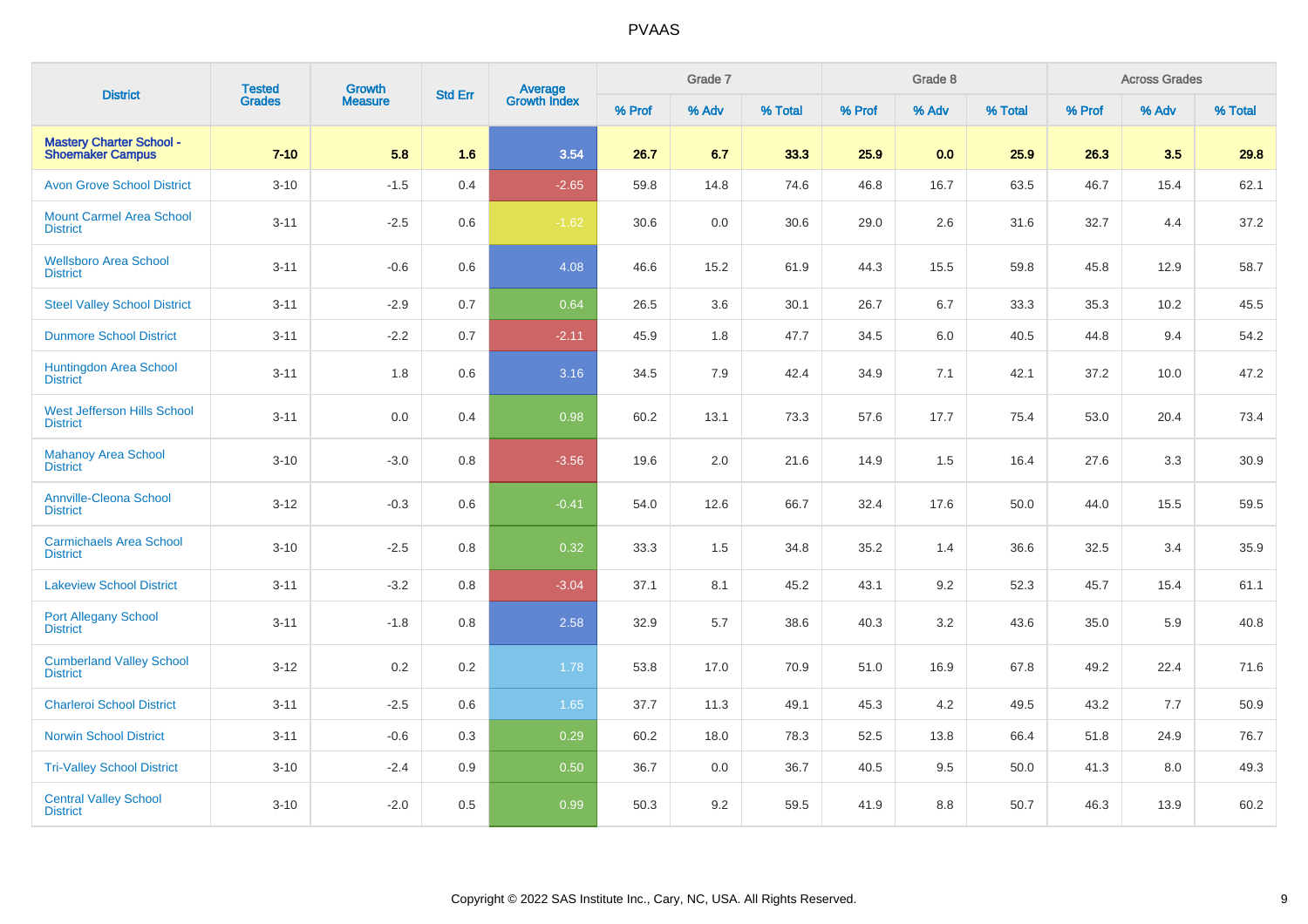| <b>District</b>                                              | <b>Tested</b> | <b>Growth</b>  | <b>Std Err</b> |                                |        | Grade 7 |         |        | Grade 8 |         |        | <b>Across Grades</b> |         |
|--------------------------------------------------------------|---------------|----------------|----------------|--------------------------------|--------|---------|---------|--------|---------|---------|--------|----------------------|---------|
|                                                              | <b>Grades</b> | <b>Measure</b> |                | <b>Average</b><br>Growth Index | % Prof | % Adv   | % Total | % Prof | % Adv   | % Total | % Prof | % Adv                | % Total |
| <b>Mastery Charter School -</b><br><b>Shoemaker Campus</b>   | $7 - 10$      | 5.8            | 1.6            | 3.54                           | 26.7   | 6.7     | 33.3    | 25.9   | 0.0     | 25.9    | 26.3   | 3.5                  | 29.8    |
| <b>Karns City Area School</b><br><b>District</b>             | $3 - 11$      | $-0.9$         | 0.6            | $-1.37$                        | 47.4   | 1.7     | 49.1    | 40.7   | 1.8     | 42.6    | 44.7   | 6.8                  | 51.5    |
| <b>Tacony Academy Charter</b><br>School                      | $3 - 11$      | $-3.1$         | 0.8            | 4.52                           | 48.0   | 1.4     | 49.3    | 17.1   | 5.7     | 22.9    | 25.6   | 2.4                  | 28.0    |
| <b>Central Greene School</b><br><b>District</b>              | $3 - 11$      | $-1.8$         | 0.6            | 0.82                           | 33.3   | 5.0     | 38.3    | 31.5   | 1.8     | 33.3    | 35.2   | 5.2                  | 40.3    |
| <b>Canton Area School District</b>                           | $3 - 11$      | $-2.0$         | 0.8            | $-0.95$                        | 40.0   | 0.0     | 40.0    | 36.9   | 3.1     | 40.0    | 43.6   | 6.7                  | 50.3    |
| <b>Columbia Borough School</b><br><b>District</b>            | $3 - 12$      | $-0.9$         | 0.8            | $-0.04$                        | 20.0   | 4.3     | 24.3    | 21.6   | 1.4     | 23.0    | 27.1   | 6.8                  | 33.9    |
| <b>Frazier School District</b>                               | $3 - 11$      | $-1.8$         | 0.8            | 1.09                           | 43.0   | 12.8    | 55.8    | 20.4   | 3.7     | 24.1    | 40.8   | 10.9                 | 51.7    |
| <b>Lincoln Park Performing</b><br><b>Arts Charter School</b> | $7 - 11$      | $-3.9$         | 1.1            | $-2.06$                        | 66.1   | 5.4     | 71.4    | 59.8   | 17.2    | 77.0    | 62.2   | 12.6                 | 74.8    |
| Saint Marys Area School<br><b>District</b>                   | $3 - 11$      | $-1.5$         | 0.6            | 2.49                           | 40.8   | 7.7     | 48.5    | 46.4   | 8.0     | 54.3    | 44.6   | 11.0                 | 55.6    |
| <b>Fleetwood Area School</b><br><b>District</b>              | $3 - 10$      | $-1.3$         | 0.5            | 1.03                           | 37.0   | 6.2     | 43.2    | 45.1   | 8.0     | 53.1    | 42.1   | 7.7                  | 49.9    |
| <b>South Middleton School</b><br><b>District</b>             | $3 - 11$      | 0.8            | 0.5            | 2.16                           | 44.4   | 12.9    | 57.3    | 42.1   | 12.0    | 54.1    | 45.4   | 16.9                 | 62.3    |
| <b>Shenandoah Valley School</b><br><b>District</b>           | $3 - 11$      | 1.7            | 0.9            | 1.91                           | 36.2   | 1.7     | 37.9    | 26.3   | 0.0     | 26.3    | 34.3   | 5.0                  | 39.4    |
| <b>Environmental Charter</b><br><b>School At Frick Park</b>  | $3-9$         | $-2.5$         | 0.7            | 0.12                           | 46.6   | 13.6    | 60.2    | 25.4   | 11.9    | 37.3    | 43.3   | 14.6                 | 57.9    |
| <b>Innovative Arts Academy</b><br><b>Charter School</b>      | $6 - 11$      | $-2.2$         | 0.9            | 1.94                           | 19.1   | 0.0     | 19.1    | 15.4   | 1.1     | 16.5    | 16.6   | 1.0                  | 17.5    |
| <b>Tyrone Area School District</b>                           | $3 - 12$      | $-2.0$         | 0.6            | 1.91                           | 43.8   | 5.0     | 48.8    | 44.7   | 6.1     | 50.9    | 45.2   | 12.0                 | 57.2    |
| <b>Allegheny Valley School</b><br><b>District</b>            | $3 - 11$      | $-2.6$         | 0.8            | 1.73                           | 38.8   | 6.0     | 44.8    | 44.3   | 13.1    | 57.4    | 45.7   | 8.9                  | 54.6    |
| <b>Mars Area School District</b>                             | $3 - 10$      | $-1.1$         | 0.4            | $-1.75$                        | 51.6   | 17.4    | 69.0    | 56.1   | 9.4     | 65.6    | 51.3   | 23.7                 | 75.1    |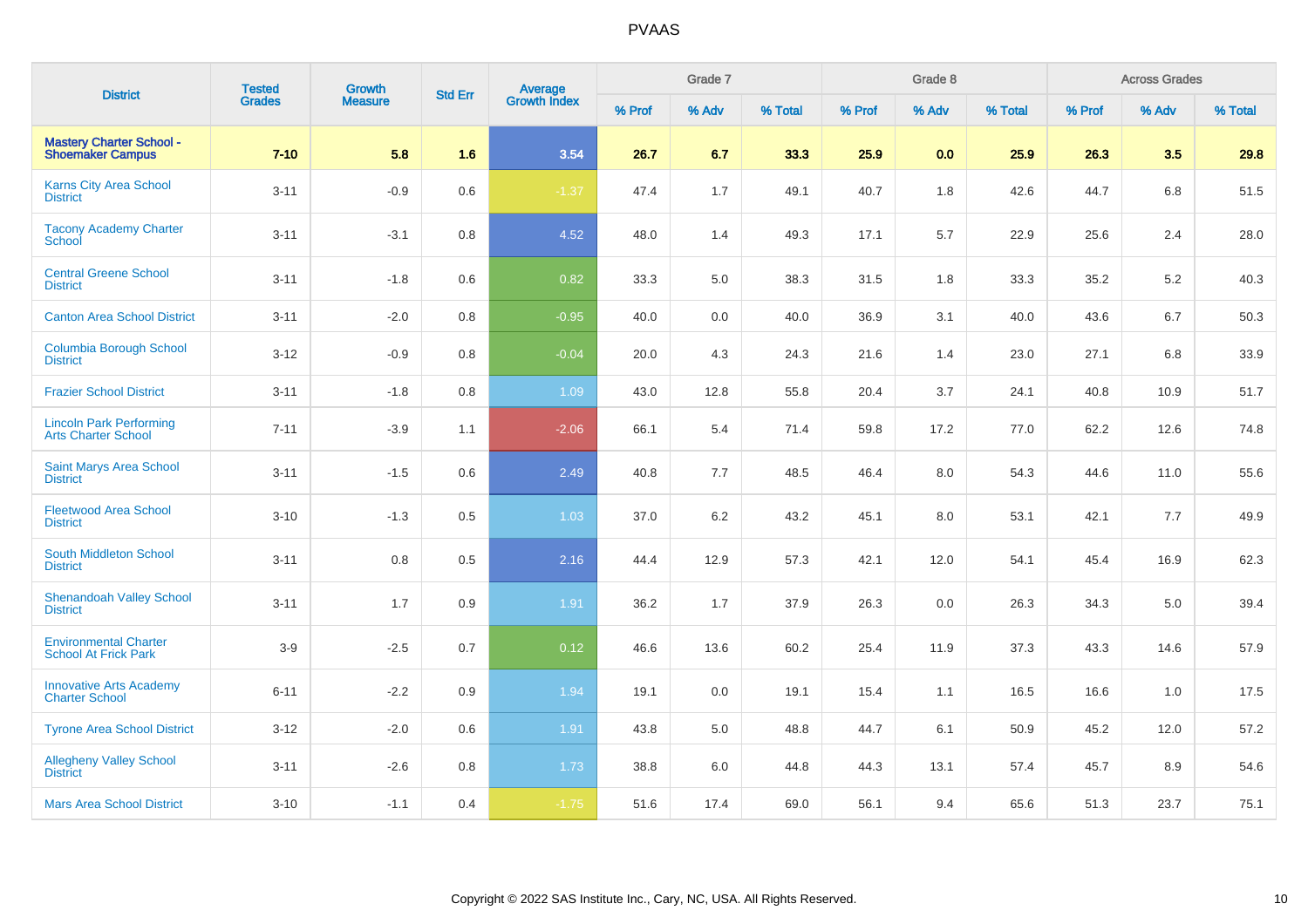| <b>District</b>                                              | <b>Tested</b> | <b>Growth</b>  | <b>Std Err</b> | Average<br>Growth Index |        | Grade 7 |         |        | Grade 8 |         |        | <b>Across Grades</b> |         |
|--------------------------------------------------------------|---------------|----------------|----------------|-------------------------|--------|---------|---------|--------|---------|---------|--------|----------------------|---------|
|                                                              | <b>Grades</b> | <b>Measure</b> |                |                         | % Prof | % Adv   | % Total | % Prof | % Adv   | % Total | % Prof | % Adv                | % Total |
| <b>Mastery Charter School -</b><br><b>Shoemaker Campus</b>   | $7 - 10$      | 5.8            | 1.6            | 3.54                    | 26.7   | 6.7     | 33.3    | 25.9   | 0.0     | 25.9    | 26.3   | 3.5                  | 29.8    |
| <b>Commonwealth Charter</b><br><b>Academy Charter School</b> | $3 - 10$      | $-3.1$         | 0.9            | $-0.44$                 | 49.1   | 8.8     | 57.9    | 39.6   | 4.2     | 43.8    | 45.3   | 10.1                 | 55.4    |
| <b>Hamburg Area School</b><br><b>District</b>                | $3 - 11$      | $-0.4$         | 0.5            | 1.81                    | 33.1   | 1.9     | 35.0    | 32.4   | 3.5     | 35.9    | 38.6   | 5.3                  | 43.9    |
| <b>Camp Hill School District</b>                             | $3-12$        | $-2.3$         | 0.7            | 0.25                    | 63.7   | 5.5     | 69.2    | 49.6   | 15.3    | 64.9    | 52.7   | 18.6                 | 71.3    |
| <b>Executive Education</b><br><b>Academy Charter School</b>  | $3 - 10$      | $-5.5$         | 1.6            | $-1.53$                 |        |         |         | 38.1   | 0.0     | 38.1    | 31.4   | 2.9                  | 34.3    |
| <b>Franklin Area School</b><br><b>District</b>               | $3 - 11$      | 0.3            | 0.6            | 1.34                    | 36.6   | 4.9     | 41.5    | 43.0   | 5.9     | 48.9    | 40.2   | 6.2                  | 46.4    |
| <b>Fairview School District</b>                              | $3 - 11$      | $-1.8$         | 0.5            | 1.83                    | 46.6   | 26.7    | 73.3    | 55.9   | 16.9    | 72.8    | 50.8   | 23.7                 | 74.4    |
| <b>Hampton Township School</b><br><b>District</b>            | $3 - 11$      | 1.7            | 0.5            | 3.60                    | 54.6   | 26.3    | 81.0    | 46.9   | 34.3    | 81.1    | 44.1   | 38.5                 | 82.7    |
| <b>North Hills School District</b>                           | $3 - 11$      | $-1.2$         | 0.4            | 0.57                    | 51.8   | 20.0    | 71.8    | 48.3   | 18.4    | 66.7    | 50.2   | 22.0                 | 72.3    |
| <b>Muncy School District</b>                                 | $3 - 11$      | 0.3            | 0.7            | 2.39                    | 58.0   | 8.7     | 66.7    | 44.4   | 12.2    | 56.7    | 49.3   | 16.0                 | 65.3    |
| <b>Laurel Highlands School</b><br><b>District</b>            | $3 - 11$      | $-1.7$         | 0.5            | 0.43                    | 35.7   | 2.9     | 38.6    | 37.8   | 5.5     | 43.3    | 39.8   | 9.6                  | 49.4    |
| <b>Rochester Area School</b><br><b>District</b>              | $3 - 11$      | $-3.0$         | 0.9            | 1.72                    | 24.0   | 2.0     | 26.0    | 47.2   | 1.9     | 49.1    | 43.3   | 7.5                  | 50.8    |
| <b>Steelton-Highspire School</b><br><b>District</b>          | $3 - 11$      | $-1.9$         | 0.7            | $-2.54$                 | 3.8    | 0.0     | 3.8     | 5.9    | 0.0     | 5.9     | 9.0    | 0.0                  | 9.0     |
| <b>Greensburg Salem School</b><br><b>District</b>            | $3 - 11$      | $-1.6$         | 0.5            | 0.18                    | 44.0   | 5.5     | 49.4    | 48.3   | 7.2     | 55.6    | 42.8   | 11.4                 | 54.2    |
| <b>Old Forge School District</b>                             | $3 - 12$      | $0.5\,$        | 0.8            | 4.31                    | 33.3   | 24.2    | 57.6    | 44.1   | 6.8     | 50.8    | 40.1   | 9.2                  | 49.3    |
| Pennsylvania Leadership<br><b>Charter School</b>             | $3 - 11$      | $-1.6$         | 0.5            | $-0.25$                 | 43.2   | 14.2    | 57.4    | 48.7   | 11.8    | 60.5    | 49.6   | 15.0                 | 64.6    |
| <b>Wilkes-Barre Area School</b><br><b>District</b>           | $3 - 11$      | $-1.0$         | 0.5            | 1.18                    | 27.6   | 1.8     | 29.4    | 24.7   | 3.7     | 28.4    | 27.8   | 4.6                  | 32.3    |
| 21st Century Cyber Charter<br><b>School</b>                  | $6 - 12$      | $-2.2$         | 0.7            | 0.08                    | 54.9   | 10.5    | 65.4    | 58.0   | 6.7     | 64.7    | 54.2   | 10.8                 | 65.0    |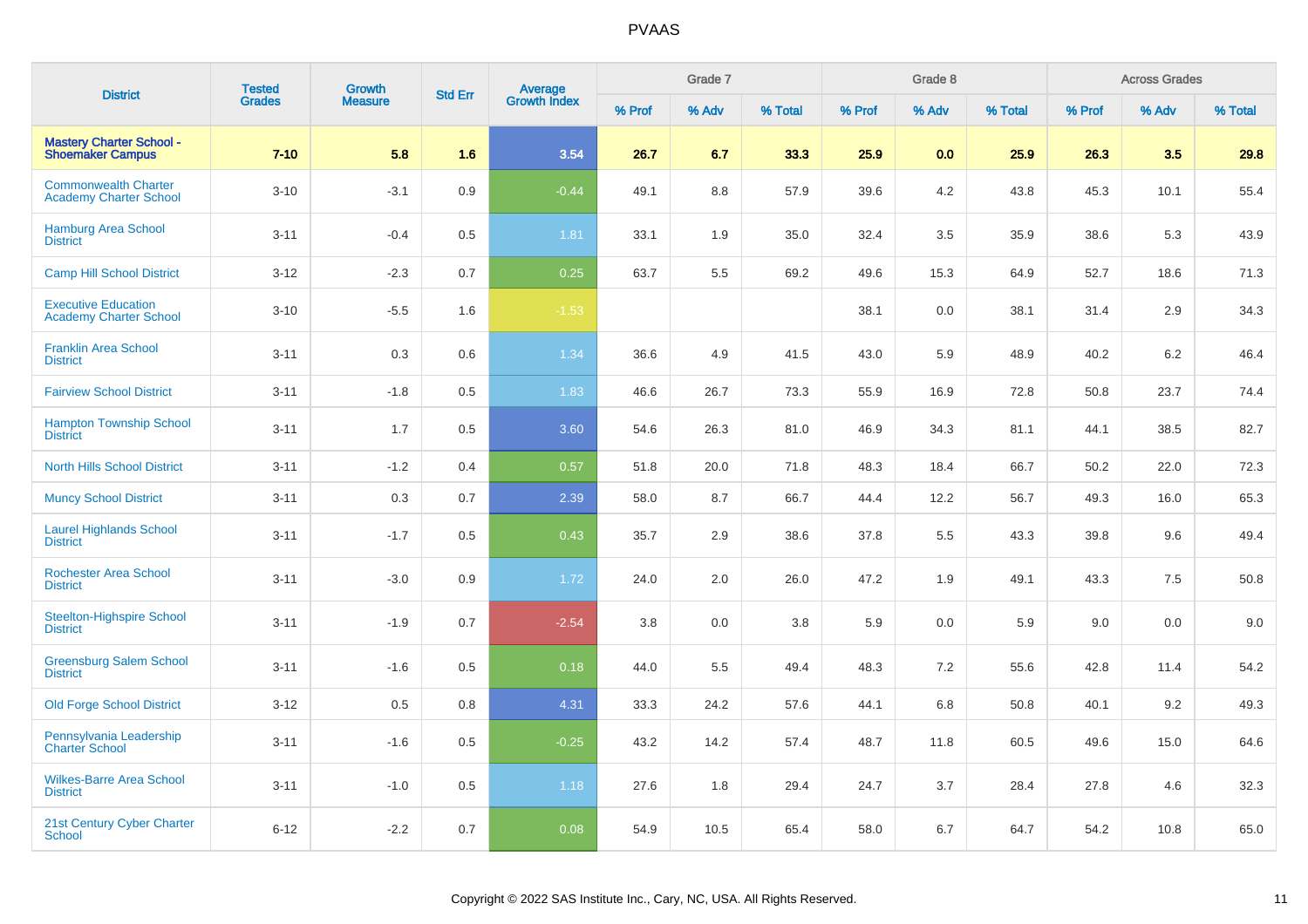| <b>District</b>                                            | <b>Tested</b> | <b>Growth</b>  | <b>Std Err</b> | <b>Average</b><br>Growth Index |        | Grade 7 |         |        | Grade 8 |         |        | <b>Across Grades</b> |         |
|------------------------------------------------------------|---------------|----------------|----------------|--------------------------------|--------|---------|---------|--------|---------|---------|--------|----------------------|---------|
|                                                            | <b>Grades</b> | <b>Measure</b> |                |                                | % Prof | % Adv   | % Total | % Prof | % Adv   | % Total | % Prof | % Adv                | % Total |
| <b>Mastery Charter School -</b><br><b>Shoemaker Campus</b> | $7 - 10$      | 5.8            | 1.6            | 3.54                           | 26.7   | 6.7     | 33.3    | 25.9   | 0.0     | 25.9    | 26.3   | 3.5                  | 29.8    |
| <b>Arts Academy Charter</b><br>School                      | $5 - 8$       | $-3.5$         | 1.1            | $-1.73$                        | 49.1   | 1.9     | 50.9    | 45.2   | 3.2     | 48.4    | 46.6   | 2.0                  | 48.6    |
| <b>Somerset Area School</b><br><b>District</b>             | $3 - 11$      | 0.7            | 0.6            | 1.33                           | 46.7   | 17.5    | 64.2    | 52.5   | 12.8    | 65.2    | 45.3   | 16.7                 | 62.0    |
| <b>Big Beaver Falls Area</b><br><b>School District</b>     | $3 - 11$      | $-0.7$         | 0.6            | $-1.18$                        | 29.7   | 5.0     | 34.6    | 27.8   | 2.1     | 29.9    | 33.1   | 3.7                  | 36.8    |
| <b>Selinsgrove Area School</b><br><b>District</b>          | $3 - 12$      | $-1.5$         | 0.5            | 2.93                           | 39.7   | 16.7    | 56.4    | 47.6   | 12.6    | 60.2    | 44.8   | 15.2                 | 60.0    |
| <b>North Allegheny School</b><br><b>District</b>           | $3 - 11$      | 1.3            | 0.3            | 5.13                           | 51.9   | 28.9    | 80.8    | 55.5   | 24.5    | 80.0    | 48.3   | 33.7                 | 82.0    |
| <b>Berlin Brothersvalley</b><br><b>School District</b>     | $3 - 11$      | $-1.0$         | 0.8            | 0.22                           | 55.8   | 3.8     | 59.6    | 54.2   | 6.2     | 60.4    | 48.4   | 8.4                  | 56.8    |
| Lampeter-Strasburg School<br><b>District</b>               | $3 - 12$      | $-1.0$         | 0.5            | $-0.34$                        | 56.6   | 10.1    | 66.7    | 49.5   | 10.0    | 59.5    | 50.0   | 20.6                 | 70.5    |
| <b>West York Area School</b><br><b>District</b>            | $3 - 12$      | $-1.4$         | 0.5            | $-2.26$                        | 35.9   | 5.3     | 41.2    | 41.2   | 5.2     | 46.4    | 37.8   | 8.4                  | 46.2    |
| <b>Sullivan County School</b><br><b>District</b>           | $3 - 10$      | $-3.1$         | 1.0            | 0.79                           | 41.2   | 5.9     | 47.1    | 40.0   | 2.9     | 42.9    | 40.0   | 6.0                  | 46.0    |
| Salisbury-Elk Lick School<br><b>District</b>               | $3 - 11$      | $-3.9$         | 1.3            | $-1.20$                        | 30.0   | 0.0     | 30.0    | 28.6   | 4.8     | 33.3    | 42.2   | 3.3                  | 45.4    |
| <b>Hanover Area School</b><br><b>District</b>              | $3 - 11$      | $-2.1$         | 0.9            | $-0.88$                        | 15.5   | $0.0\,$ | 15.5    | 14.3   | 2.4     | 16.7    | 20.2   | 2.3                  | 22.5    |
| <b>Oswayo Valley School</b><br><b>District</b>             | $3 - 12$      | $-0.7$         | 1.2            | 0.77                           | 48.2   | 0.0     | 48.2    | 51.6   | 6.4     | 58.1    | 54.7   | 11.8                 | 66.5    |
| Ephrata Area School<br><b>District</b>                     | $3 - 11$      | $-0.2$         | 0.4            | $-0.50$                        | 40.8   | 5.2     | 46.0    | 39.2   | 7.3     | 46.5    | 45.1   | 12.6                 | 57.6    |
| Esperanza Academy<br><b>Charter School</b>                 | $4 - 11$      | $1.2$          | 0.5            | 4.88                           | 22.3   | 1.4     | 23.6    | 18.9   | 0.5     | 19.4    | 19.0   | 0.9                  | 19.9    |
| <b>Independence Charter</b><br><b>School</b>               | $3-8$         | $-2.1$         | 0.7            | $-0.30$                        | 38.3   | 11.1    | 49.4    | 50.9   | 7.0     | 57.9    | 35.6   | 11.9                 | 47.5    |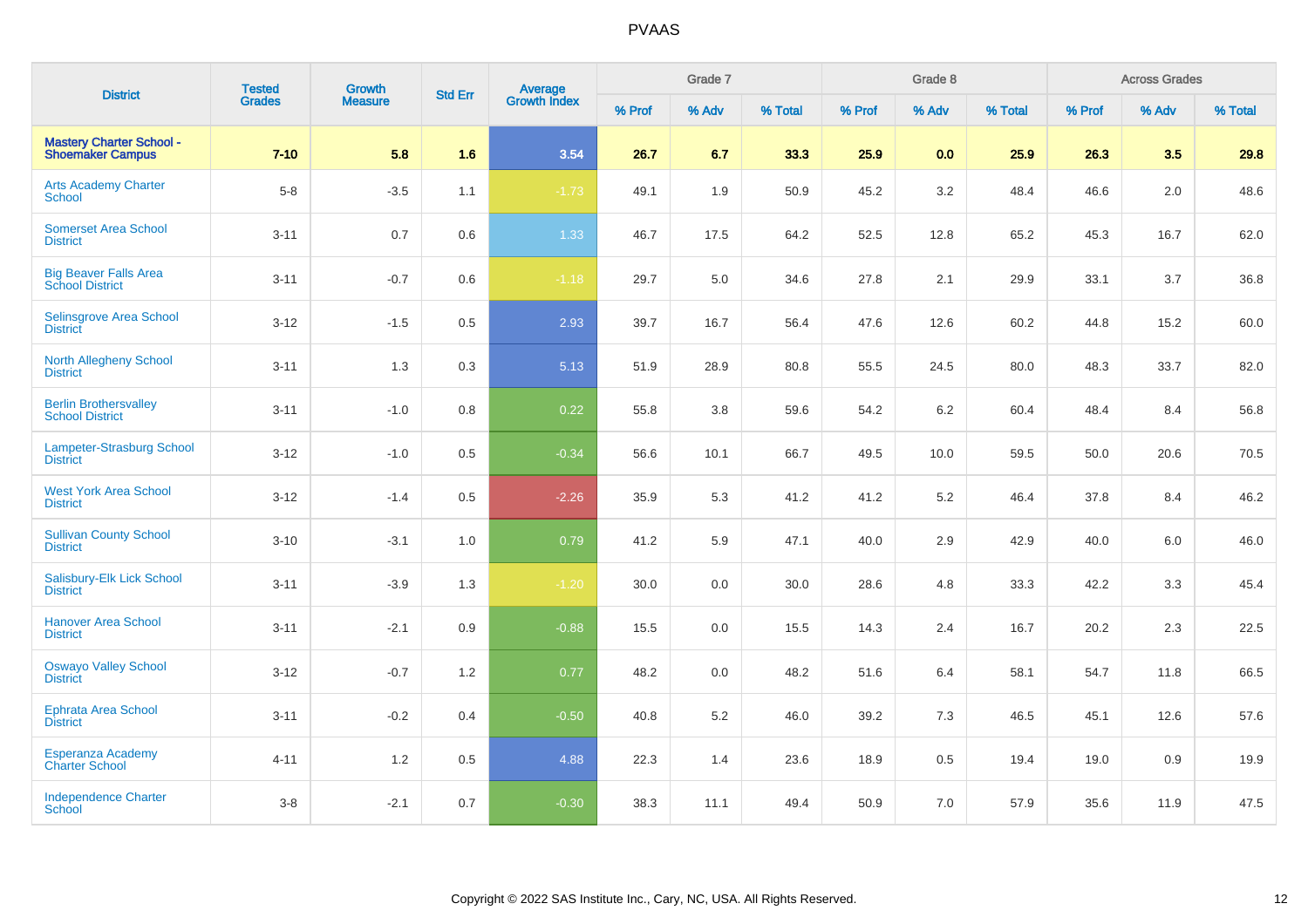| <b>District</b>                                            | <b>Tested</b> | <b>Growth</b><br><b>Measure</b> | <b>Std Err</b> | Average<br>Growth Index |        | Grade 7 |         |        | Grade 8 |         |        | <b>Across Grades</b> |         |
|------------------------------------------------------------|---------------|---------------------------------|----------------|-------------------------|--------|---------|---------|--------|---------|---------|--------|----------------------|---------|
|                                                            | Grades        |                                 |                |                         | % Prof | % Adv   | % Total | % Prof | % Adv   | % Total | % Prof | % Adv                | % Total |
| <b>Mastery Charter School -</b><br><b>Shoemaker Campus</b> | $7 - 10$      | 5.8                             | 1.6            | 3.54                    | 26.7   | 6.7     | 33.3    | 25.9   | 0.0     | 25.9    | 26.3   | 3.5                  | 29.8    |
| Northwestern Lehigh<br><b>School District</b>              | $3 - 11$      | $-1.5$                          | 0.5            | 1.29                    | 51.0   | 7.1     | 58.1    | 40.1   | 16.6    | 56.7    | 48.0   | 12.1                 | 60.1    |
| <b>Springfield School District</b>                         | $3 - 11$      | $-0.9$                          | 0.4            | $-1.88$                 | 58.6   | 20.9    | 79.5    | 51.5   | 18.2    | 69.7    | 52.1   | 26.9                 | 78.9    |
| <b>Purchase Line School</b><br><b>District</b>             | $3-12$        | $-1.5$                          | 0.8            | $-0.88$                 | 39.4   | 3.0     | 42.4    | 30.9   | 3.6     | 34.6    | 39.8   | 6.3                  | 46.1    |
| <b>Brentwood Borough School</b><br><b>District</b>         | $3 - 11$      | $-2.1$                          | 0.7            | $-0.70$                 | 33.3   | 4.6     | 37.9    | 48.0   | 6.8     | 54.8    | 40.9   | 9.4                  | 50.3    |
| <b>Fort Cherry School District</b>                         | $3 - 10$      | $-2.2$                          | 0.8            | 1.85                    | 45.6   | 8.8     | 54.4    | 39.5   | 26.7    | 66.3    | 45.7   | 16.8                 | 62.5    |
| <b>Midd-West School District</b>                           | $3 - 11$      | 1.2                             | 0.6            | 5.38                    | 51.0   | 5.1     | 56.1    | 48.8   | 8.0     | 56.8    | 46.3   | 8.6                  | 55.0    |
| <b>Pottsville Area School</b><br><b>District</b>           | $3 - 12$      | $-1.5$                          | 0.5            | 3.56                    | 34.4   | 4.9     | 39.3    | 40.4   | 4.1     | 44.4    | 39.7   | 6.1                  | 45.8    |
| Palmyra Area School<br><b>District</b>                     | $3 - 11$      | $-0.7$                          | 0.4            | $-0.90$                 | 58.9   | 12.6    | 71.5    | 53.4   | 10.9    | 64.3    | 49.8   | 21.3                 | 71.1    |
| Mechanicsburg Area<br><b>School District</b>               | $3 - 11$      | $0.3\,$                         | 0.4            | 3.07                    | 46.2   | 12.4    | 58.6    | 52.3   | 8.7     | 61.0    | 46.4   | 13.9                 | 60.2    |
| <b>Freedom Area School</b><br><b>District</b>              | $3 - 11$      | $-1.9$                          | 0.7            | 1.34                    | 37.9   | 1.9     | 39.8    | 40.3   | 1.3     | 41.6    | 38.8   | 6.0                  | 44.7    |
| <b>Reach Cyber Charter</b><br><b>School</b>                | $3 - 11$      | $-2.6$                          | 0.9            | 0.61                    | 38.5   | 1.9     | 40.4    | 47.5   | 5.1     | 52.5    | 46.8   | 5.5                  | 52.3    |
| <b>Bethlehem-Center School</b><br><b>District</b>          | $3 - 10$      | $-2.1$                          | 0.8            | 1.31                    | 28.6   | 0.0     | 28.6    | 29.2   | 0.0     | 29.2    | 35.6   | 3.6                  | 39.2    |
| <b>Norristown Area School</b><br><b>District</b>           | $3-12$        | $-1.1$                          | 0.4            | 1.83                    | 26.4   | 4.8     | 31.3    | 26.6   | 3.6     | 30.2    | 27.8   | 4.0                  | 31.7    |
| <b>Northern Bedford County</b><br><b>School District</b>   | $3 - 11$      | $-0.1$                          | 0.8            | $-0.10$                 | 43.1   | 17.2    | 60.3    | 50.0   | 15.6    | 65.6    | 46.8   | 20.5                 | 67.3    |
| <b>Monessen City School</b><br><b>District</b>             | $3 - 10$      | $-3.2$                          | 1.2            | $-0.65$                 | 13.3   | 0.0     | 13.3    | 4.8    | 0.0     | 4.8     | 15.2   | 0.6                  | 15.8    |
| <b>Cornwall-Lebanon School</b><br><b>District</b>          | $3 - 11$      | $-0.8$                          | 0.3            | 0.62                    | 48.6   | 7.2     | 55.8    | 49.4   | 12.2    | 61.6    | 44.4   | 12.6                 | 57.0    |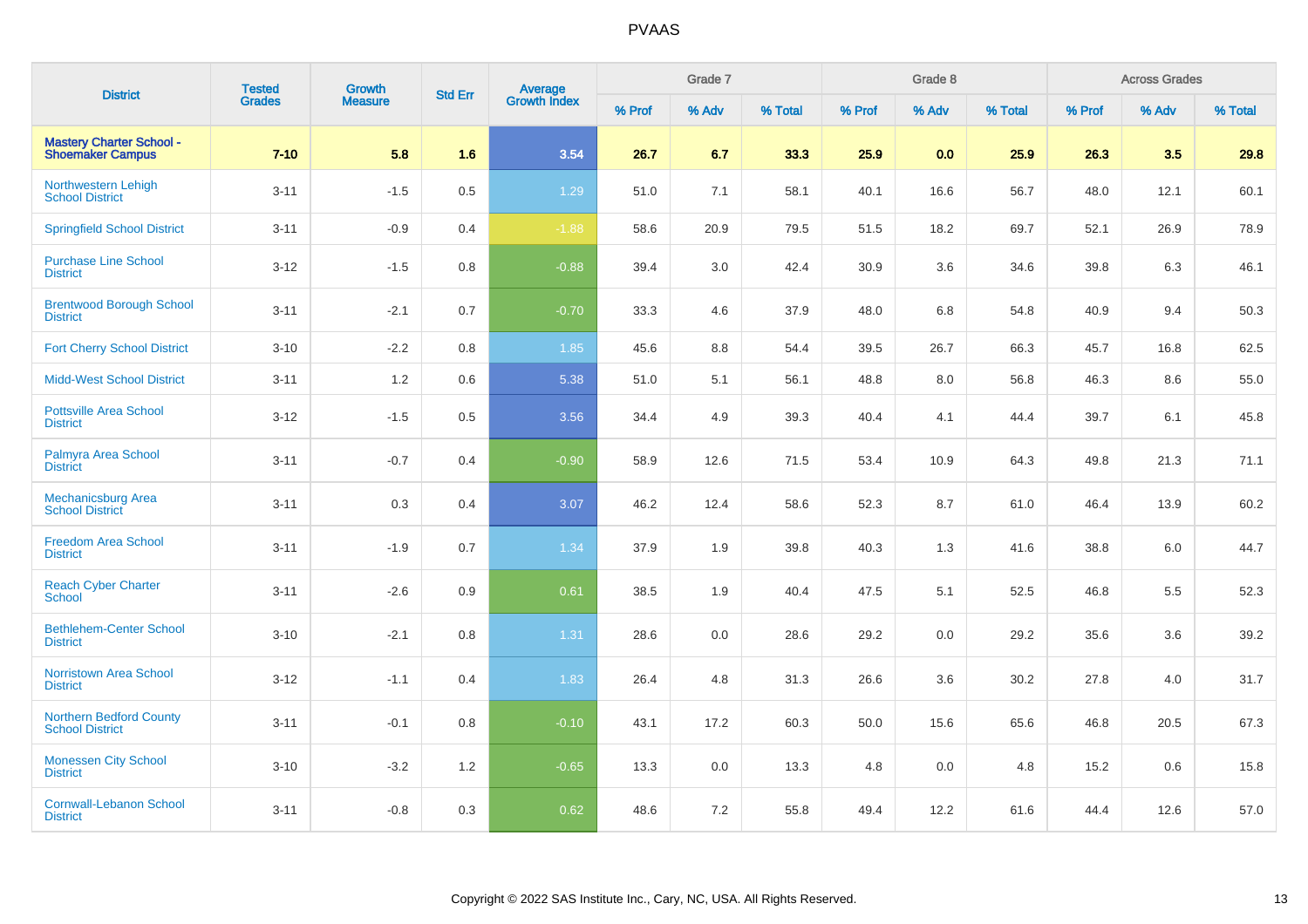| <b>District</b>                                                           | <b>Tested</b> | <b>Growth</b>  | <b>Std Err</b> |                                |        | Grade 7 |         |        | Grade 8 |         |        | <b>Across Grades</b> |         |
|---------------------------------------------------------------------------|---------------|----------------|----------------|--------------------------------|--------|---------|---------|--------|---------|---------|--------|----------------------|---------|
|                                                                           | <b>Grades</b> | <b>Measure</b> |                | <b>Average</b><br>Growth Index | % Prof | % Adv   | % Total | % Prof | % Adv   | % Total | % Prof | % Adv                | % Total |
| <b>Mastery Charter School -</b><br><b>Shoemaker Campus</b>                | $7 - 10$      | 5.8            | 1.6            | 3.54                           | 26.7   | 6.7     | 33.3    | 25.9   | 0.0     | 25.9    | 26.3   | 3.5                  | 29.8    |
| <b>Shade-Central City School</b><br><b>District</b>                       | $3 - 11$      | $-2.8$         | 1.4            | $-0.79$                        | 25.0   | 0.0     | 25.0    | 29.2   | 0.0     | 29.2    | 35.1   | 6.0                  | 41.0    |
| La Academia Partnership<br><b>Charter School</b>                          | $6 - 11$      | $-4.8$         | 1.8            | $-1.41$                        | 4.2    | 0.0     | 4.2     | 0.0    | 0.0     | 0.0     | 5.6    | 0.0                  | 5.6     |
| The Philadelphia Charter<br>School for Arts and<br>Sciences at HR Edmunds | $3-8$         | $-1.2$         | 0.7            | 1.91                           | 17.2   | 0.0     | 17.2    | 24.4   | 0.0     | 24.4    | 16.1   | 0.6                  | 16.7    |
| <b>Valley View School District</b>                                        | $3 - 11$      | 1.0            | 0.8            | 1.53                           | 53.7   | 4.9     | 58.5    | 42.6   | 4.9     | 47.5    | 49.9   | 7.2                  | 57.1    |
| <b>Riverside Beaver County</b><br><b>School District</b>                  | $3 - 11$      | 2.3            | 0.6            | 3.62                           | 48.8   | 12.5    | 61.2    | 51.6   | 15.8    | 67.4    | 45.6   | 22.4                 | 68.1    |
| <b>Haverford Township School</b><br><b>District</b>                       | $3 - 11$      | 0.2            | 0.3            | 2.38                           | 55.0   | 18.3    | 73.3    | 44.5   | 32.3    | 76.7    | 49.2   | 29.5                 | 78.6    |
| <b>South Eastern School</b><br><b>District</b>                            | $3 - 11$      | 2.3            | 0.5            | 7.81                           | 48.3   | 12.9    | 61.2    | 43.6   | 10.5    | 54.1    | 46.7   | 14.1                 | 60.8    |
| <b>Northwest Area School</b><br><b>District</b>                           | $3 - 10$      | $-2.3$         | 0.9            | $-1.01$                        | 28.0   | $0.0\,$ | 28.0    | 37.0   | 3.7     | 40.7    | 32.5   | 3.1                  | 35.6    |
| <b>Minersville Area School</b><br><b>District</b>                         | $3 - 11$      | $-1.1$         | 0.7            | $-1.43$                        | 40.0   | 4.0     | 44.0    | 46.6   | 1.4     | 48.0    | 42.2   | 10.0                 | 52.2    |
| <b>Mercer Area School District</b>                                        | $3 - 11$      | 1.5            | 0.8            | 1.89                           | 46.8   | 14.3    | 61.0    | 61.3   | 8.0     | 69.3    | 46.7   | 16.6                 | 63.3    |
| Johnsonburg Area School<br><b>District</b>                                | $3 - 11$      | $-1.6$         | 1.0            | $-0.97$                        | 41.9   | 9.3     | 51.2    | 44.2   | 2.3     | 46.5    | 51.3   | 10.3                 | 61.5    |
| <b>Whitehall-Coplay School</b><br><b>District</b>                         | $3 - 11$      | $-1.0$         | 0.4            | $-0.83$                        | 41.3   | 7.8     | 49.1    | 38.2   | 7.1     | 45.4    | 42.6   | 8.9                  | 51.5    |
| <b>Franklin Towne Charter</b><br><b>Elementary School</b>                 | $3 - 8$       | $-3.1$         | 1.2            | 0.46                           | 53.6   | 7.1     | 60.7    | 59.1   | 0.0     | 59.1    | 50.6   | 6.8                  | 57.4    |
| <b>Portage Area School</b><br><b>District</b>                             | $3 - 10$      | 1.0            | 0.9            | 1.16                           | 54.0   | 3.2     | 57.1    | 49.1   | 7.6     | 56.6    | 51.5   | 15.6                 | 67.2    |
| Wallingford-Swarthmore<br>School District                                 | $3 - 10$      | $-1.1$         | 0.4            | $-1.52$                        | 46.2   | 21.9    | 68.0    | 47.0   | 22.8    | 69.8    | 44.7   | 32.4                 | 77.2    |
| <b>Cameron County School</b><br><b>District</b>                           | $3 - 12$      | $-2.6$         | 1.0            | $-2.22$                        | 39.0   | 0.0     | 39.0    | 43.2   | 5.4     | 48.6    | 50.4   | 14.0                 | 64.4    |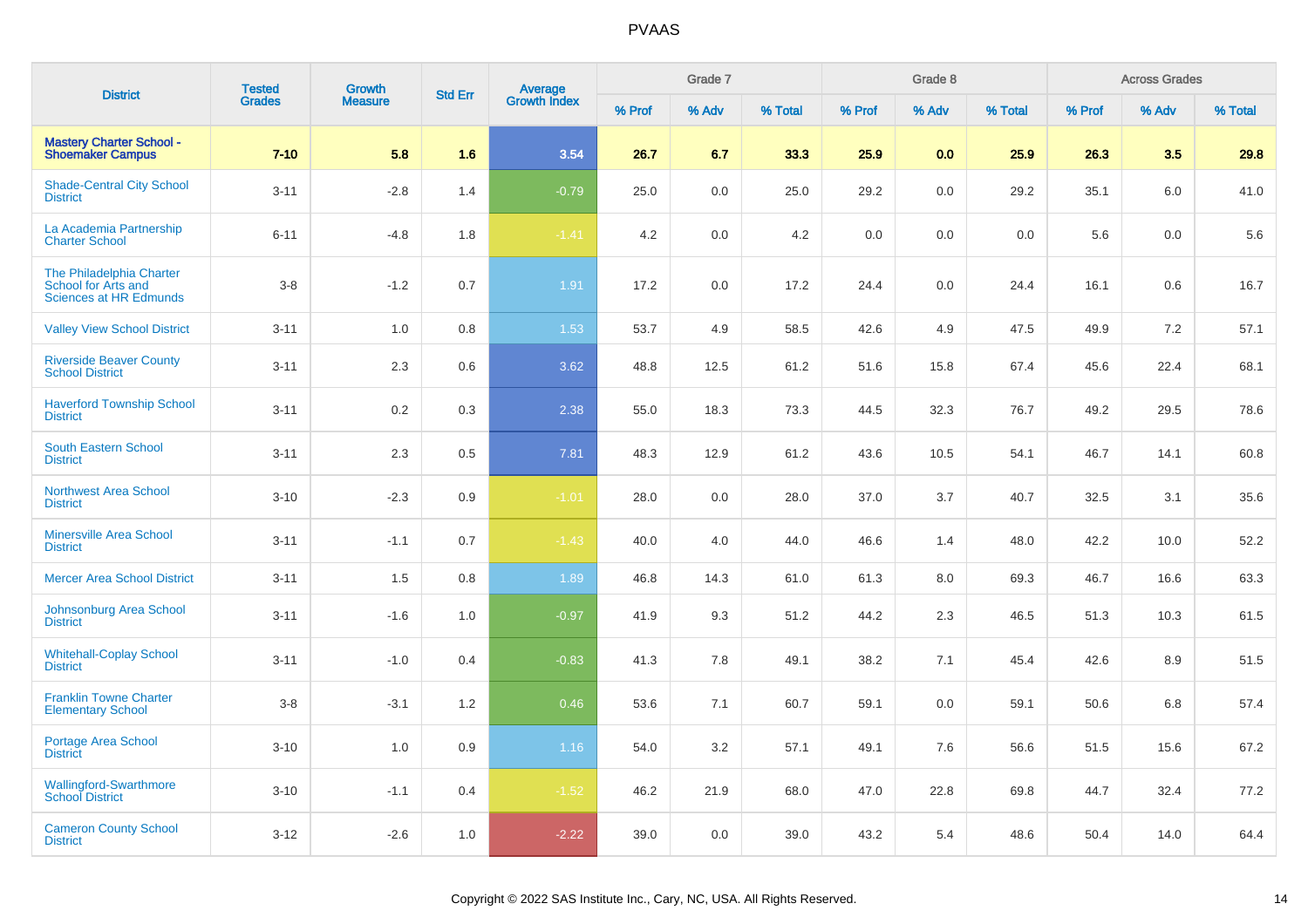| <b>District</b>                                            | <b>Tested</b> | <b>Growth</b>  | <b>Std Err</b> | <b>Average</b><br>Growth Index |        | Grade 7 |         |        | Grade 8 |         |        | <b>Across Grades</b> |         |
|------------------------------------------------------------|---------------|----------------|----------------|--------------------------------|--------|---------|---------|--------|---------|---------|--------|----------------------|---------|
|                                                            | <b>Grades</b> | <b>Measure</b> |                |                                | % Prof | % Adv   | % Total | % Prof | % Adv   | % Total | % Prof | % Adv                | % Total |
| <b>Mastery Charter School -</b><br><b>Shoemaker Campus</b> | $7 - 10$      | 5.8            | 1.6            | 3.54                           | 26.7   | 6.7     | 33.3    | 25.9   | 0.0     | 25.9    | 26.3   | 3.5                  | 29.8    |
| <b>Rose Tree Media School</b><br><b>District</b>           | $3 - 10$      | 0.1            | 0.4            | 0.29                           | 51.8   | 27.0    | 78.8    | 56.2   | 22.8    | 79.0    | 51.9   | 27.9                 | 79.8    |
| <b>Bald Eagle Area School</b><br><b>District</b>           | $3 - 11$      | 0.1            | 0.6            | 3.73                           | 32.2   | 2.5     | 34.8    | 34.2   | 14.0    | 48.2    | 39.5   | 10.5                 | 50.0    |
| <b>Dubois Area School District</b>                         | $3 - 11$      | $-0.6$         | 0.4            | 6.29                           | 43.4   | 8.5     | 51.8    | 36.6   | 8.8     | 45.4    | 42.2   | 13.1                 | 55.3    |
| <b>Moniteau School District</b>                            | $3 - 11$      | $-1.6$         | 0.7            | $-0.22$                        | 32.1   | 6.0     | 38.1    | 44.0   | 1.3     | 45.3    | 40.5   | 10.6                 | 51.1    |
| <b>Governor Mifflin School</b><br><b>District</b>          | $3 - 11$      | $-1.0$         | 0.4            | 1.81                           | 44.4   | 8.3     | 52.8    | 45.8   | 5.5     | 51.3    | 40.8   | 9.3                  | 50.1    |
| <b>Southern York County</b><br><b>School District</b>      | $3 - 11$      | $-0.7$         | 0.5            | $-0.30$                        | 42.2   | 9.2     | 51.5    | 49.2   | 8.5     | 57.7    | 44.9   | 13.5                 | 58.4    |
| <b>Washington School District</b>                          | $3 - 11$      | $-1.7$         | 0.7            | $-0.58$                        | 28.0   | 1.2     | 29.3    | 23.5   | 1.5     | 25.0    | 35.4   | 3.1                  | 38.6    |
| <b>Keystone School District</b>                            | $3 - 11$      | 0.8            | 0.8            | 1.01                           | 50.0   | 16.2    | 66.2    | 46.8   | 9.7     | 56.4    | 46.5   | 21.0                 | 67.5    |
| <b>Conewago Valley School</b><br><b>District</b>           | $3 - 12$      | 0.7            | 0.4            | 2.38                           | 46.4   | 8.8     | 55.2    | 46.8   | 5.7     | 52.5    | 46.9   | 10.0                 | 56.9    |
| <b>Montoursville Area School</b><br><b>District</b>        | $3 - 12$      | $-1.3$         | 0.5            | 0.77                           | 51.1   | 7.5     | 58.6    | 45.4   | 10.6    | 56.0    | 48.5   | 14.2                 | 62.6    |
| <b>Leechburg Area School</b><br><b>District</b>            | $3 - 11$      | $-2.3$         | 0.9            | 2.14                           | 42.9   | 0.0     | 42.9    | 51.2   | 11.6    | 62.8    | 45.8   | 7.9                  | 53.8    |
| <b>Colonial School District</b>                            | $3 - 11$      | 0.7            | 0.4            | 1.85                           | 49.7   | 19.2    | 68.9    | 52.2   | 17.0    | 69.2    | 47.2   | 26.2                 | 73.5    |
| <b>Ridley School District</b>                              | $3 - 12$      | $-0.9$         | 0.4            | 0.04                           | 39.6   | 5.9     | 45.6    | 41.1   | 7.5     | 48.6    | 42.4   | 10.0                 | 52.4    |
| <b>Blue Mountain School</b><br><b>District</b>             | $3 - 10$      | 0.0            | 0.5            | 0.07                           | 52.0   | 10.1    | 62.0    | 47.3   | 11.5    | 58.8    | 52.0   | 15.0                 | 67.0    |
| <b>Sharon City School District</b>                         | $3 - 11$      | 1.0            | 0.6            | 1.83                           | 33.3   | 1.8     | 35.2    | 42.1   | 6.4     | 48.4    | 34.2   | 6.1                  | 40.2    |
| <b>Dover Area School District</b>                          | $3 - 12$      | $-1.0$         | 0.4            | $-0.41$                        | 48.6   | 7.1     | 55.7    | 44.7   | 5.7     | 50.4    | 44.8   | 10.8                 | 55.6    |
| <b>Propel Charter School-</b><br>Montour                   | $3 - 10$      | $-1.8$         | 0.8            | $-1.01$                        | 21.5   | 0.0     | 21.5    | 23.4   | 3.1     | 26.6    | 21.5   | 3.2                  | 24.7    |
| <b>Forest City Regional School</b><br><b>District</b>      | $3 - 12$      | $-2.2$         | 0.9            | 1.18                           | 39.5   | 5.3     | 44.7    | 52.1   | 8.3     | 60.4    | 44.0   | 8.8                  | 52.8    |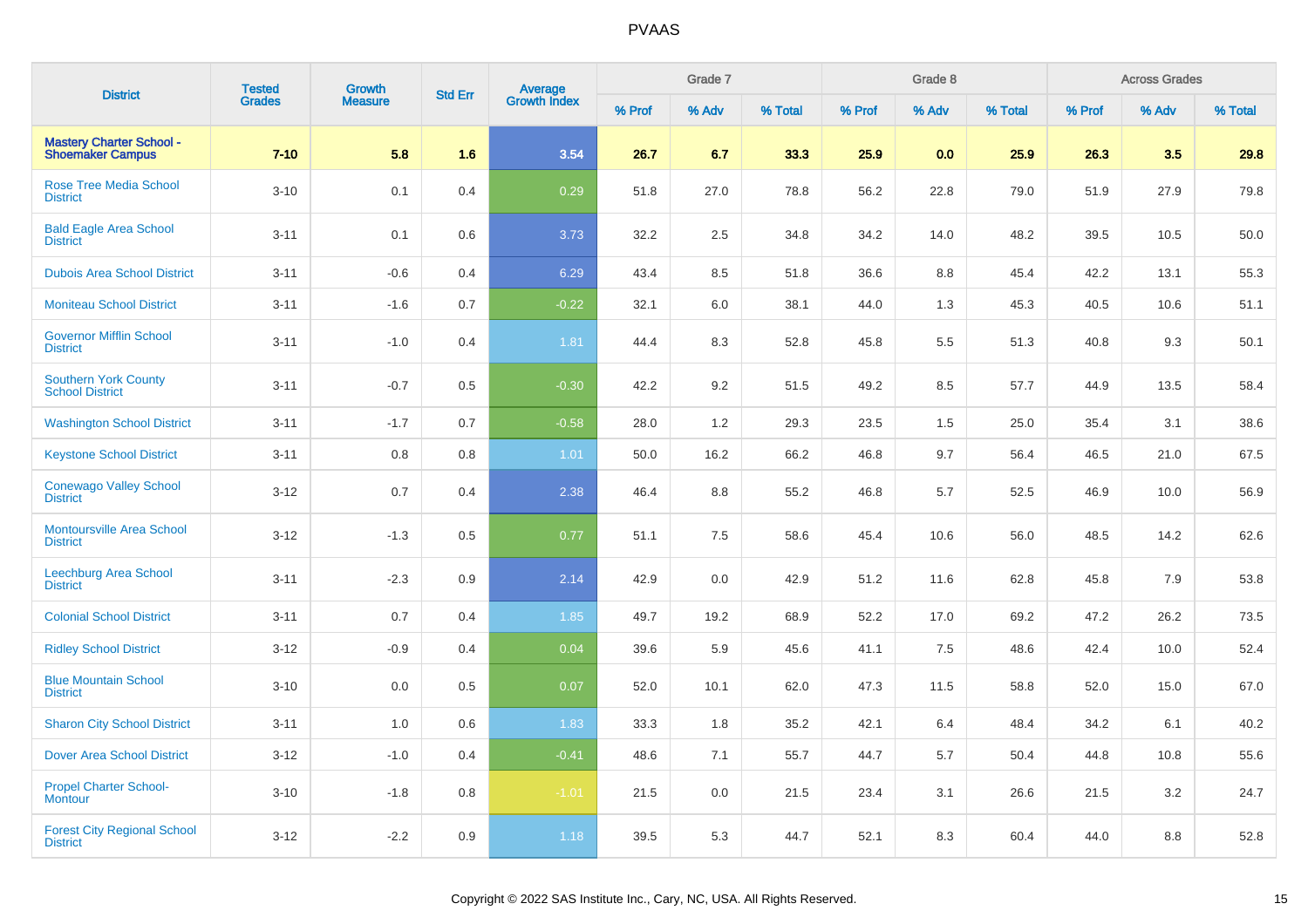| <b>District</b>                                                      | <b>Tested</b> | Growth         | <b>Std Err</b> | Average<br>Growth Index |        | Grade 7 |         |        | Grade 8 |         |        | <b>Across Grades</b> |         |
|----------------------------------------------------------------------|---------------|----------------|----------------|-------------------------|--------|---------|---------|--------|---------|---------|--------|----------------------|---------|
|                                                                      | <b>Grades</b> | <b>Measure</b> |                |                         | % Prof | % Adv   | % Total | % Prof | % Adv   | % Total | % Prof | % Adv                | % Total |
| <b>Mastery Charter School -</b><br><b>Shoemaker Campus</b>           | $7 - 10$      | 5.8            | 1.6            | 3.54                    | 26.7   | 6.7     | 33.3    | 25.9   | 0.0     | 25.9    | 26.3   | 3.5                  | 29.8    |
| <b>Springfield Township</b><br><b>School District</b>                | $3 - 11$      | $-1.2$         | 0.5            | 0.29                    | 56.3   | 10.8    | 67.1    | 47.3   | 14.0    | 61.3    | 52.1   | 16.5                 | 68.6    |
| <b>Cambria Heights School</b><br><b>District</b>                     | $3 - 10$      | 1.6            | 0.6            | 2.49                    | 51.0   | 5.2     | 56.2    | 48.2   | 13.4    | 61.6    | 49.1   | 11.7                 | 60.8    |
| <b>Girard School District</b>                                        | $3 - 11$      | 1.9            | 0.6            | 3.15                    | 47.8   | 16.2    | 64.0    | 54.1   | 7.3     | 61.5    | 45.5   | 17.8                 | 63.3    |
| <b>Ellwood City Area School</b><br><b>District</b>                   | $3 - 11$      | $0.6\,$        | 0.6            | 1.00                    | 43.0   | 10.7    | 53.7    | 41.3   | 8.3     | 49.5    | 45.3   | 10.3                 | 55.6    |
| <b>Penn-Trafford School</b><br><b>District</b>                       | $3 - 11$      | 0.1            | 0.4            | 2.31                    | 56.2   | 23.2    | 79.4    | 54.3   | 14.9    | 69.1    | 51.0   | 27.6                 | 78.6    |
| <b>Sayre Area School District</b>                                    | $3 - 11$      | 4.2            | 0.8            | 5.53                    | 47.6   | 8.3     | 56.0    | 39.0   | 4.9     | 43.9    | 44.6   | 10.7                 | 55.4    |
| <b>Howard Gardner Multiple</b><br><b>Intelligence Charter School</b> | $3-8$         | $-1.2$         | 1.2            | 1.34                    | 63.6   | $0.0\,$ | 63.6    | 55.6   | 11.1    | 66.7    | 48.8   | 7.1                  | 55.9    |
| <b>Deer Lakes School District</b>                                    | $3 - 11$      | $-0.4$         | 0.6            | $-0.73$                 | 42.4   | 10.6    | 53.0    | 44.7   | 10.7    | 55.3    | 45.1   | 14.9                 | 60.0    |
| <b>Gateway School District</b>                                       | $3 - 11$      | $-1.0$         | 0.4            | 2.51                    | 49.3   | 10.8    | 60.1    | 43.7   | 14.0    | 57.7    | 45.5   | 12.1                 | 57.7    |
| <b>Coudersport Area School</b><br><b>District</b>                    | $3 - 11$      | $-0.5$         | 0.9            | $-0.53$                 | 35.8   | 3.8     | 39.6    | 30.2   | 0.0     | 30.2    | 40.1   | 3.2                  | 43.3    |
| <b>Bloomsburg Area School</b><br><b>District</b>                     | $3 - 10$      | $-0.8$         | 0.7            | $-0.68$                 | 36.3   | 7.8     | 44.1    | 50.0   | 6.0     | 56.0    | 46.3   | 11.7                 | 57.9    |
| <b>Towanda Area School</b><br><b>District</b>                        | $3 - 11$      | 0.7            | 0.6            | 1.26                    | 37.3   | 5.9     | 43.2    | 40.5   | 7.8     | 48.3    | 36.0   | 10.8                 | 46.7    |
| <b>Wissahickon Charter</b><br><b>School</b>                          | $3-8$         | $-1.5$         | 0.7            | 2.12                    | 24.1   | 1.2     | 25.3    | 22.1   | 0.0     | 22.1    | 22.4   | 2.8                  | 25.2    |
| <b>Ambridge Area School</b><br><b>District</b>                       | $3 - 12$      | $-0.9$         | 0.6            | $-1.17$                 | 36.2   | 8.7     | 44.9    | 37.1   | 6.4     | 43.6    | 37.5   | 12.2                 | 49.7    |
| <b>Lebanon School District</b>                                       | $3 - 11$      | $-0.4$         | 0.4            | $-0.97$                 | 20.0   | 2.5     | 22.5    | 21.9   | 1.2     | 23.0    | 25.5   | 3.4                  | 28.8    |
| <b>Highlands School District</b>                                     | $3 - 11$      | $-0.6$         | 0.5            | 1.26                    | 42.2   | 5.4     | 47.6    | 39.2   | 9.5     | 48.6    | 40.7   | 7.9                  | 48.6    |
| <b>Tamaqua Area School</b><br><b>District</b>                        | $3 - 12$      | $-0.4$         | 0.6            | 1.06                    | 37.9   | 5.2     | 43.1    | 42.2   | 7.0     | 49.3    | 44.6   | 7.7                  | 52.3    |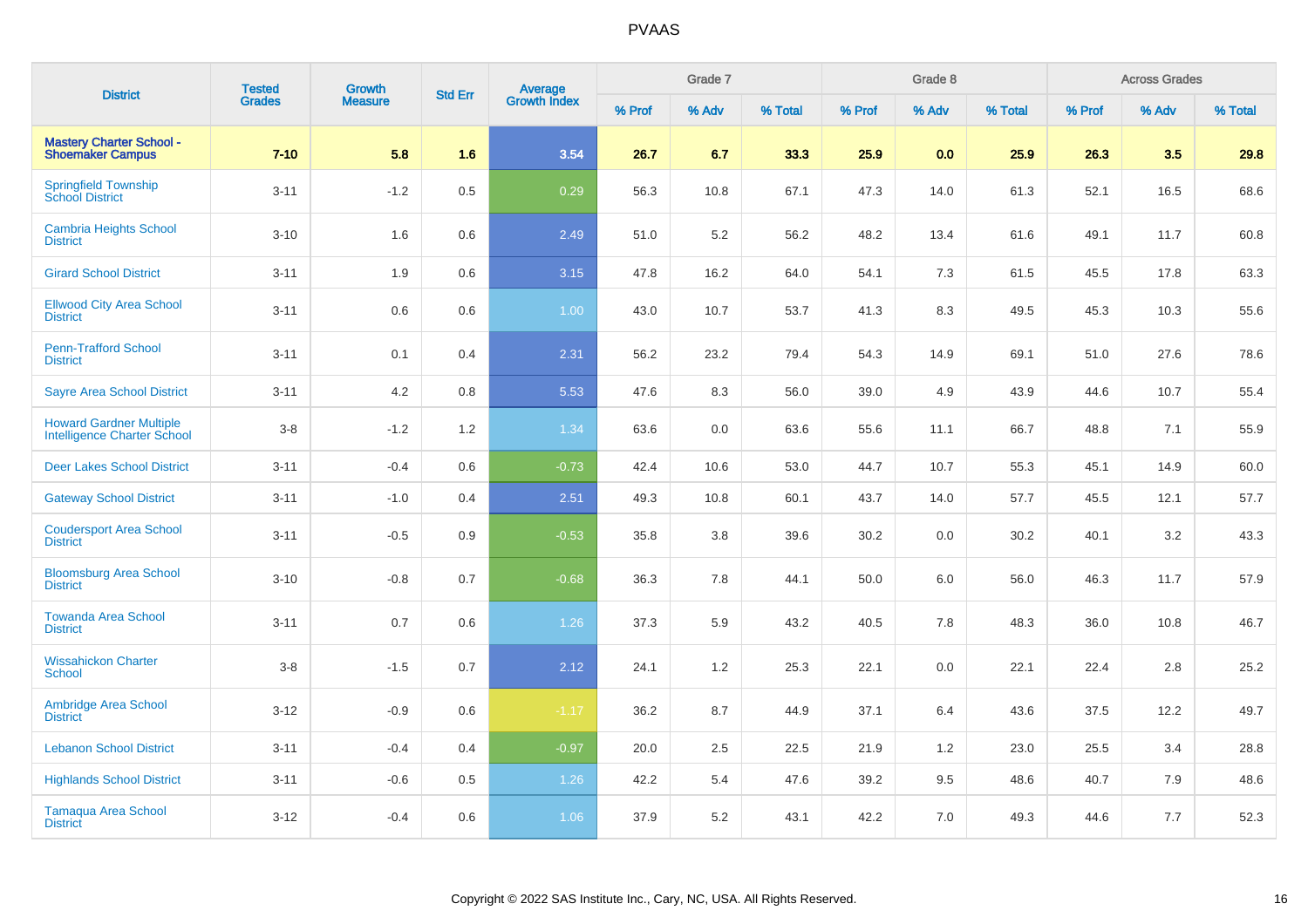| <b>District</b>                                            | <b>Tested</b> | <b>Growth</b>  | <b>Std Err</b> |                                |        | Grade 7 |         |        | Grade 8 |         |        | <b>Across Grades</b> |         |
|------------------------------------------------------------|---------------|----------------|----------------|--------------------------------|--------|---------|---------|--------|---------|---------|--------|----------------------|---------|
|                                                            | <b>Grades</b> | <b>Measure</b> |                | <b>Average</b><br>Growth Index | % Prof | % Adv   | % Total | % Prof | % Adv   | % Total | % Prof | % Adv                | % Total |
| <b>Mastery Charter School -</b><br><b>Shoemaker Campus</b> | $7 - 10$      | 5.8            | 1.6            | 3.54                           | 26.7   | 6.7     | 33.3    | 25.9   | 0.0     | 25.9    | 26.3   | 3.5                  | 29.8    |
| <b>Propel Charter School-</b><br><b>Northside</b>          | $3-8$         | $-1.3$         | 1.0            | 0.10                           | 5.0    | 0.0     | 5.0     | 10.0   | 0.0     | 10.0    | 9.0    | 0.0                  | 9.0     |
| <b>Conneaut School District</b>                            | $3 - 12$      | 0.1            | 0.5            | 1.58                           | 51.1   | 6.7     | 57.8    | 47.6   | 5.4     | 53.1    | 45.1   | 12.8                 | 57.9    |
| <b>Upper Dauphin Area School</b><br><b>District</b>        | $3 - 11$      | $-1.6$         | 0.8            | 0.67                           | 48.6   | 8.1     | 56.8    | 41.4   | 8.6     | 50.0    | 42.4   | 12.8                 | 55.2    |
| <b>Western Wayne School</b><br><b>District</b>             | $3 - 11$      | $-0.5$         | 0.6            | 1.82                           | 45.2   | 10.6    | 55.8    | 45.8   | 15.0    | 60.8    | 45.8   | 18.1                 | 63.9    |
| <b>Penncrest School District</b>                           | $3 - 11$      | 2.8            | 0.5            | 5.98                           | 38.5   | 6.5     | 45.0    | 35.0   | 10.2    | 45.2    | 39.6   | 11.2                 | 50.7    |
| <b>Chartiers-Houston School</b><br><b>District</b>         | $3 - 10$      | $-1.5$         | 0.7            | 1.79                           | 52.0   | 5.5     | 57.5    | 54.9   | 7.0     | 62.0    | 53.8   | 14.2                 | 68.0    |
| <b>Curwensville Area School</b><br><b>District</b>         | $3 - 11$      | 4.2            | 0.8            | 5.23                           | 43.7   | 18.3    | 62.0    | 62.0   | 8.4     | 70.4    | 48.5   | 17.9                 | 66.4    |
| <b>Mifflinburg Area School</b><br><b>District</b>          | $3 - 11$      | 1.9            | 0.6            | 3.25                           | 47.1   | 5.8     | 52.9    | 53.8   | 8.6     | 62.5    | 49.7   | 13.0                 | 62.7    |
| <b>Cornell School District</b>                             | $3 - 11$      | $-0.8$         | 1.1            | 0.45                           | 35.9   | 0.0     | 35.9    | 24.3   | 2.7     | 27.0    | 32.9   | 6.1                  | 39.0    |
| <b>Saint Clair Area School</b><br><b>District</b>          | $3-8$         | $-1.8$         | 0.9            | 0.86                           | 36.5   | 7.7     | 44.2    | 41.5   | 2.4     | 43.9    | 43.9   | 4.7                  | 48.6    |
| <b>Windber Area School</b><br><b>District</b>              | $3 - 11$      | $-1.4$         | 0.7            | 0.34                           | 49.3   | 9.3     | 58.7    | 57.1   | 10.7    | 67.9    | 49.9   | 11.8                 | 61.7    |
| Schuylkill Haven Area<br><b>School District</b>            | $3 - 11$      | $-1.4$         | 0.7            | 0.06                           | 49.5   | 8.6     | 58.1    | 46.0   | 3.4     | 49.4    | 46.4   | 10.0                 | 56.4    |
| Catasauqua Area School<br><b>District</b>                  | $3 - 12$      | $-1.3$         | 0.7            | 0.83                           | 33.3   | 2.9     | 36.3    | 24.4   | 7.8     | 32.2    | 36.9   | 5.3                  | 42.2    |
| <b>Weatherly Area School</b><br><b>District</b>            | $3 - 11$      | 0.6            | 1.1            | 1.33                           | 53.3   | 3.3     | 56.7    | 29.7   | 13.5    | 43.2    | 41.9   | 6.9                  | 48.8    |
| <b>Altoona Area School District</b>                        | $3 - 12$      | 1.1            | 0.3            | 3.54                           | 38.3   | 4.3     | 42.6    | 43.8   | 7.2     | 51.0    | 37.4   | 6.8                  | 44.1    |
| <b>Achievement House</b><br><b>Charter School</b>          | $7 - 11$      | $-3.1$         | 1.6            | $-0.73$                        | 52.0   | 0.0     | 52.0    | 48.8   | 7.0     | 55.8    | 50.0   | 4.4                  | 54.4    |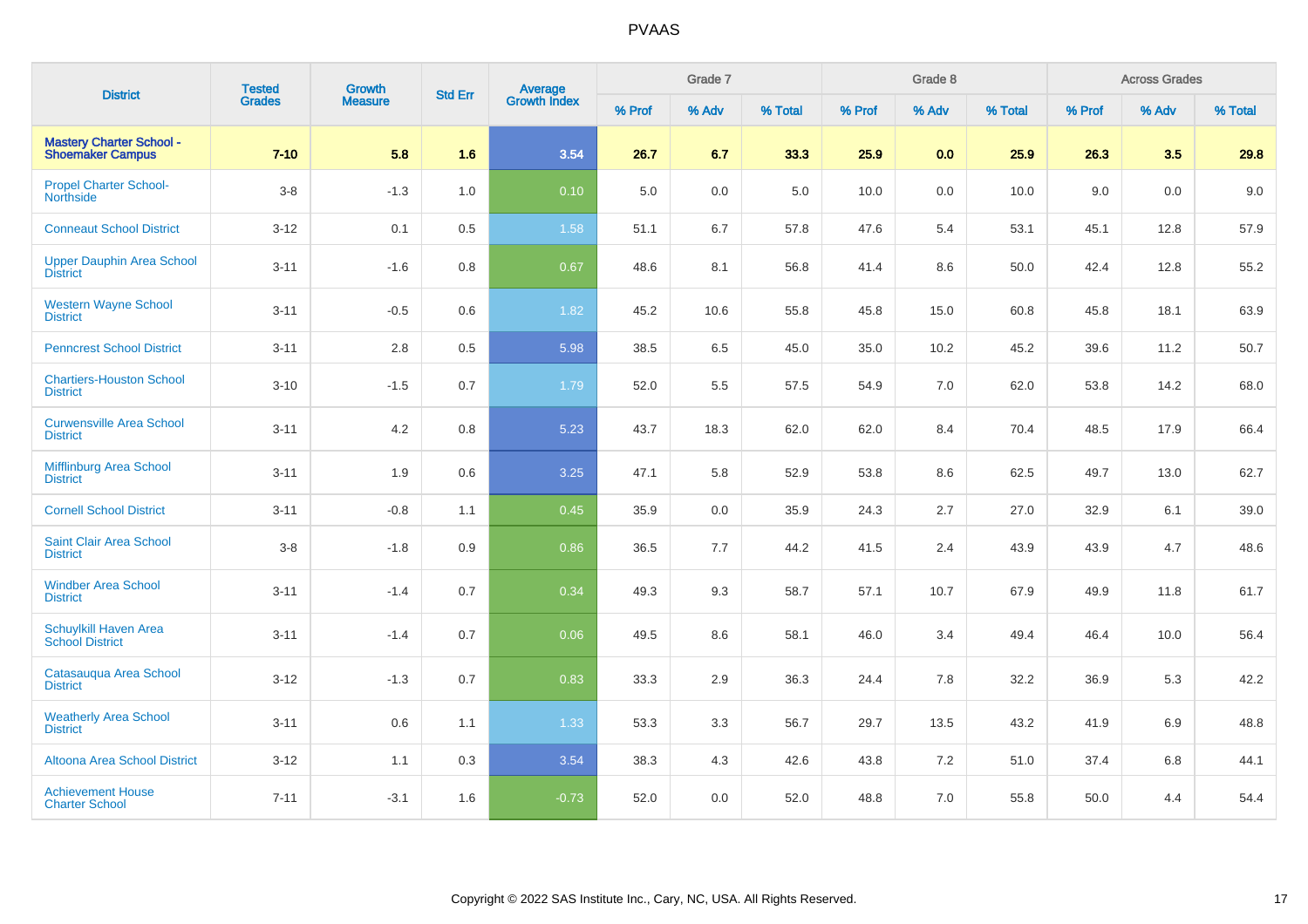| <b>District</b>                                             | <b>Tested</b> | Growth         | <b>Std Err</b> |                                |        | Grade 7 |         |        | Grade 8 |         |        | <b>Across Grades</b> |         |
|-------------------------------------------------------------|---------------|----------------|----------------|--------------------------------|--------|---------|---------|--------|---------|---------|--------|----------------------|---------|
|                                                             | <b>Grades</b> | <b>Measure</b> |                | <b>Average</b><br>Growth Index | % Prof | % Adv   | % Total | % Prof | % Adv   | % Total | % Prof | % Adv                | % Total |
| <b>Mastery Charter School -</b><br><b>Shoemaker Campus</b>  | $7 - 10$      | 5.8            | 1.6            | 3.54                           | 26.7   | 6.7     | 33.3    | 25.9   | 0.0     | 25.9    | 26.3   | 3.5                  | 29.8    |
| <b>Carbondale Area School</b><br><b>District</b>            | $3 - 10$      | $-1.3$         | 0.7            | 1.07                           | 29.4   | 3.5     | 32.9    | 42.4   | 5.7     | 48.1    | 30.0   | 3.2                  | 33.3    |
| South Side Area School<br><b>District</b>                   | $3 - 11$      | $-1.4$         | 0.8            | $-1.01$                        | 57.6   | 6.1     | 63.6    | 49.3   | 8.4     | 57.8    | 43.1   | 10.2                 | 53.3    |
| <b>Perseus House Charter</b><br><b>School Of Excellence</b> | $6 - 11$      | $-0.9$         | 1.2            | $-0.31$                        | 20.4   | 0.0     | 20.4    | 22.7   | 1.5     | 24.2    | 19.2   | 0.7                  | 19.9    |
| <b>Lehighton Area School</b><br><b>District</b>             | $3 - 11$      | $-1.0$         | 0.5            | 0.55                           | 42.3   | 5.7     | 48.0    | 34.2   | 9.8     | 43.9    | 41.8   | 8.6                  | 50.4    |
| <b>Sharpsville Area School</b><br><b>District</b>           | $3 - 11$      | $-0.5$         | 0.8            | 1.61                           | 40.0   | 10.8    | 50.8    | 47.1   | 12.9    | 60.0    | 48.0   | 14.5                 | 62.5    |
| <b>Fort Leboeuf School District</b>                         | $3 - 11$      | 0.0            | 0.5            | 2.34                           | 49.2   | 15.1    | 64.2    | 42.1   | 16.6    | 58.6    | 45.4   | 23.3                 | 68.7    |
| <b>Elizabeth Forward School</b><br><b>District</b>          | $3 - 11$      | $-0.3$         | 0.5            | $-0.56$                        | 56.9   | 11.1    | 68.0    | 50.9   | 6.3     | 57.1    | 51.2   | 14.0                 | 65.2    |
| <b>Carlisle Area School District</b>                        | $3 - 11$      | 1.8            | 0.4            | 4.58                           | 42.0   | 13.0    | 55.0    | 42.1   | 10.7    | 52.8    | 40.4   | 15.3                 | 55.7    |
| <b>Independence Charter</b><br><b>School West</b>           | $3 - 7$       | $-3.2$         | 1.8            | $-1.38$                        | 15.8   | 0.0     | 15.8    |        |         |         | 15.0   | 2.6                  | 17.7    |
| <b>Hopewell Area School</b><br><b>District</b>              | $3 - 11$      | $-0.3$         | 0.6            | 0.80                           | 48.3   | 10.7    | 59.1    | 42.6   | 6.6     | 49.2    | 48.2   | 11.9                 | 60.1    |
| <b>Wyalusing Area School</b><br><b>District</b>             | $3 - 12$      | 1.0            | 0.7            | 4.69                           | 43.5   | 12.0    | 55.4    | 36.8   | 3.8     | 40.6    | 39.8   | 9.9                  | 49.6    |
| <b>Eugenio Maria De Hostos</b><br><b>Charter School</b>     | $3-8$         | $-0.5$         | 1.4            | 0.49                           | 18.2   | 9.1     | 27.3    | 46.7   | 0.0     | 46.7    | 35.0   | 6.7                  | 41.7    |
| Susquehanna Township<br><b>School District</b>              | $3 - 12$      | $-0.5$         | 0.5            | 3.65                           | 27.1   | 2.8     | 29.9    | 33.8   | 6.1     | 39.9    | 34.8   | 4.8                  | 39.6    |
| <b>Oley Valley School District</b>                          | $3 - 11$      | $-0.0$         | 0.6            | 1.80                           | 50.0   | 7.8     | 57.8    | 54.8   | 5.4     | 60.2    | 49.6   | 9.0                  | 58.6    |
| <b>Esperanza Cyber Charter</b><br>School                    | $3 - 11$      | $-2.3$         | 1.3            | $-0.10$                        | 12.8   | 0.0     | 12.8    | 9.1    | 0.0     | 9.1     | 9.4    | 0.8                  | 10.2    |
| <b>Renaissance Academy</b><br><b>Charter School</b>         | $3 - 11$      | $-1.3$         | 0.7            | $-0.97$                        | 50.7   | 5.3     | 56.0    | 40.6   | 18.8    | 59.4    | 41.0   | 10.8                 | 51.8    |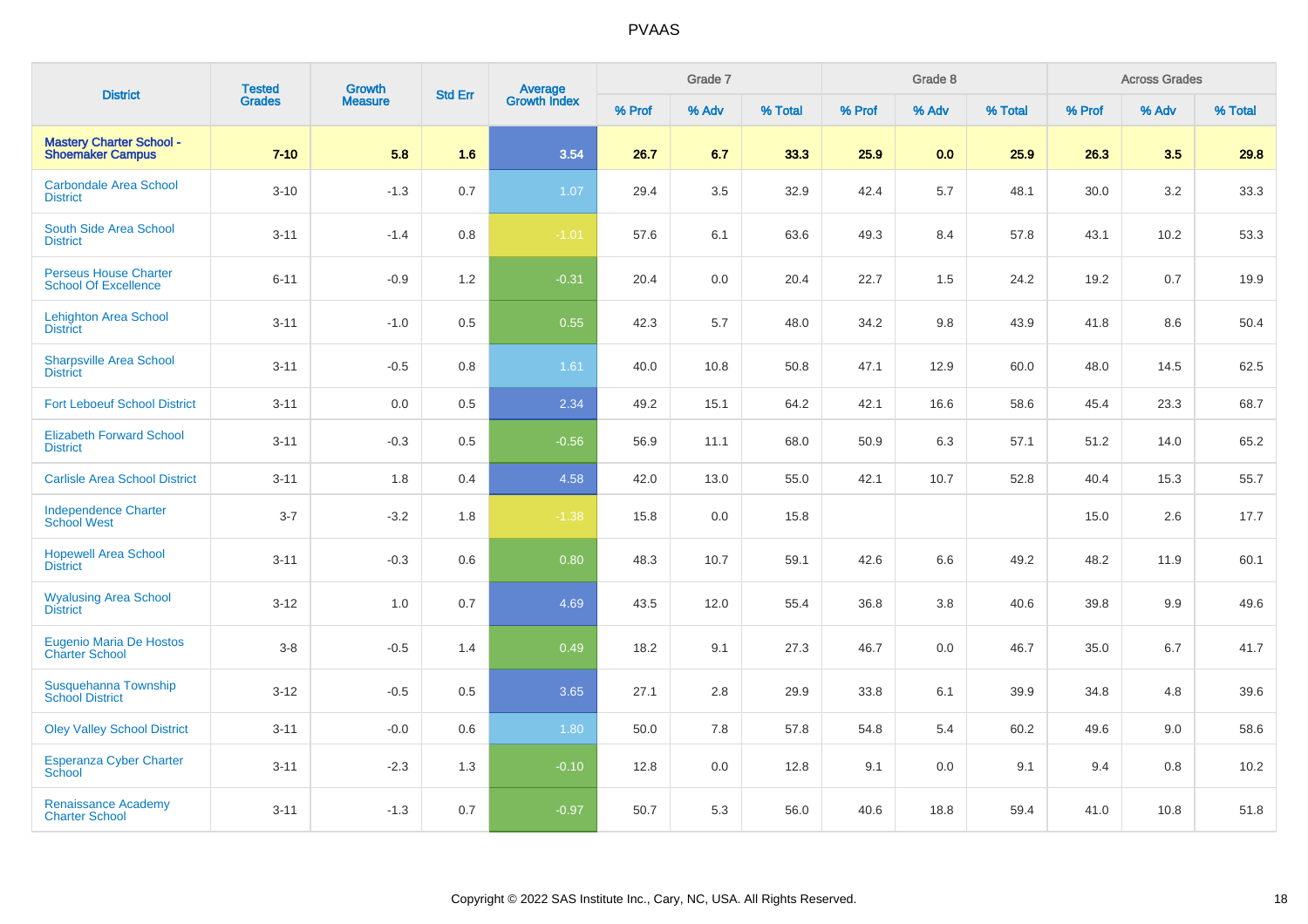| <b>District</b>                                            | <b>Tested</b> | Growth         | <b>Std Err</b> | <b>Average</b><br>Growth Index |        | Grade 7 |         |        | Grade 8 |         |        | <b>Across Grades</b> |         |
|------------------------------------------------------------|---------------|----------------|----------------|--------------------------------|--------|---------|---------|--------|---------|---------|--------|----------------------|---------|
|                                                            | <b>Grades</b> | <b>Measure</b> |                |                                | % Prof | % Adv   | % Total | % Prof | % Adv   | % Total | % Prof | % Adv                | % Total |
| <b>Mastery Charter School -</b><br><b>Shoemaker Campus</b> | $7 - 10$      | 5.8            | 1.6            | 3.54                           | 26.7   | 6.7     | 33.3    | 25.9   | 0.0     | 25.9    | 26.3   | 3.5                  | 29.8    |
| <b>Lakeland School District</b>                            | $3 - 11$      | $-0.9$         | 0.7            | 1.69                           | 49.1   | 9.4     | 58.5    | 39.3   | 5.6     | 44.9    | 41.3   | 9.6                  | 50.8    |
| <b>Northgate School District</b>                           | $3 - 11$      | $-1.4$         | 0.8            | 0.38                           | 36.1   | 9.8     | 45.9    | 37.5   | 17.9    | 55.4    | 45.5   | 12.8                 | 58.3    |
| <b>Tulpehocken Area School</b><br><b>District</b>          | $3 - 12$      | $-0.2$         | 0.6            | 0.20                           | 39.8   | 4.8     | 44.7    | 42.0   | 6.2     | 48.2    | 41.5   | 9.5                  | 51.0    |
| Meyersdale Area School<br><b>District</b>                  | $3 - 11$      | 2.0            | 0.8            | 2.33                           | 62.3   | 1.9     | 64.2    | 54.2   | 5.1     | 59.3    | 52.4   | 10.9                 | 63.3    |
| <b>Western Beaver County</b><br><b>School District</b>     | $3 - 11$      | $-1.5$         | 1.2            | 0.21                           | 52.1   | 8.3     | 60.4    | 52.8   | 5.6     | 58.3    | 50.0   | 17.8                 | 67.8    |
| <b>Clairton City School District</b>                       | $3 - 11$      | 0.7            | 0.8            | 0.84                           | 17.7   | 0.0     | 17.7    | 25.5   | 0.0     | 25.5    | 19.3   | 1.5                  | 20.8    |
| <b>Scranton School District</b>                            | $3-12$        | $-0.8$         | 0.5            | 2.89                           | 24.9   | 2.8     | 27.7    | 26.3   | 5.8     | 32.2    | 29.5   | 4.0                  | 33.5    |
| <b>Newport School District</b>                             | $3-12$        | $-0.1$         | 0.8            | 2.26                           | 41.3   | 1.6     | 42.9    | 43.8   | 7.8     | 51.6    | 40.2   | 8.8                  | 48.9    |
| <b>Central Fulton School</b><br><b>District</b>            | $3 - 11$      | 0.7            | 0.8            | 3.42                           | 42.7   | 2.7     | 45.3    | 53.6   | 16.1    | 69.6    | 45.7   | 8.1                  | 53.8    |
| <b>Big Spring School District</b>                          | $3 - 11$      | $-0.3$         | 0.5            | 3.91                           | 52.2   | 8.8     | 61.0    | 49.7   | 9.2     | 58.9    | 47.8   | 15.2                 | 63.0    |
| <b>Ligonier Valley School</b><br><b>District</b>           | $3 - 11$      | $-0.8$         | 0.7            | 1.19                           | 40.5   | 2.7     | 43.2    | 45.9   | 10.2    | 56.1    | 44.7   | 12.8                 | 57.6    |
| <b>Crestwood School District</b>                           | $3 - 11$      | $-0.8$         | 0.5            | $-0.83$                        | 51.1   | 5.0     | 56.1    | 47.9   | 13.2    | 61.1    | 48.5   | 14.6                 | 63.2    |
| Pocono Mountain School<br><b>District</b>                  | $3 - 12$      | 0.1            | 0.6            | 0.18                           | 42.1   | 1.8     | 43.9    | 35.6   | 1.9     | 37.5    | 43.4   | 7.1                  | 50.5    |
| <b>New Kensington-Arnold</b><br><b>School District</b>     | $3 - 11$      | $-1.0$         | 0.7            | $-0.10$                        | 27.0   | 0.0     | 27.0    | 26.4   | 3.4     | 29.9    | 27.1   | 4.2                  | 31.3    |
| <b>Penn Hills Charter School</b><br>of Entrepreneurship    | $3-8$         | $-1.5$         | 1.0            | 0.35                           | 34.2   | 0.0     | 34.2    | 45.4   | 0.0     | 45.4    | 40.8   | 6.4                  | 47.2    |
| <b>Union Area School District</b>                          | $3 - 11$      | $-1.4$         | 0.9            | $-1.14$                        | 43.9   | 5.3     | 49.1    | 55.6   | 8.9     | 64.4    | 47.6   | 12.4                 | 60.1    |
| <b>Warren County School</b><br><b>District</b>             | $3 - 11$      | 0.2            | 0.4            | 2.52                           | 33.4   | 4.1     | 37.5    | 43.1   | 4.7     | 47.8    | 38.0   | 6.9                  | 44.8    |
| <b>Wilmington Area School</b><br><b>District</b>           | $3 - 11$      | $-0.8$         | 0.8            | $-0.91$                        | 33.3   | 11.8    | 45.1    | 32.2   | 10.2    | 42.4    | 43.2   | 13.4                 | 56.6    |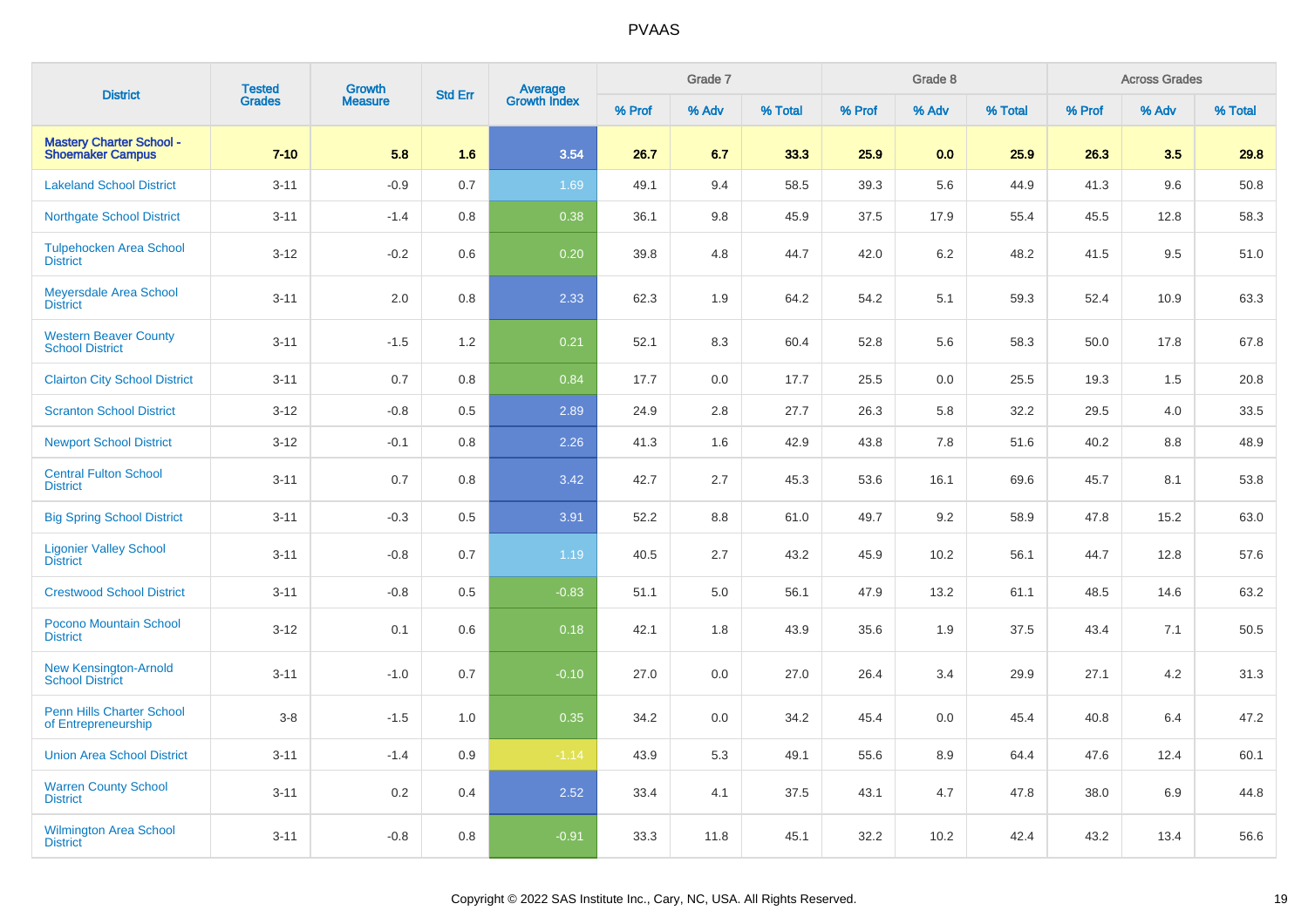|                                                            | <b>Tested</b> | Growth         |                |                                |        | Grade 7 |         |        | Grade 8 |         |        | <b>Across Grades</b> |         |
|------------------------------------------------------------|---------------|----------------|----------------|--------------------------------|--------|---------|---------|--------|---------|---------|--------|----------------------|---------|
| <b>District</b>                                            | <b>Grades</b> | <b>Measure</b> | <b>Std Err</b> | <b>Average</b><br>Growth Index | % Prof | % Adv   | % Total | % Prof | % Adv   | % Total | % Prof | % Adv                | % Total |
| <b>Mastery Charter School -</b><br><b>Shoemaker Campus</b> | $7 - 10$      | 5.8            | 1.6            | 3.54                           | 26.7   | 6.7     | 33.3    | 25.9   | 0.0     | 25.9    | 26.3   | 3.5                  | 29.8    |
| <b>Coatesville Area School</b><br><b>District</b>          | $3 - 11$      | $-0.4$         | 0.4            | 0.42                           | 30.8   | 4.4     | 35.2    | 26.3   | 2.9     | 29.3    | 28.5   | 3.0                  | 31.5    |
| Mt Lebanon School District                                 | $3 - 11$      | 0.4            | 0.4            | 1.19                           | 46.8   | 35.3    | 82.2    | 52.4   | 35.7    | 88.1    | 48.2   | 38.9                 | 87.0    |
| <b>Widener Partnership</b><br><b>Charter School</b>        | $3 - 7$       | $-1.6$         | 1.1            | $-0.16$                        | 14.0   | 0.0     | 14.0    |        |         |         | 9.6    | 1.4                  | 11.0    |
| <b>Glendale School District</b>                            | $3 - 10$      | 3.8            | 0.9            | 4.33                           | 44.6   | 20.0    | 64.6    | 44.9   | 14.3    | 59.2    | 47.2   | 15.2                 | 62.4    |
| <b>Eastern Lancaster County</b><br><b>School District</b>  | $3 - 12$      | 1.1            | 0.5            | 2.36                           | 35.4   | 4.6     | 39.9    | 38.0   | 15.5    | 53.5    | 39.2   | 9.3                  | 48.5    |
| <b>Propel Charter School-</b><br>Hazelwood                 | $3-8$         | $-0.7$         | 1.2            | 0.69                           | 14.3   | 4.8     | 19.0    | 16.0   | 0.0     | 16.0    | 10.2   | 0.6                  | 10.8    |
| <b>Avonworth School District</b>                           | $3 - 10$      | $-0.8$         | 0.5            | 0.24                           | 62.3   | 7.7     | 70.0    | 61.0   | 16.1    | 77.1    | 52.4   | 20.5                 | 72.8    |
| <b>Kennett Consolidated</b><br><b>School District</b>      | $3 - 11$      | 1.3            | 0.4            | 3.26                           | 44.2   | 15.1    | 59.4    | 45.0   | 5.7     | 50.7    | 40.9   | 17.5                 | 58.4    |
| <b>Middletown Area School</b><br><b>District</b>           | $3 - 11$      | $-0.3$         | 0.6            | 0.34                           | 43.8   | 5.6     | 49.3    | 38.5   | 3.8     | 42.3    | 37.8   | 8.2                  | 46.0    |
| <b>Forest Area School District</b>                         | $3 - 11$      | $-1.6$         | 1.2            | $-0.72$                        | 24.2   | 12.1    | 36.4    | 28.1   | 3.1     | 31.2    | 40.8   | 6.6                  | 47.4    |
| <b>Abington Heights School</b><br><b>District</b>          | $3 - 11$      | $-0.6$         | 0.5            | 1.11                           | 63.6   | 10.7    | 74.3    |        |         |         | 52.3   | 18.0                 | 70.3    |
| <b>Upper Moreland Township</b><br><b>School District</b>   | $3 - 11$      | $-0.3$         | 0.4            | 1.22                           | 53.7   | 8.4     | 62.1    | 41.0   | 14.2    | 55.1    | 46.0   | 16.1                 | 62.1    |
| <b>Halifax Area School District</b>                        | $3 - 11$      | 0.6            | 0.8            | 1.00                           | 41.6   | 6.5     | 48.0    | 35.5   | 2.6     | 38.2    | 44.9   | 10.1                 | 55.1    |
| <b>Fairfield Area School</b><br><b>District</b>            | $3 - 11$      | $-1.0$         | 0.8            | 0.10                           | 45.4   | 1.8     | 47.3    | 37.0   | 5.6     | 42.6    | 45.1   | 9.6                  | 54.6    |
| <b>Centre Learning</b><br><b>Community Charter School</b>  | $5-8$         | $-1.3$         | 2.1            | 0.35                           | 37.5   | 12.5    | 50.0    | 47.1   | 11.8    | 58.8    | 51.8   | 16.7                 | 68.5    |
| <b>West Greene School</b><br><b>District</b>               | $3 - 11$      | $-1.2$         | 1.0            | 1.54                           | 28.3   | 11.3    | 39.6    | 35.3   | 3.9     | 39.2    | 43.2   | 10.7                 | 53.9    |
| <b>South Park School District</b>                          | $3 - 11$      | $-0.8$         | 0.6            | 0.04                           | 47.5   | 12.5    | 60.0    | 55.8   | 7.7     | 63.5    | 50.5   | 13.2                 | 63.8    |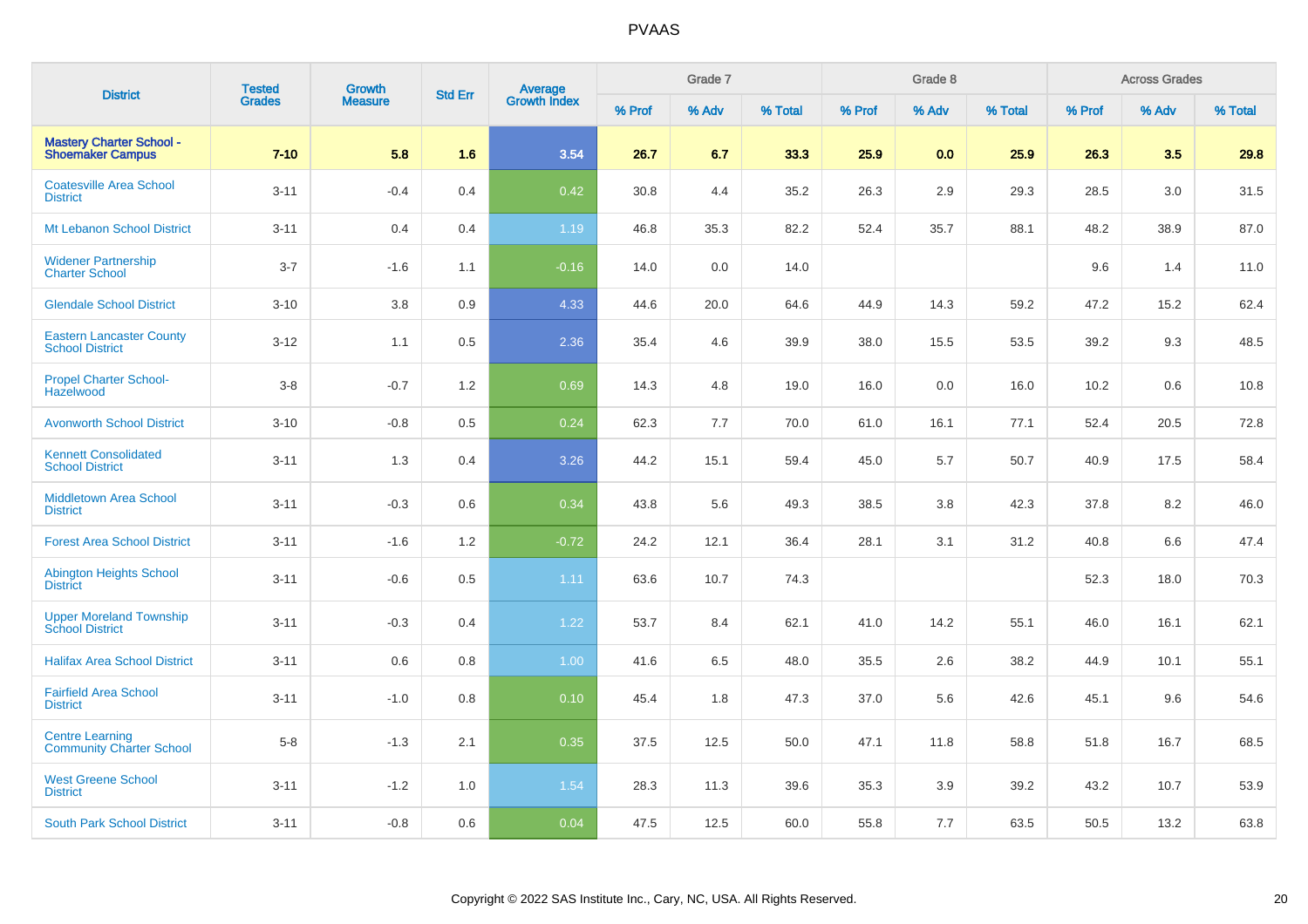| <b>District</b>                                                      | <b>Tested</b> | Growth         | <b>Std Err</b> | <b>Average</b><br>Growth Index |        | Grade 7 |         |        | Grade 8 |         |        | <b>Across Grades</b> |         |
|----------------------------------------------------------------------|---------------|----------------|----------------|--------------------------------|--------|---------|---------|--------|---------|---------|--------|----------------------|---------|
|                                                                      | <b>Grades</b> | <b>Measure</b> |                |                                | % Prof | % Adv   | % Total | % Prof | % Adv   | % Total | % Prof | % Adv                | % Total |
| <b>Mastery Charter School -</b><br><b>Shoemaker Campus</b>           | $7 - 10$      | 5.8            | 1.6            | 3.54                           | 26.7   | 6.7     | 33.3    | 25.9   | 0.0     | 25.9    | 26.3   | 3.5                  | 29.8    |
| Northern Lehigh School<br><b>District</b>                            | $3 - 12$      | $-0.6$         | 0.7            | $-0.57$                        | 36.7   | 4.2     | 40.8    | 41.7   | 5.6     | 47.2    | 42.1   | 5.6                  | 47.7    |
| <b>Conemaugh Township Area</b><br><b>School District</b>             | $3 - 12$      | 2.5            | 0.8            | 3.18                           | 62.5   | 18.1    | 80.6    | 50.7   | 16.4    | 67.1    | 50.9   | 24.8                 | 75.7    |
| <b>Loyalsock Township School</b><br><b>District</b>                  | $3 - 12$      | 1.2            | 0.6            | 3.56                           | 50.8   | 7.0     | 57.8    | 51.0   | 5.0     | 56.0    | 45.5   | 13.2                 | 58.7    |
| <b>Penns Valley Area School</b><br><b>District</b>                   | $3 - 12$      | 2.5            | 0.6            | 3.96                           | 45.7   | 1.9     | 47.6    | 35.8   | 8.5     | 44.3    | 44.5   | 13.0                 | 57.5    |
| <b>Sto-Rox School District</b>                                       | $3 - 10$      | $-0.0$         | 0.9            | $-0.01$                        | 0.0    | 0.0     | 0.0     | 2.9    | 0.0     | 2.9     | 16.8   | 1.0                  | 17.9    |
| <b>Berwick Area School</b><br><b>District</b>                        | $3 - 11$      | $-0.6$         | 0.5            | 1.71                           | 44.9   | 12.8    | 57.8    | 41.4   | 9.8     | 51.2    | 42.6   | 14.7                 | 57.3    |
| <b>Danville Area School</b><br><b>District</b>                       | $3 - 11$      | 2.1            | 0.5            | 4.88                           | 52.9   | 20.3    | 73.2    | 43.3   | 21.7    | 65.0    | 46.6   | 21.7                 | 68.3    |
| <b>Jenkintown School District</b>                                    | $3 - 11$      | 1.5            | 1.0            | 1.51                           | 42.9   | 35.7    | 78.6    | 60.6   | 21.2    | 81.8    | 53.1   | 25.8                 | 78.9    |
| <b>Mastery Charter School-</b><br>Francis D. Pastorius<br>Elementary | $3-8$         | $-1.7$         | 1.5            | $-0.28$                        | 22.7   | 0.0     | 22.7    |        |         |         | 14.3   | 0.8                  | 15.1    |
| <b>New Foundations Charter</b><br>School                             | $3 - 11$      | $-0.9$         | 0.8            | 2.66                           | 50.8   | 3.3     | 54.1    | 36.1   | 6.0     | 42.2    | 41.1   | 6.7                  | 47.8    |
| <b>United School District</b>                                        | $3 - 11$      | 0.7            | 0.8            | 3.15                           | 52.3   | 7.7     | 60.0    | 35.8   | 16.4    | 52.2    | 47.1   | 12.4                 | 59.5    |
| <b>Southeast Delco School</b><br><b>District</b>                     | $3 - 10$      | $-0.6$         | 0.6            | 2.38                           | 29.2   | 1.5     | 30.8    | 34.4   | 3.8     | 38.2    | 28.9   | 2.4                  | 31.3    |
| <b>Southern Fulton School</b><br><b>District</b>                     | $3 - 11$      | 0.0            | 0.9            | 0.03                           | 40.4   | 0.0     | 40.4    | 32.0   | 8.0     | 40.0    | 43.4   | 7.9                  | 51.3    |
| <b>Austin Area School District</b>                                   | $3 - 11$      | $-0.5$         | 1.7            | 0.63                           | 26.7   | 0.0     | 26.7    | 56.2   | 6.2     | 62.5    | 40.5   | 4.0                  | 44.6    |
| South Williamsport Area<br><b>School District</b>                    | $3 - 10$      | 0.5            | 0.7            | 1.48                           | 40.5   | 8.3     | 48.8    | 43.2   | 12.5    | 55.7    | 39.9   | 12.1                 | 52.0    |
| <b>Hempfield Area School</b><br><b>District</b>                      | $3 - 12$      | $-0.3$         | 0.3            | 0.75                           | 52.8   | 14.0    | 66.8    | 50.0   | 12.4    | 62.4    | 48.7   | 16.2                 | 64.9    |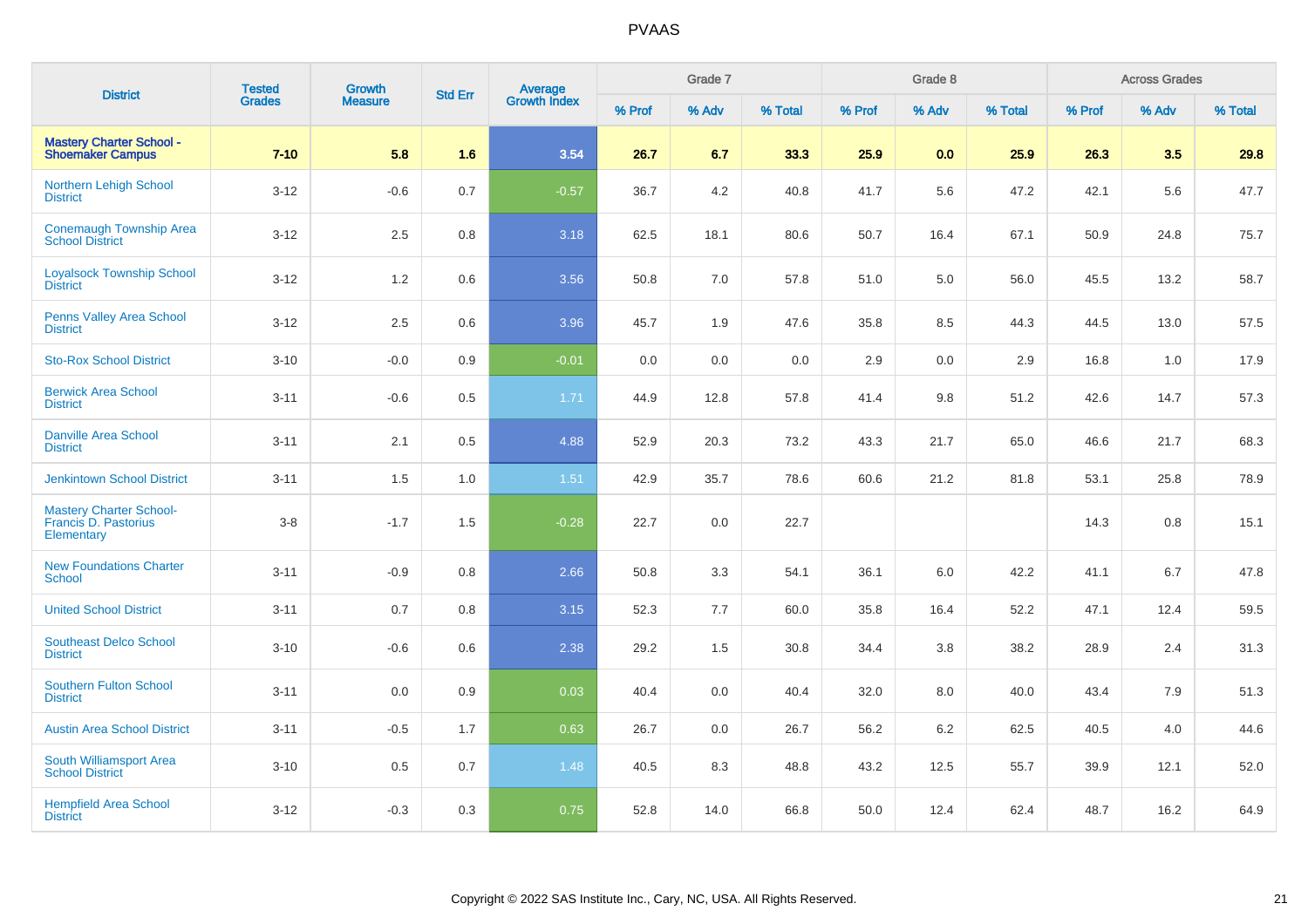| <b>District</b>                                                     | <b>Tested</b> | Growth         | <b>Std Err</b> | <b>Average</b><br>Growth Index |        | Grade 7 |         |        | Grade 8 |         |        | <b>Across Grades</b> |         |
|---------------------------------------------------------------------|---------------|----------------|----------------|--------------------------------|--------|---------|---------|--------|---------|---------|--------|----------------------|---------|
|                                                                     | <b>Grades</b> | <b>Measure</b> |                |                                | % Prof | % Adv   | % Total | % Prof | % Adv   | % Total | % Prof | % Adv                | % Total |
| <b>Mastery Charter School -</b><br><b>Shoemaker Campus</b>          | $7 - 10$      | 5.8            | 1.6            | 3.54                           | 26.7   | 6.7     | 33.3    | 25.9   | 0.0     | 25.9    | 26.3   | 3.5                  | 29.8    |
| <b>Benton Area School District</b>                                  | $3 - 10$      | $-0.4$         | 0.9            | 1.36                           | 37.3   | 5.1     | 42.4    | 46.2   | 2.6     | 48.7    | 42.6   | 8.4                  | 51.0    |
| <b>Susquehanna Community</b><br><b>School District</b>              | $3 - 11$      | 0.1            | 0.9            | 0.75                           | 43.5   | 6.5     | 50.0    | 36.7   | 2.0     | 38.8    | 40.9   | 10.7                 | 51.6    |
| <b>Eastern Lebanon County</b><br><b>School District</b>             | $3 - 11$      | $-0.3$         | 0.5            | 2.18                           | 45.1   | 8.0     | 53.1    | 29.8   | 7.0     | 36.8    | 42.0   | 9.1                  | 51.0    |
| <b>Derry Township School</b><br><b>District</b>                     | $3 - 10$      | $-1.3$         | 1.3            | 0.18                           | 66.7   | 20.8    | 87.5    | 46.7   | 53.3    | 100.0   | 49.1   | 29.0                 | 78.2    |
| Morrisville Borough School<br><b>District</b>                       | $3 - 11$      | $-0.9$         | 0.9            | 0.63                           | 32.7   | 0.0     | 32.7    | 27.9   | 0.0     | 27.9    | 27.6   | 1.9                  | 29.5    |
| <b>Alliance For Progress</b><br><b>Charter School</b>               | $3-8$         | $-1.1$         | 1.2            | 0.67                           | 26.9   | 0.0     | 26.9    | 3.4    | 0.0     | 3.4     | 19.4   | 0.0                  | 19.4    |
| <b>Clearfield Area School</b><br><b>District</b>                    | $3 - 10$      | $-0.5$         | 0.5            | 0.26                           | 39.0   | 1.5     | 40.4    | 32.4   | 4.1     | 36.6    | 35.2   | 5.8                  | 41.0    |
| <b>Propel Charter School-</b><br>Homestead                          | $3 - 11$      | $-1.0$         | 1.0            | 1.67                           | 11.8   | 0.0     | 11.8    | 9.5    | 2.4     | 11.9    | 15.3   | 2.2                  | 17.6    |
| <b>Grove City Area School</b><br><b>District</b>                    | $3 - 12$      | 1.6            | 0.6            | 3.90                           | 58.9   | 16.1    | 75.0    | 47.1   | 12.6    | 59.7    | 45.7   | 20.1                 | 65.8    |
| <b>Titusville Area School</b><br><b>District</b>                    | $3 - 11$      | $-0.4$         | 0.5            | 0.35                           | 46.2   | 8.3     | 54.6    | 40.6   | 11.6    | 52.2    | 44.1   | 12.1                 | 56.2    |
| <b>Lower Merion School</b><br><b>District</b>                       | $3 - 11$      | 1.5            | 0.3            | 5.53                           | 54.5   | 29.1    | 83.6    | 49.4   | 29.4    | 78.8    | 47.8   | 36.9                 | 84.6    |
| <b>Young Scholars of Greater</b><br><b>Allegheny Charter School</b> | $3-8$         | $-1.6$         | 1.7            | $-0.42$                        | 35.0   | 0.0     | 35.0    |        |         |         | 29.9   | 0.8                  | 30.8    |
| <b>Farrell Area School District</b>                                 | $3 - 11$      | 1.3            | 1.0            | 1.47                           | 20.4   | 0.0     | 20.4    | 28.2   | 0.0     | 28.2    | 25.9   | 2.3                  | 28.2    |
| <b>Freeport Area School</b><br><b>District</b>                      | $3 - 10$      | 0.2            | 0.6            | 0.98                           | 57.0   | 14.1    | 71.1    | 53.5   | 20.2    | 73.6    | 52.5   | 17.7                 | 70.1    |
| <b>Kutztown Area School</b><br><b>District</b>                      | $3-12$        | $-0.3$         | 0.8            | 0.56                           | 37.5   | 17.5    | 55.0    | 50.0   | 10.3    | 60.3    | 48.4   | 17.0                 | 65.5    |
| <b>Pottsgrove School District</b>                                   | $3 - 11$      | $-0.4$         | 0.5            | 4.12                           | 53.1   | 9.1     | 62.3    | 40.4   | 3.7     | 44.2    | 43.1   | 7.6                  | 50.7    |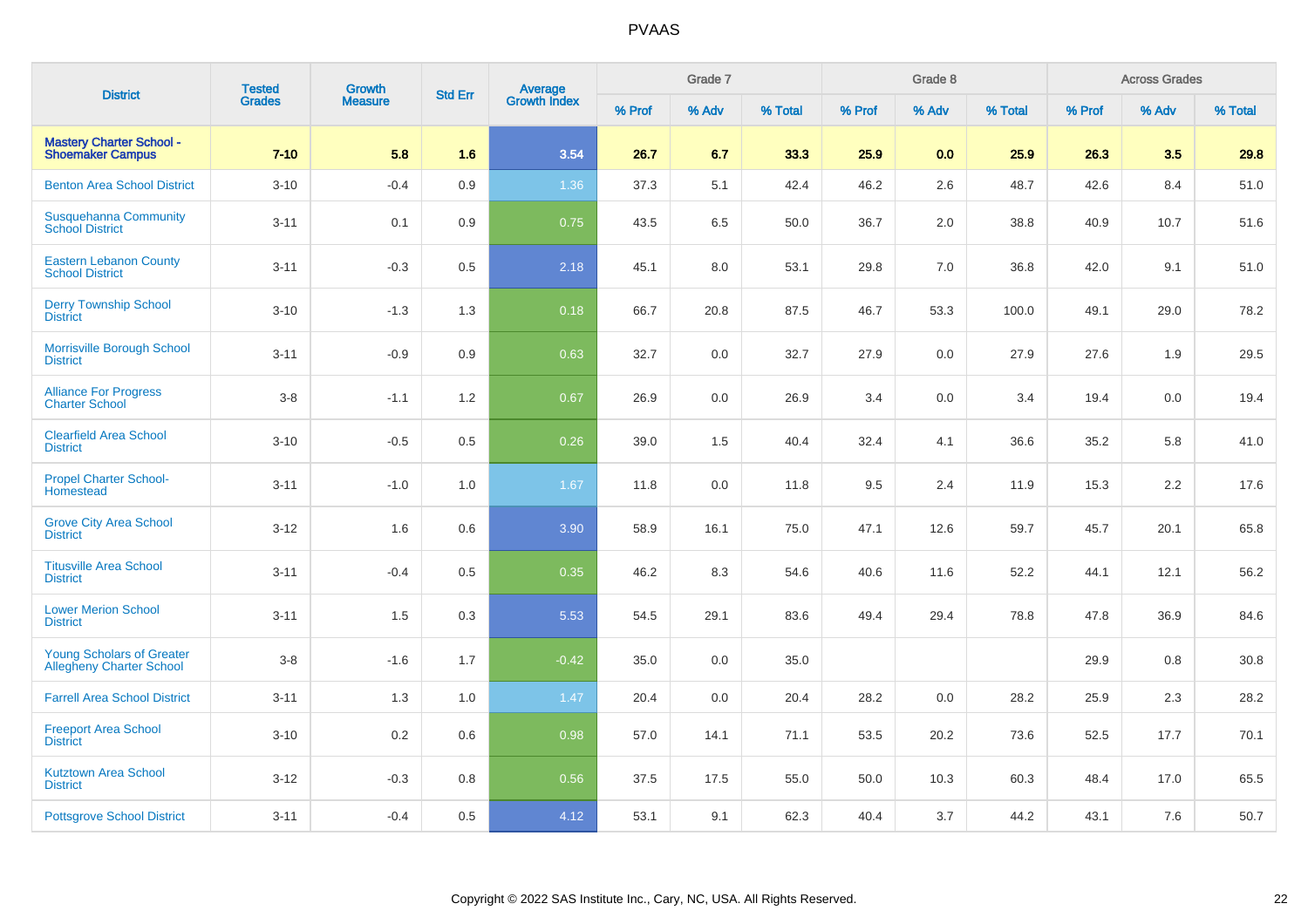| <b>District</b>                                            | <b>Tested</b> | <b>Growth</b>  | <b>Std Err</b> | Average<br>Growth Index |        | Grade 7 |         |        | Grade 8 |         |        | <b>Across Grades</b> |         |
|------------------------------------------------------------|---------------|----------------|----------------|-------------------------|--------|---------|---------|--------|---------|---------|--------|----------------------|---------|
|                                                            | <b>Grades</b> | <b>Measure</b> |                |                         | % Prof | % Adv   | % Total | % Prof | % Adv   | % Total | % Prof | % Adv                | % Total |
| <b>Mastery Charter School -</b><br><b>Shoemaker Campus</b> | $7 - 10$      | 5.8            | 1.6            | 3.54                    | 26.7   | 6.7     | 33.3    | 25.9   | 0.0     | 25.9    | 26.3   | 3.5                  | 29.8    |
| Montrose Area School<br><b>District</b>                    | $3 - 10$      | 1.0            | 0.7            | 1.35                    | 38.2   | 13.2    | 51.5    | 45.0   | 10.0    | 55.0    | 43.8   | 18.3                 | 62.0    |
| <b>Blacklick Valley School</b><br><b>District</b>          | $3 - 11$      | $-0.1$         | 1.0            | 0.01                    | 35.4   | 0.0     | 35.4    | 34.2   | 0.0     | 34.2    | 43.2   | 3.7                  | 46.9    |
| <b>Spring Cove School District</b>                         | $3 - 11$      | 0.1            | 0.6            | 4.38                    | 48.8   | 6.3     | 55.1    | 34.6   | 11.8    | 46.5    | 40.5   | 10.8                 | 51.3    |
| <b>Canon-Mcmillan School</b><br><b>District</b>            | $3 - 11$      | 2.0            | 0.3            | 5.77                    | 51.6   | 18.2    | 69.7    | 56.9   | 17.7    | 74.6    | 50.9   | 21.6                 | 72.5    |
| Southern Huntingdon<br><b>County School District</b>       | $3 - 11$      | 1.1            | 0.7            | 2.02                    | 43.2   | 4.6     | 47.7    | 41.5   | 3.7     | 45.1    | 39.6   | 5.6                  | 45.2    |
| <b>Easton Area School District</b>                         | $3 - 12$      | 0.1            | 0.4            | 3.54                    | 40.1   | 7.2     | 47.2    | 35.4   | 6.0     | 41.4    | 36.9   | 7.9                  | 44.8    |
| <b>Bristol Borough School</b><br><b>District</b>           | $3 - 12$      | 0.4            | 0.7            | 1.22                    | 39.5   | 7.4     | 46.9    | 27.7   | 6.0     | 33.7    | 33.3   | 8.0                  | 41.4    |
| <b>Rockwood Area School</b><br><b>District</b>             | $3 - 11$      | 1.8            | 0.9            | 2.02                    | 63.0   | 6.5     | 69.6    | 50.8   | 19.0    | 69.8    | 52.2   | 13.4                 | 65.7    |
| <b>Aliquippa School District</b>                           | $3 - 11$      | $-0.6$         | 0.8            | 2.30                    | 27.4   | 2.7     | 30.1    | 14.1   | 0.0     | 14.1    | 16.7   | 1.0                  | 17.7    |
| <b>Palmerton Area School</b><br><b>District</b>            | $3 - 11$      | 1.6            | 0.6            | 2.83                    | 42.6   | 11.6    | 54.3    | 38.3   | 11.2    | 49.5    | 45.2   | 11.6                 | 56.8    |
| <b>Vision Academy Charter</b><br><b>School</b>             | $3 - 8$       | $-0.9$         | 1.2            | 1.03                    | 37.1   | 2.9     | 40.0    | 28.6   | 0.0     | 28.6    | 32.1   | 1.1                  | 33.2    |
| <b>Bermudian Springs School</b><br><b>District</b>         | $3 - 11$      | 0.2            | 0.6            | 0.41                    | 44.5   | 5.9     | 50.4    | 39.8   | 6.5     | 46.3    | 42.4   | 6.9                  | 49.3    |
| <b>Chester-Upland School</b><br><b>District</b>            | $3 - 11$      | 0.8            | 0.8            | 1.98                    | 12.4   | 0.0     | 12.4    | 9.8    | 0.0     | 9.8     | 15.6   | 1.0                  | 16.6    |
| <b>Manheim Central School</b><br><b>District</b>           | $3 - 11$      | $-0.3$         | 0.5            | 1.28                    | 37.6   | 6.2     | 43.8    | 41.9   | 11.7    | 53.6    | 42.2   | 11.1                 | 53.2    |
| <b>Infinity Charter School</b>                             | $3-8$         | $-0.5$         | 1.3            | 1.09                    | 62.5   | 25.0    | 87.5    | 68.2   | 18.2    | 86.4    | 56.6   | 31.5                 | 88.1    |
| <b>Elk Lake School District</b>                            | $3 - 11$      | 2.6            | 0.7            | 4.22                    | 39.8   | 11.4    | 51.1    | 35.8   | 6.2     | 42.0    | 38.3   | 11.7                 | 50.0    |
| <b>Fannett-Metal School</b><br><b>District</b>             | $3 - 11$      | 0.5            | 1.1            | 1.79                    | 37.5   | 3.1     | 40.6    | 33.3   | 2.2     | 35.6    | 40.2   | 9.2                  | 49.4    |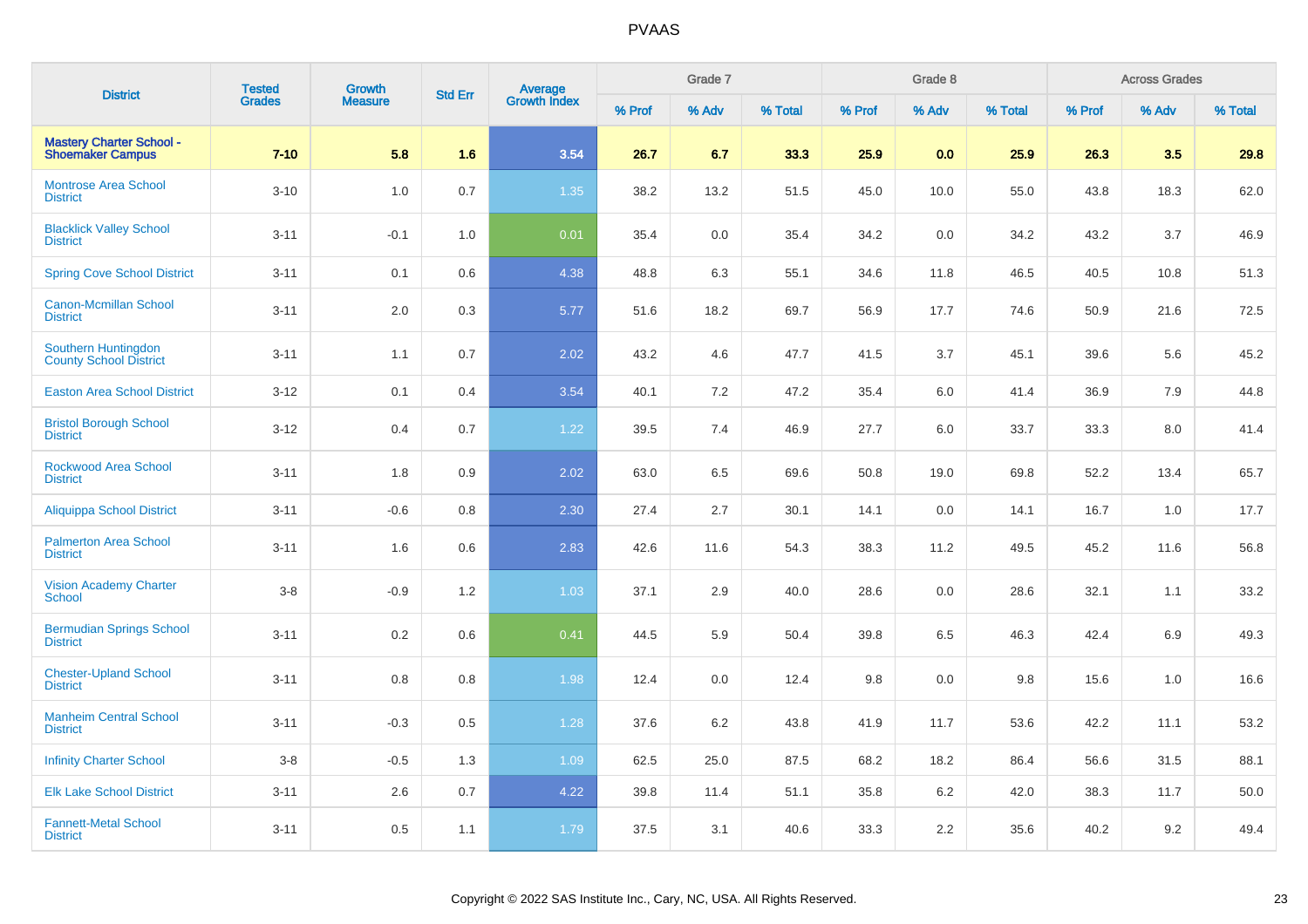| <b>District</b>                                            | <b>Tested</b> | <b>Growth</b>  | <b>Std Err</b> |                                |        | Grade 7 |         |        | Grade 8 |         |        | <b>Across Grades</b> |         |
|------------------------------------------------------------|---------------|----------------|----------------|--------------------------------|--------|---------|---------|--------|---------|---------|--------|----------------------|---------|
|                                                            | <b>Grades</b> | <b>Measure</b> |                | <b>Average</b><br>Growth Index | % Prof | % Adv   | % Total | % Prof | % Adv   | % Total | % Prof | % Adv                | % Total |
| <b>Mastery Charter School -</b><br><b>Shoemaker Campus</b> | $7 - 10$      | 5.8            | 1.6            | 3.54                           | 26.7   | 6.7     | 33.3    | 25.9   | 0.0     | 25.9    | 26.3   | 3.5                  | 29.8    |
| Insight PA Cyber Charter<br>School                         | $3 - 11$      | $-1.0$         | 1.6            | 1.03                           | 37.0   | 11.1    | 48.2    | 48.2   | 11.1    | 59.3    | 41.5   | 9.2                  | 50.8    |
| Penn Cambria School<br><b>District</b>                     | $3 - 11$      | $-0.4$         | 0.6            | 2.47                           | 58.1   | 7.7     | 65.8    | 52.3   | 7.8     | 60.2    | 48.8   | 9.2                  | 58.0    |
| <b>Chambersburg Area School</b><br><b>District</b>         | $3 - 11$      | $-0.2$         | 0.3            | 1.89                           | 38.2   | 8.2     | 46.5    | 38.7   | 11.2    | 49.9    | 37.5   | 11.0                 | 48.5    |
| <b>West Branch Area School</b><br><b>District</b>          | $3 - 11$      | 0.4            | 0.8            | 1.36                           | 48.6   | 6.8     | 55.4    | 50.0   | 3.0     | 53.0    | 42.6   | 6.8                  | 49.4    |
| <b>North East School District</b>                          | $3 - 11$      | 0.8            | 0.6            | 2.76                           | 50.0   | 9.3     | 59.3    | 56.9   | 16.8    | 73.7    | 52.6   | 15.4                 | 68.0    |
| <b>West Shore School District</b>                          | $3-12$        | $-0.2$         | 0.3            | 0.71                           | 44.4   | 8.2     | 52.7    | 42.8   | 11.8    | 54.6    | 42.7   | 13.2                 | 55.9    |
| <b>Commodore Perry School</b><br><b>District</b>           | $3 - 11$      | $-0.7$         | 1.1            | 0.02                           | 48.6   | 8.1     | 56.8    | 37.0   | 25.9    | 63.0    | 48.6   | 13.1                 | 61.8    |
| <b>Red Lion Area School</b><br><b>District</b>             | $3 - 11$      | 0.6            | 0.4            | 2.16                           | 41.4   | 10.4    | 51.9    | 38.8   | 7.5     | 46.3    | 40.6   | 9.4                  | 50.0    |
| <b>Clarion-Limestone Area</b><br><b>School District</b>    | $3 - 12$      | 1.8            | 0.9            | 1.94                           | 41.7   | 16.7    | 58.3    | 44.7   | 12.8    | 57.4    | 47.0   | 20.8                 | 67.7    |
| <b>Midland Borough School</b><br><b>District</b>           | $3-8$         | 0.1            | 1.3            | 1.76                           | 42.9   | 7.1     | 50.0    | 47.6   | $0.0\,$ | 47.6    | 49.3   | 5.7                  | 55.0    |
| <b>Ridgway Area School</b><br><b>District</b>              | $3 - 11$      | 2.8            | 0.8            | 3.38                           | 48.3   | 8.3     | 56.7    | 57.4   | 8.2     | 65.6    | 51.0   | 16.6                 | 67.6    |
| Pen Argyl Area School<br><b>District</b>                   | $3 - 12$      | 2.2            | 0.6            | 3.79                           | 44.6   | 9.1     | 53.6    | 44.7   | 4.8     | 49.5    | 46.0   | 11.3                 | 57.2    |
| <b>New Day Charter School</b>                              | $7 - 11$      | $-1.7$         | 3.2            | $-0.53$                        |        |         |         | 11.1   | 0.0     | 11.1    | 11.1   | 0.0                  | 11.1    |
| <b>Uniontown Area School</b><br><b>District</b>            | $3 - 11$      | 0.5            | 0.6            | 0.79                           | 37.3   | 3.6     | 40.9    | 42.4   | 3.3     | 45.6    | 39.1   | 11.0                 | 50.1    |
| <b>Carlynton School District</b>                           | $3 - 11$      | $0.0\,$        | 0.7            | 0.06                           | 30.8   | 7.5     | 38.3    | 40.8   | 7.9     | 48.7    | 41.6   | 11.0                 | 52.7    |
| <b>Northern Potter School</b><br><b>District</b>           | $3 - 12$      | 0.3            | 1.1            | 0.87                           | 51.6   | 9.7     | 61.3    | 40.7   | 3.7     | 44.4    | 36.4   | 8.9                  | 45.3    |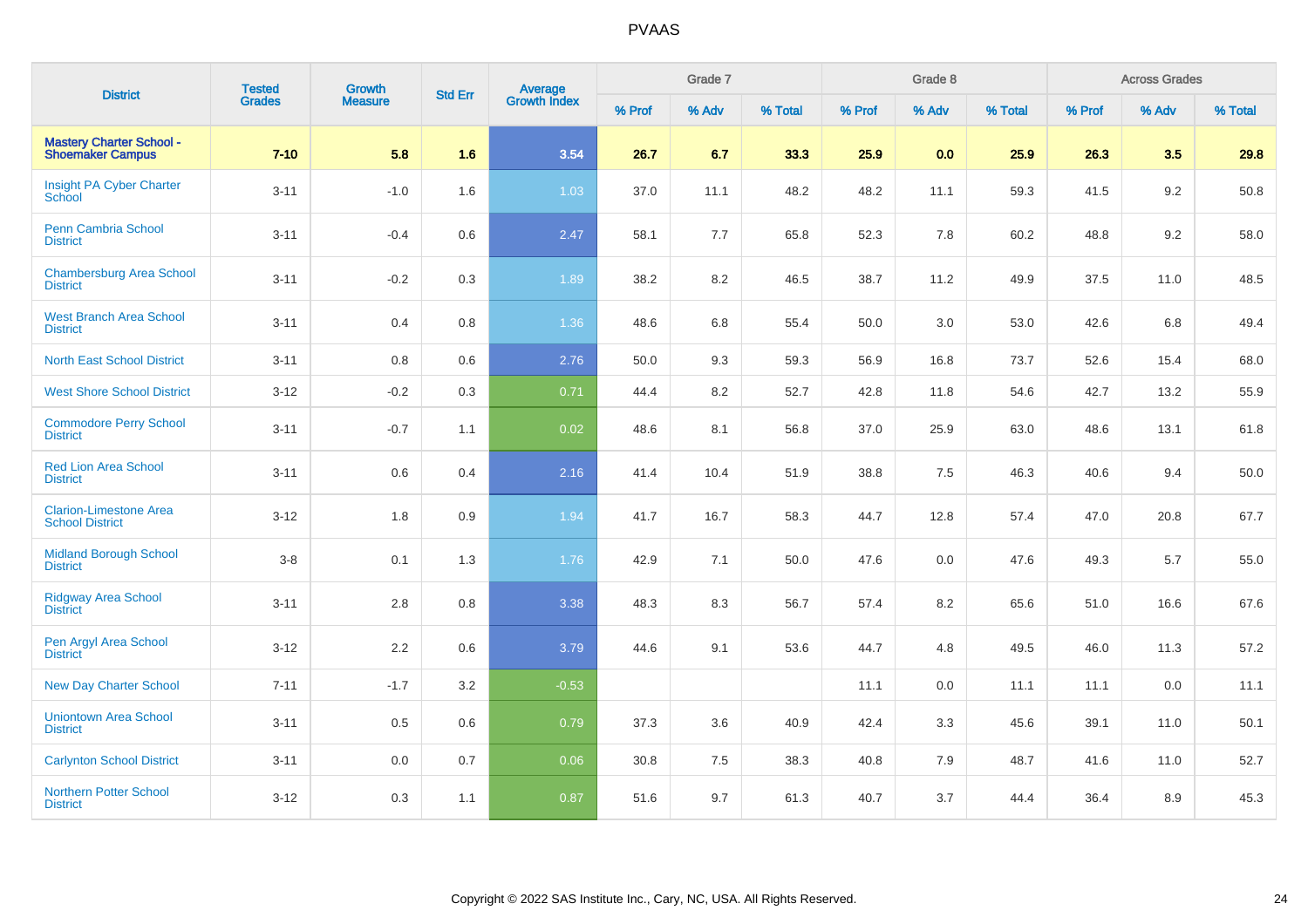| <b>District</b>                                            | <b>Tested</b> | Growth         | <b>Std Err</b> | <b>Average</b><br>Growth Index |        | Grade 7 |         |        | Grade 8 |         |        | <b>Across Grades</b> |         |
|------------------------------------------------------------|---------------|----------------|----------------|--------------------------------|--------|---------|---------|--------|---------|---------|--------|----------------------|---------|
|                                                            | <b>Grades</b> | <b>Measure</b> |                |                                | % Prof | % Adv   | % Total | % Prof | % Adv   | % Total | % Prof | % Adv                | % Total |
| <b>Mastery Charter School -</b><br><b>Shoemaker Campus</b> | $7 - 10$      | 5.8            | 1.6            | 3.54                           | 26.7   | 6.7     | 33.3    | 25.9   | 0.0     | 25.9    | 26.3   | 3.5                  | 29.8    |
| <b>Greater Johnstown School</b><br><b>District</b>         | $3 - 11$      | $-0.2$         | 0.5            | 3.35                           | 26.7   | 0.6     | 27.3    | 23.4   | 0.6     | 24.0    | 21.6   | 1.8                  | 23.4    |
| <b>North Star School District</b>                          | $3 - 11$      | $-0.3$         | 0.7            | 2.55                           | 44.4   | 8.3     | 52.8    | 49.5   | 17.2    | 66.7    | 44.5   | 15.3                 | 59.8    |
| <b>Peters Township School</b><br><b>District</b>           | $3 - 11$      | $-0.2$         | 0.4            | 3.44                           | 57.8   | 25.7    | 83.5    | 63.8   | 20.1    | 83.9    | 52.4   | 33.7                 | 86.1    |
| <b>Freire Charter School</b>                               | $5 - 11$      | 1.6            | 0.7            | 4.55                           | 28.3   | 2.0     | 30.3    | 33.6   | 3.7     | 37.4    | 27.6   | 1.9                  | 29.5    |
| <b>Jamestown Area School</b><br><b>District</b>            | $3 - 11$      | 2.7            | 1.2            | 2.99                           | 41.4   | 6.9     | 48.3    | 54.6   | 0.0     | 54.6    | 41.2   | 7.9                  | 49.1    |
| <b>Unionville-Chadds Ford</b><br><b>School District</b>    | $3 - 11$      | 0.8            | 0.4            | 6.82                           | 54.4   | 26.8    | 81.2    | 45.3   | 38.9    | 84.2    | 48.0   | 37.1                 | 85.2    |
| <b>Lincoln Leadership</b><br><b>Academy Charter School</b> | $3-12$        | 1.6            | 0.9            | 3.13                           | 24.5   | 5.7     | 30.2    | 22.0   | 2.4     | 24.4    | 28.4   | 5.4                  | 33.8    |
| <b>Schuylkill Valley School</b><br><b>District</b>         | $3 - 11$      | 0.6            | 0.6            | 1.91                           | 42.9   | $7.5\,$ | 50.4    | 45.0   | 6.3     | 51.4    | 45.2   | 10.3                 | 55.6    |
| <b>Antietam School District</b>                            | $3 - 10$      | 0.9            | 0.8            | 1.87                           | 29.1   | 0.0     | 29.1    | 34.0   | 1.9     | 35.8    | 31.3   | 3.0                  | 34.2    |
| South Fayette Township<br><b>School District</b>           | $3 - 11$      | 1.9            | 0.4            | 4.89                           | 56.4   | 27.0    | 83.4    | 46.8   | 40.6    | 87.4    | 49.6   | 35.9                 | 85.4    |
| <b>Lehigh Valley Dual</b><br>Language Charter School       | $3-8$         | $-0.8$         | 2.5            | $-0.32$                        |        |         |         |        |         |         | 34.3   | 0.0                  | 34.3    |
| <b>Palisades School District</b>                           | $3 - 11$      | 0.4            | 0.6            | 2.52                           | 60.2   | 10.7    | 70.9    | 43.2   | 9.1     | 52.3    | 48.5   | 17.4                 | 65.9    |
| <b>State College Area School</b><br><b>District</b>        | $3 - 11$      | 1.7            | 0.4            | 4.53                           | 62.2   | 15.2    | 77.4    | 47.5   | 16.5    | 64.0    | 50.8   | 22.8                 | 73.6    |
| <b>Franklin Regional School</b><br><b>District</b>         | $3 - 11$      | 1.8            | 0.4            | 4.20                           | 55.2   | 18.9    | 74.1    | 46.1   | 16.8    | 62.8    | 47.8   | 29.9                 | 77.6    |
| <b>KIPP West Philadelphia</b><br><b>Charter School</b>     | $3-8$         | $-0.4$         | 1.2            | 1.32                           | 25.0   | 0.0     | 25.0    | 16.7   | 0.0     | 16.7    | 17.6   | 0.6                  | 18.1    |
| <b>Millersburg Area School</b><br><b>District</b>          | $3 - 11$      | $-0.2$         | 0.8            | 3.43                           | 51.6   | 3.1     | 54.7    | 40.3   | 3.2     | 43.6    | 44.2   | 7.4                  | 51.5    |
| <b>Everett Area School District</b>                        | $3 - 11$      | $-0.2$         | 0.7            | 2.63                           | 47.5   | 5.9     | 53.5    | 37.3   | 9.3     | 46.7    | 40.8   | 11.4                 | 52.2    |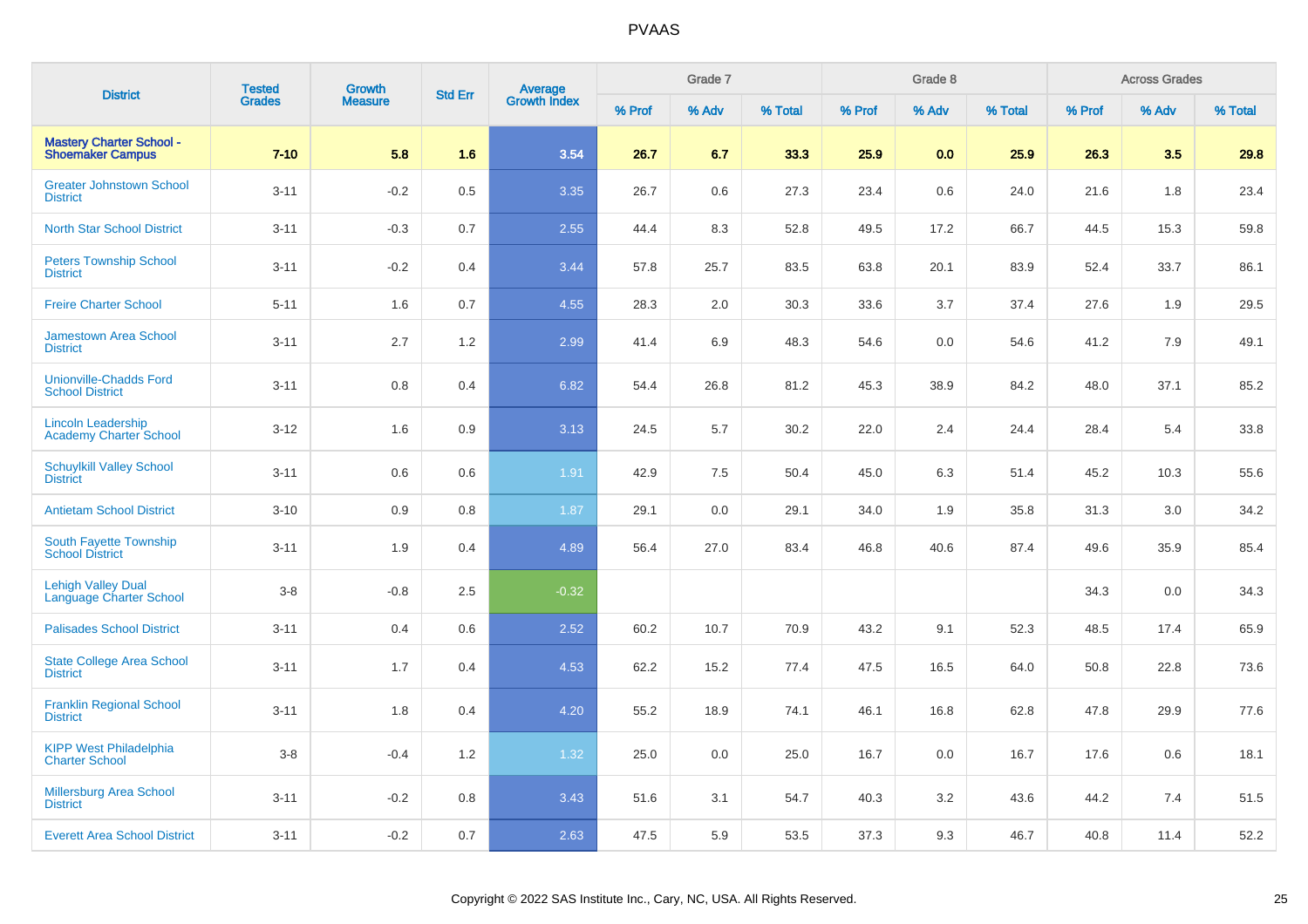| <b>District</b>                                                         | <b>Tested</b> | Growth         | <b>Std Err</b> | <b>Average</b><br>Growth Index |        | Grade 7 |         |         | Grade 8 |         |        | <b>Across Grades</b> |         |
|-------------------------------------------------------------------------|---------------|----------------|----------------|--------------------------------|--------|---------|---------|---------|---------|---------|--------|----------------------|---------|
|                                                                         | <b>Grades</b> | <b>Measure</b> |                |                                | % Prof | % Adv   | % Total | % Prof  | % Adv   | % Total | % Prof | % Adv                | % Total |
| <b>Mastery Charter School -</b><br><b>Shoemaker Campus</b>              | $7 - 10$      | 5.8            | 1.6            | 3.54                           | 26.7   | 6.7     | 33.3    | 25.9    | 0.0     | 25.9    | 26.3   | 3.5                  | 29.8    |
| <b>Trinity Area School District</b>                                     | $3 - 11$      | $-0.1$         | 0.4            | 0.92                           | 48.7   | 9.2     | 58.0    | 48.2    | 13.5    | 61.6    | 46.8   | 15.3                 | 62.1    |
| <b>Slippery Rock Area School</b><br><b>District</b>                     | $3 - 11$      | 0.3            | 0.6            | 3.13                           | 51.6   | 6.6     | 58.2    | 47.2    | 18.1    | 65.4    | 47.2   | 24.9                 | 72.1    |
| Urban Pathways 6-12<br><b>Charter School</b>                            | $6 - 11$      | $-0.2$         | 2.1            | 0.12                           | 22.2   | 0.0     | 22.2    | $0.0\,$ | 0.0     | 0.0     | 15.9   | 0.0                  | 15.9    |
| <b>Philadelphia City School</b><br><b>District</b>                      | $3 - 12$      | $-0.0$         | $0.2\,$        | 2.44                           | 26.8   | 6.5     | 33.4    | 22.4    | 4.6     | 27.1    | 23.1   | 6.3                  | 29.4    |
| <b>Iroquois School District</b>                                         | $3 - 11$      | $-0.1$         | 0.7            | 0.56                           | 38.8   | 6.1     | 44.9    | 44.0    | 10.0    | 54.0    | 42.6   | 12.8                 | 55.4    |
| <b>Williams Valley School</b><br><b>District</b>                        | $3 - 11$      | 0.3            | 0.8            | 0.37                           | 35.1   | 2.6     | 37.7    | 42.2    | 9.4     | 51.6    | 39.1   | 4.9                  | 44.0    |
| <b>Global Leadership</b><br>Academy Charter School<br>Southwest at Huey | $3-8$         | $-0.4$         | 1.8            | $-0.00$                        |        |         |         | 21.4    | 0.0     | 21.4    | 11.1   | 0.0                  | 11.1    |
| <b>Cranberry Area School</b><br><b>District</b>                         | $3 - 12$      | $-0.0$         | 0.7            | 1.30                           | 41.0   | 2.1     | 43.2    | 46.7    | 9.3     | 56.0    | 44.5   | 7.7                  | 52.2    |
| <b>Punxsutawney Area School</b><br><b>District</b>                      | $3 - 11$      | 1.1            | 0.6            | 3.35                           | 36.8   | 5.6     | 42.4    | 40.0    | 5.4     | 45.4    | 41.5   | 12.4                 | 53.8    |
| <b>East Penn School District</b>                                        | $3 - 11$      | 1.0            | 0.3            | 3.50                           | 52.5   | 15.0    | 67.5    | 53.3    | 14.4    | 67.7    | 49.9   | 15.8                 | 65.7    |
| <b>Blairsville-Saltsburg School</b><br><b>District</b>                  | $3 - 11$      | $-0.1$         | 0.7            | 1.08                           | 38.6   | 9.9     | 48.5    | 50.6    | 14.1    | 64.7    | 41.8   | 15.1                 | 56.9    |
| <b>Sugar Valley Rural Charter</b><br><b>School</b>                      | $3 - 11$      | 0.5            | 1.0            | 1.63                           | 21.0   | 5.3     | 26.3    | 8.6     | 2.9     | 11.4    | 25.4   | 4.7                  | 30.0    |
| South Butler County School<br><b>District</b>                           | $3 - 10$      | 1.0            | 0.5            | 1.87                           | 44.7   | 11.4    | 56.1    | 53.7    | 13.0    | 66.7    | 50.5   | 17.8                 | 68.3    |
| <b>Tuscarora School District</b>                                        | $3 - 11$      | $-0.1$         | 0.5            | 1.52                           | 45.8   | 5.6     | 51.4    | 45.6    | 6.3     | 51.8    | 43.1   | 9.9                  | 53.0    |
| <b>Global Leadership</b><br><b>Academy Charter School</b>               | $3-8$         | 0.6            | 1.9            | 1.10                           | 14.3   | 0.0     | 14.3    | 25.0    | 0.0     | 25.0    | 13.4   | 0.0                  | 13.4    |
| Northwood Academy<br><b>Charter School</b>                              | $3-8$         | $-0.1$         | 0.7            | 2.45                           | 37.5   | 5.6     | 43.1    | 29.6    | 13.0    | 42.6    | 31.0   | 5.4                  | 36.4    |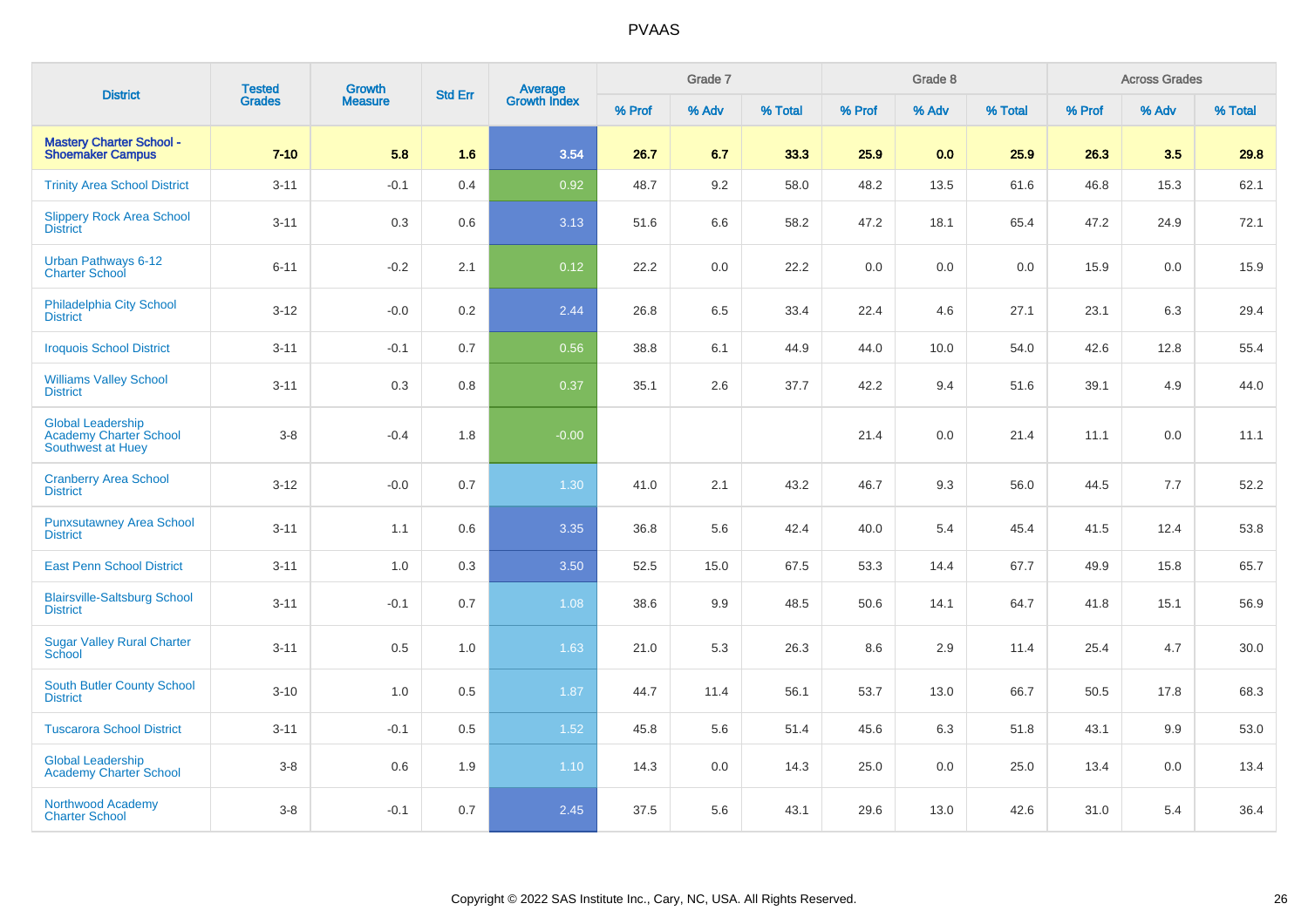| <b>District</b>                                            | <b>Tested</b> | Growth         | <b>Std Err</b> |                                |        | Grade 7 |         |        | Grade 8 |         |        | <b>Across Grades</b> |         |
|------------------------------------------------------------|---------------|----------------|----------------|--------------------------------|--------|---------|---------|--------|---------|---------|--------|----------------------|---------|
|                                                            | <b>Grades</b> | <b>Measure</b> |                | <b>Average</b><br>Growth Index | % Prof | % Adv   | % Total | % Prof | % Adv   | % Total | % Prof | % Adv                | % Total |
| <b>Mastery Charter School -</b><br><b>Shoemaker Campus</b> | $7 - 10$      | 5.8            | 1.6            | 3.54                           | 26.7   | 6.7     | 33.3    | 25.9   | 0.0     | 25.9    | 26.3   | 3.5                  | 29.8    |
| <b>Saucon Valley School</b><br><b>District</b>             | $3 - 11$      | 3.7            | 0.6            | 6.72                           | 42.4   | 18.0    | 60.4    | 50.0   | 20.2    | 70.2    | 42.6   | 23.9                 | 66.5    |
| <b>Belle Vernon Area School</b><br><b>District</b>         | $3 - 11$      | $-0.1$         | 0.6            | 1.31                           | 47.8   | 4.4     | 52.2    | 44.1   | 6.4     | 50.5    | 47.7   | 8.9                  | 56.6    |
| <b>Young Scholars Of Central</b><br>PA Charter School      | $3 - 8$       | 3.9            | 1.2            | 3.09                           | 50.0   | 14.3    | 64.3    | 43.8   | 0.0     | 43.8    | 42.6   | 11.6                 | 54.2    |
| <b>Millcreek Township School</b><br><b>District</b>        | $3 - 11$      | 2.0            | 0.3            | 6.27                           | 46.9   | 17.3    | 64.2    | 44.9   | 17.2    | 62.1    | 45.8   | 19.9                 | 65.8    |
| <b>Exeter Township School</b><br><b>District</b>           | $3 - 11$      | 3.1            | 0.4            | 7.45                           | 49.4   | 9.5     | 58.9    | 44.3   | 14.6    | 59.0    | 46.4   | 15.0                 | 61.4    |
| <b>Valley Grove School District</b>                        | $3 - 10$      | 0.6            | 0.8            | 0.74                           | 43.4   | 9.4     | 52.8    | 53.7   | 7.4     | 61.1    | 48.3   | 9.3                  | 57.6    |
| Young Scholars Charter<br>School                           | $6 - 8$       | $0.5\,$        | 0.9            | 0.83                           | 14.3   | 5.7     | 20.0    | 13.0   | 0.0     | 13.0    | 16.3   | 3.4                  | 19.7    |
| <b>Universal Creighton Charter</b><br><b>School</b>        | $3 - 8$       | $-0.0$         | 0.7            | 4.61                           | 15.4   | 4.6     | 20.0    | 34.9   | 5.8     | 40.7    | 28.8   | 4.7                  | 33.5    |
| <b>Wallenpaupack Area</b><br><b>School District</b>        | $3 - 11$      | 1.8            | 0.5            | 3.73                           | 49.3   | 12.8    | 62.2    | 40.4   | 6.8     | 47.3    | 47.2   | 10.0                 | 57.2    |
| <b>California Area School</b><br><b>District</b>           | $3 - 10$      | 1.5            | 0.8            | 4.01                           | 46.4   | 17.9    | 64.3    | 50.0   | 18.5    | 68.5    | 45.7   | 14.1                 | 59.8    |
| <b>Laurel School District</b>                              | $3 - 11$      | $-0.0$         | 0.7            | 1.41                           | 60.8   | 10.1    | 70.9    | 50.8   | 10.4    | 61.2    | 50.7   | 14.6                 | 65.3    |
| <b>Northeastern York School</b><br><b>District</b>         | $3 - 11$      | 1.5            | 0.4            | 3.51                           | 48.5   | 11.0    | 59.5    | 43.2   | 18.2    | 61.5    | 46.8   | 17.3                 | 64.1    |
| <b>Union School District</b>                               | $3 - 12$      | 2.7            | 1.0            | 2.65                           | 40.5   | 0.0     | 40.5    | 40.0   | 6.7     | 46.7    | 37.0   | 8.4                  | 45.4    |
| <b>Upper Adams School</b><br><b>District</b>               | $3 - 11$      | 0.7            | 0.6            | 1.17                           | 37.7   | 6.6     | 44.3    | 51.5   | 0.0     | 51.5    | 43.6   | 8.8                  | 52.4    |
| Mariana Bracetti Academy<br><b>Charter School</b>          | $3 - 10$      | 0.4            | 0.9            | 0.58                           | 38.2   | 1.8     | 40.0    | 12.1   | 3.0     | 15.2    | 26.5   | 2.0                  | 28.5    |
| <b>Greater Nanticoke Area</b><br><b>School District</b>    | $3 - 12$      | $-0.0$         | 0.6            | 1.30                           | 23.6   | 1.9     | 25.5    | 35.6   | 3.5     | 39.1    | 29.8   | 5.0                  | 34.8    |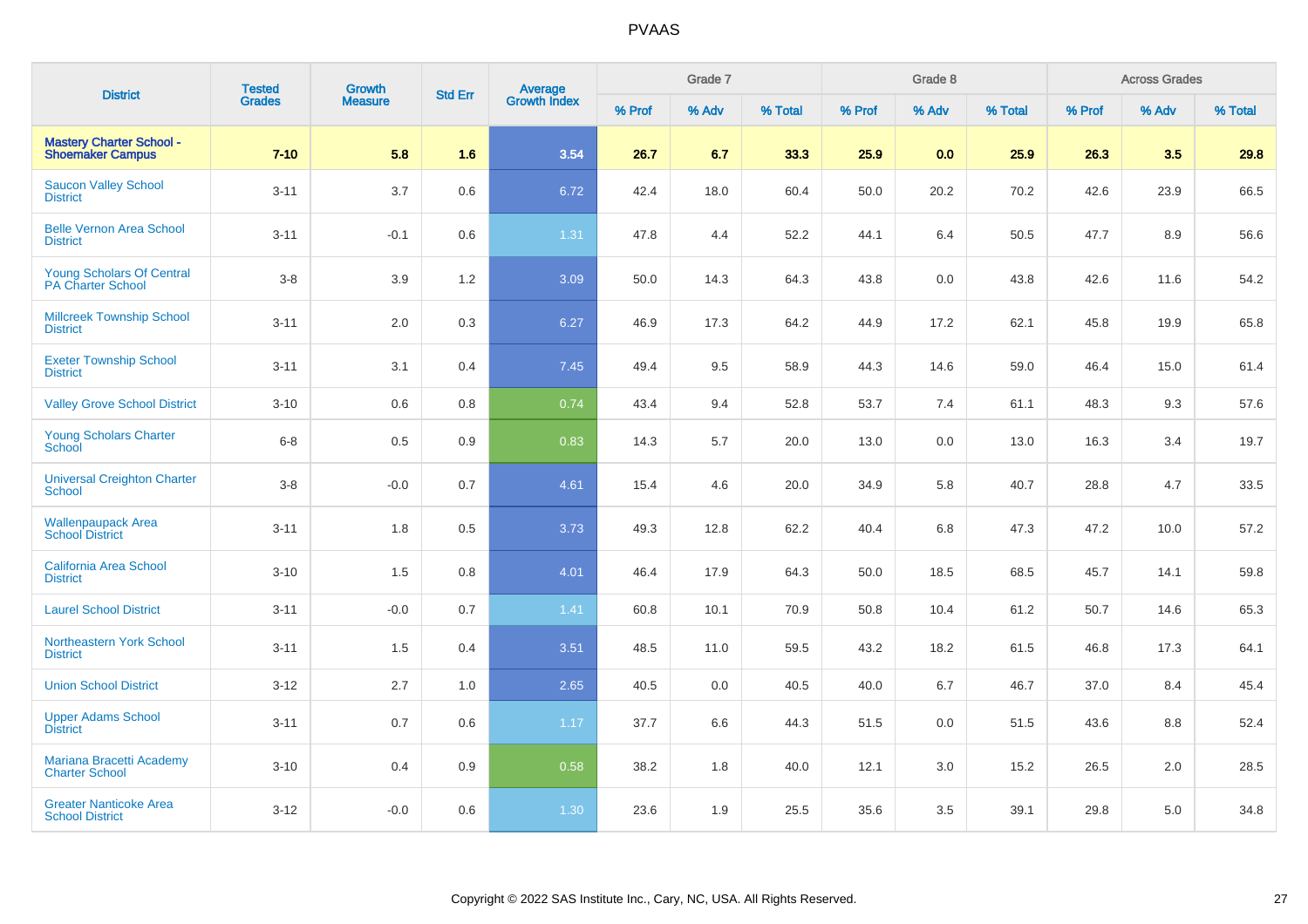| <b>District</b>                                                  | <b>Tested</b> | Growth         | <b>Std Err</b> |                                |        | Grade 7 |         |        | Grade 8 |         |        | <b>Across Grades</b> |         |
|------------------------------------------------------------------|---------------|----------------|----------------|--------------------------------|--------|---------|---------|--------|---------|---------|--------|----------------------|---------|
|                                                                  | <b>Grades</b> | <b>Measure</b> |                | <b>Average</b><br>Growth Index | % Prof | % Adv   | % Total | % Prof | % Adv   | % Total | % Prof | % Adv                | % Total |
| <b>Mastery Charter School -</b><br><b>Shoemaker Campus</b>       | $7 - 10$      | 5.8            | 1.6            | 3.54                           | 26.7   | 6.7     | 33.3    | 25.9   | 0.0     | 25.9    | 26.3   | 3.5                  | 29.8    |
| <b>Upper Perkiomen School</b><br><b>District</b>                 | $3 - 11$      | 0.7            | 0.4            | 5.33                           | 48.7   | 11.5    | 60.2    | 46.0   | 12.4    | 58.4    | 45.9   | 9.5                  | 55.3    |
| Philadelphia Academy<br><b>Charter School</b>                    | $3 - 11$      | 1.9            | 0.8            | 2.50                           | 51.5   | 19.1    | 70.6    | 42.6   | 16.7    | 59.3    | 45.5   | 14.9                 | 60.4    |
| <b>Mastery Charter School -</b><br><b>Hardy Williams</b>         | $3 - 11$      | 0.9            | 1.2            | 0.72                           | 29.2   | 0.0     | 29.2    |        |         |         | 21.1   | 3.6                  | 24.7    |
| <b>Chester Charter Scholars</b><br><b>Academy Charter School</b> | $3 - 12$      | 0.0            | 0.9            | 2.02                           | 37.5   | 4.2     | 41.7    | 16.0   | 0.0     | 16.0    | 23.8   | 1.8                  | 25.6    |
| <b>Erie Rise Leadership</b><br><b>Academy Charter School</b>     | $3-8$         | 0.0            | 1.2            | 0.73                           | 4.8    | 2.4     | 7.1     | 0.0    | 0.0     | 0.0     | 7.8    | 0.5                  | 8.3     |
| <b>Marion Center Area School</b><br><b>District</b>              | $3 - 10$      | 2.0            | 0.7            | 2.96                           | 52.9   | 5.9     | 58.8    | 49.5   | 7.4     | 56.8    | 49.1   | 13.2                 | 62.3    |
| <b>Clarion Area School District</b>                              | $3 - 11$      | 1.1            | 0.9            | 2.53                           | 44.8   | 4.5     | 49.2    | 39.0   | 11.9    | 50.8    | 45.1   | 10.1                 | 55.2    |
| <b>Upper Darby School District</b>                               | $3 - 12$      | 0.7            | 0.3            | 2.20                           | 26.4   | 1.4     | 27.7    | 29.9   | 3.6     | 33.4    | 30.4   | $5.0\,$              | 35.4    |
| Pennsylvania Distance<br><b>Learning Charter School</b>          | $3-12$        | 0.0            | 0.7            | 4.62                           | 25.6   | 1.2     | 26.7    | 33.3   | 2.3     | 35.6    | 25.8   | 3.0                  | 28.8    |
| <b>Union City Area School</b><br><b>District</b>                 | $3-12$        | 0.2            | 0.7            | 2.38                           | 44.7   | 10.5    | 55.3    | 42.2   | 8.9     | 51.1    | 39.0   | 12.5                 | 51.5    |
| <b>Tidioute Community</b><br><b>Charter School</b>               | $3 - 11$      | 2.0            | 1.5            | 1.40                           | 26.3   | 0.0     | 26.3    | 37.0   | 0.0     | 37.0    | 43.2   | 4.0                  | 47.2    |
| <b>School Lane Charter</b><br><b>School</b>                      | $3 - 11$      | 0.1            | 0.7            | 1.77                           | 43.8   | 6.8     | 50.7    | 40.9   | 21.2    | 62.1    | 43.3   | 14.5                 | 57.9    |
| <b>Forbes Road School District</b>                               | $3 - 11$      | 1.3            | 1.4            | 1.14                           | 57.9   | 0.0     | 57.9    | 27.8   | 0.0     | 27.8    | 47.4   | 7.3                  | 54.7    |
| <b>Southwest Leadership</b><br><b>Academy Charter School</b>     | $3-8$         | 0.2            | 1.1            | 2.48                           | 15.8   | 2.6     | 18.4    | 20.8   | 0.0     | 20.8    | 19.0   | 3.3                  | 22.3    |
| <b>Pennsbury School District</b>                                 | $3 - 11$      | 0.6            | 0.3            | 5.23                           | 52.0   | 14.7    | 66.7    | 49.3   | 18.0    | 67.3    | 49.0   | 20.2                 | 69.1    |
| <b>Mountain View School</b><br><b>District</b>                   | $3 - 11$      | 1.6            | 0.9            | 1.87                           | 47.2   | 5.7     | 52.8    | 55.0   | 10.0    | 65.0    | 45.1   | 5.6                  | 50.7    |
| <b>Riverside School District</b>                                 | $3 - 11$      | 2.8            | 0.6            | 4.52                           | 43.7   | 11.6    | 55.3    | 45.0   | 8.3     | 53.2    | 44.3   | 10.7                 | 55.0    |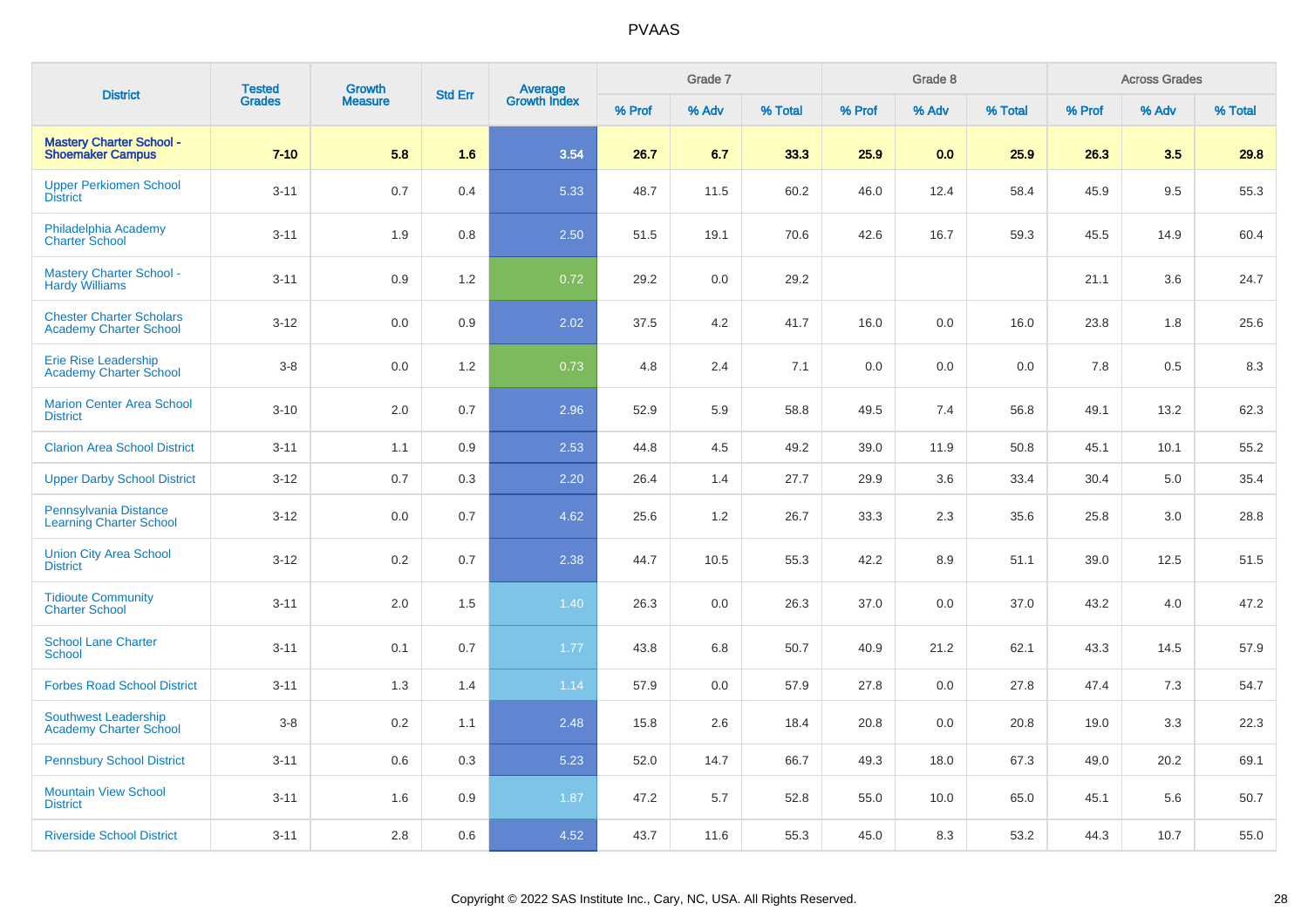| <b>District</b>                                                    | <b>Tested</b> | Growth         | <b>Std Err</b> |                                |        | Grade 7 |         |         | Grade 8 |         |         | <b>Across Grades</b> |         |
|--------------------------------------------------------------------|---------------|----------------|----------------|--------------------------------|--------|---------|---------|---------|---------|---------|---------|----------------------|---------|
|                                                                    | <b>Grades</b> | <b>Measure</b> |                | <b>Average</b><br>Growth Index | % Prof | % Adv   | % Total | % Prof  | % Adv   | % Total | % Prof  | % Adv                | % Total |
| <b>Mastery Charter School -</b><br><b>Shoemaker Campus</b>         | $7 - 10$      | 5.8            | 1.6            | 3.54                           | 26.7   | 6.7     | 33.3    | 25.9    | 0.0     | 25.9    | 26.3    | 3.5                  | 29.8    |
| <b>Mastery Charter School-</b><br><b>Cleveland Elementary</b>      | $3-8$         | 2.7            | 1.3            | 2.27                           | 24.1   | 3.4     | 27.6    | 21.7    | 0.0     | 21.7    | 18.8    | 1.9                  | 20.6    |
| <b>Hermitage School District</b>                                   | $3 - 12$      | 2.9            | $0.5\,$        | 5.57                           | 50.4   | 24.5    | 74.8    | 51.0    | 19.3    | 70.3    | 47.0    | 22.0                 | 69.0    |
| <b>Keystone Education Center</b><br><b>Charter School</b>          | $3 - 12$      | 0.7            | 3.3            | 0.20                           |        |         |         | $0.0\,$ | 0.0     | $0.0\,$ | $0.0\,$ | 0.0                  | 0.0     |
| <b>Tussey Mountain School</b><br><b>District</b>                   | $3 - 12$      | 1.8            | 0.8            | 2.29                           | 45.2   | 0.0     | 45.2    | 47.2    | 2.8     | 50.0    | 40.7    | 6.3                  | 47.0    |
| <b>Panther Valley School</b><br><b>District</b>                    | $3 - 12$      | 0.1            | 0.6            | 0.76                           | 34.6   | 2.7     | 37.3    | 32.7    | 4.7     | 37.4    | 31.1    | 4.0                  | 35.1    |
| <b>Mohawk Area School</b><br><b>District</b>                       | $3 - 11$      | $0.9\,$        | 0.6            | 1.42                           | 56.9   | 7.8     | 64.7    | 55.9    | 8.6     | 64.5    | 46.4    | 17.1                 | 63.5    |
| <b>Eastern York School District</b>                                | $3 - 11$      | 3.8            | 0.5            | 7.92                           | 49.4   | 23.9    | 73.3    | 50.0    | 16.1    | 66.1    | 48.6    | 16.2                 | 64.8    |
| <b>Troy Area School District</b>                                   | $3 - 10$      | 0.2            | $0.6\,$        | 3.50                           | 45.6   | 6.5     | 52.2    | 42.4    | 10.2    | 52.5    | 39.4    | 6.6                  | 46.0    |
| <b>Young Scholars Of Western</b><br>Pennsylvania Charter<br>School | $3-8$         | 2.0            | 1.1            | 2.63                           | 32.1   | 3.6     | 35.7    | 43.5    | 8.7     | 52.2    | 31.2    | 9.1                  | 40.3    |
| <b>Avon Grove Charter School</b>                                   | $3 - 11$      | 1.7            | 0.6            | 2.84                           | 51.1   | 16.3    | 67.4    | 38.6    | 9.9     | 48.5    | 42.6    | 14.8                 | 57.4    |
| <b>Brownsville Area School</b><br><b>District</b>                  | $3 - 12$      | 1.2            | 0.7            | 1.74                           | 30.0   | 3.8     | 33.8    | 37.0    | 1.4     | 38.4    | 32.0    | 2.6                  | 34.6    |
| <b>York Academy Regional</b><br><b>Charter School</b>              | $3 - 11$      | 0.3            | 0.8            | 2.83                           | 47.3   | 7.3     | 54.6    | 35.1    | 12.3    | 47.4    | 40.8    | 14.1                 | 54.9    |
| North Schuylkill School<br><b>District</b>                         | $3 - 11$      | 0.7            | 0.5            | 1.85                           | 41.3   | 3.9     | 45.2    | 50.0    | 5.2     | 55.2    | 40.4    | 8.7                  | 49.1    |
| <b>North Clarion County</b><br><b>School District</b>              | $3 - 12$      | 2.6            | 1.0            | 2.80                           | 45.2   | 4.8     | 50.0    | 54.6    | 11.4    | 65.9    | 45.1    | 12.2                 | 57.3    |
| <b>Centennial School District</b>                                  | $3 - 10$      | $1.2$          | 0.3            | 3.59                           | 46.4   | 7.1     | 53.6    | 43.6    | 5.1     | 48.7    | 44.3    | 10.2                 | 54.4    |
| <b>Mastery Charter School -</b><br><b>Thomas Campus</b>            | $3 - 10$      | 0.4            | 1.0            | 2.12                           | 20.9   | 2.3     | 23.3    | 28.9    | 0.0     | 28.9    | 24.9    | 2.3                  | 27.2    |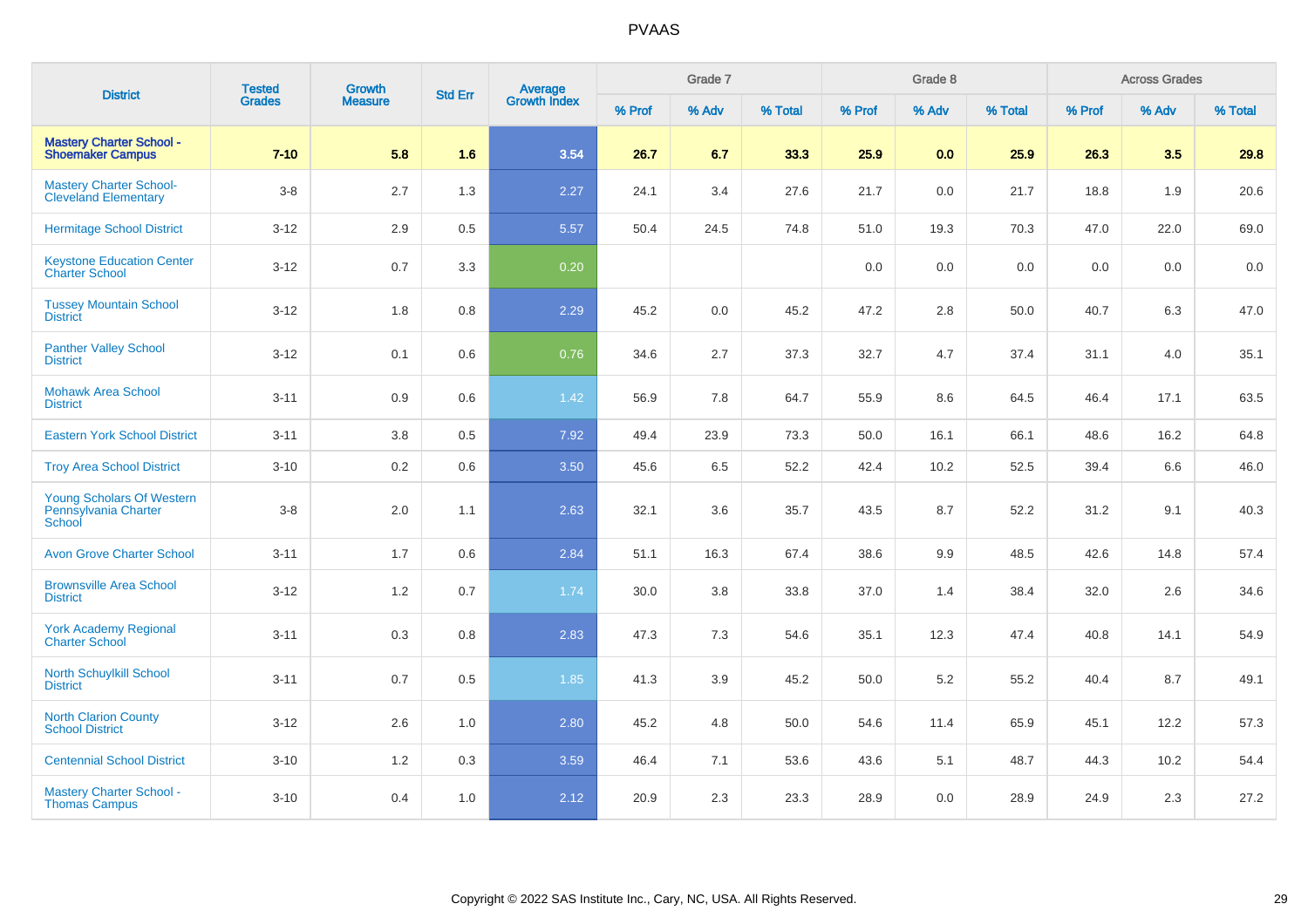| <b>District</b>                                                             | <b>Tested</b> | <b>Growth</b>  | <b>Std Err</b> |                                |        | Grade 7 |         |        | Grade 8 |         |        | <b>Across Grades</b> |         |
|-----------------------------------------------------------------------------|---------------|----------------|----------------|--------------------------------|--------|---------|---------|--------|---------|---------|--------|----------------------|---------|
|                                                                             | <b>Grades</b> | <b>Measure</b> |                | <b>Average</b><br>Growth Index | % Prof | % Adv   | % Total | % Prof | % Adv   | % Total | % Prof | % Adv                | % Total |
| <b>Mastery Charter School -</b><br><b>Shoemaker Campus</b>                  | $7 - 10$      | 5.8            | 1.6            | 3.54                           | 26.7   | 6.7     | 33.3    | 25.9   | 0.0     | 25.9    | 26.3   | 3.5                  | 29.8    |
| <b>Mastery Charter School -</b><br><b>Harrity Campus</b>                    | $3-8$         | 0.5            | 1.2            | 2.44                           | 26.5   | 0.0     | 26.5    | 11.1   | 7.4     | 18.5    | 18.2   | 2.0                  | 20.2    |
| <b>Turkeyfoot Valley Area</b><br><b>School District</b>                     | $3 - 12$      | 0.6            | 1.4            | 1.84                           | 30.0   | 5.0     | 35.0    | 30.4   | 0.0     | 30.4    | 33.0   | 3.6                  | 36.6    |
| <b>General Mclane School</b><br><b>District</b>                             | $3 - 11$      | 0.2            | 0.5            | 2.21                           | 50.3   | 15.6    | 66.0    | 44.9   | 12.2    | 57.0    | 49.9   | 16.3                 | 66.2    |
| <b>Shanksville-Stonycreek</b><br><b>School District</b>                     | $3 - 10$      | 0.6            | 1.4            | 1.21                           | 45.0   | 5.0     | 50.0    | 44.4   | 5.6     | 50.0    | 49.2   | 8.5                  | 57.6    |
| <b>Hazleton Area School</b><br><b>District</b>                              | $3 - 11$      | 0.5            | 0.4            | 1.18                           | 24.8   | 2.8     | 27.5    | 26.1   | 6.5     | 32.6    | 28.6   | 4.0                  | 32.6    |
| <b>Harmony Area School</b><br><b>District</b>                               | $3 - 10$      | 0.8            | 1.8            | 1.01                           | 33.3   | $0.0\,$ | 33.3    |        |         |         | 43.6   | 6.4                  | 50.0    |
| <b>Conemaugh Valley School</b><br><b>District</b>                           | $3 - 12$      | 0.5            | 0.9            | 2.31                           | 44.2   | 5.8     | 50.0    | 49.1   | 9.4     | 58.5    | 43.3   | 12.5                 | 55.8    |
| <b>North Pocono School</b><br><b>District</b>                               | $3 - 11$      | 0.3            | 0.6            | 2.99                           | 61.3   | 16.0    | 77.3    | 48.7   | 12.4    | 61.1    | 54.2   | 17.4                 | 71.6    |
| <b>KIPP Philadelphia Charter</b><br><b>School</b>                           | $3 - 8$       | 2.8            | 0.9            | 2.94                           | 29.0   | 0.0     | 29.0    | 25.6   | 0.0     | 25.6    | 21.5   | 0.4                  | 21.9    |
| <b>Center For Student</b><br><b>Learning Charter School At</b><br>Pennsbury | $6 - 12$      | 1.9            | 3.5            | 0.54                           |        |         |         | 25.0   | 8.3     | 33.3    | 26.9   | 3.8                  | 30.8    |
| <b>Mckeesport Area School</b><br><b>District</b>                            | $3 - 12$      | 0.3            | 0.5            | 2.63                           | 24.1   | 0.0     | 24.1    | 22.6   | 1.0     | 23.7    | 25.9   | 2.4                  | 28.3    |
| <b>Greenville Area School</b><br><b>District</b>                            | $3 - 11$      | 1.0            | 0.7            | 1.48                           | 43.8   | 5.7     | 49.5    | 31.2   | 12.5    | 43.8    | 42.0   | 10.1                 | 52.1    |
| <b>Donegal School District</b>                                              | $3-12$        | 1.3            | 0.5            | 2.73                           | 44.4   | 12.4    | 56.8    | 32.4   | 16.2    | 48.6    | 39.5   | 16.0                 | 55.5    |
| <b>Interboro School District</b>                                            | $3 - 12$      | 0.3            | 0.4            | 2.51                           | 44.0   | 8.7     | 52.7    | 44.2   | 7.4     | 51.6    | 41.8   | 8.7                  | 50.4    |
| Daniel Boone Area School<br><b>District</b>                                 | $3 - 12$      | 0.9            | 0.5            | 2.01                           | 46.1   | 7.4     | 53.4    | 42.8   | 9.2     | 52.0    | 42.6   | 10.0                 | 52.6    |
| Antonia Pantoja Community<br><b>Charter School</b>                          | $3-8$         | 0.5            | 0.9            | 2.18                           | 37.0   | 2.2     | 39.1    | 35.1   | 8.1     | 43.2    | 25.4   | 3.3                  | 28.7    |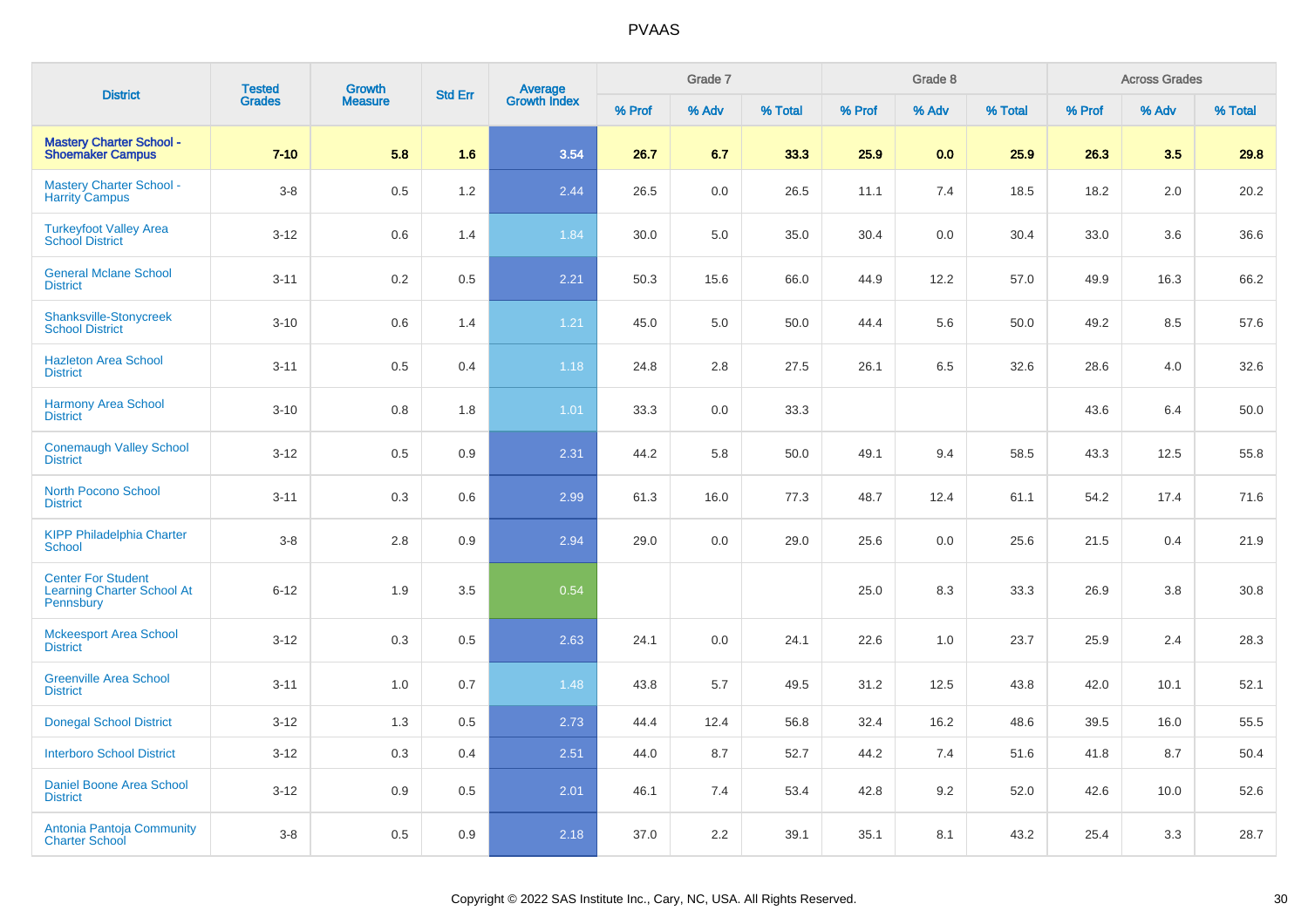| <b>District</b>                                                | <b>Tested</b> | Growth         | <b>Std Err</b> |                                |        | Grade 7 |         |        | Grade 8 |         |        | <b>Across Grades</b> |         |
|----------------------------------------------------------------|---------------|----------------|----------------|--------------------------------|--------|---------|---------|--------|---------|---------|--------|----------------------|---------|
|                                                                | <b>Grades</b> | <b>Measure</b> |                | <b>Average</b><br>Growth Index | % Prof | % Adv   | % Total | % Prof | % Adv   | % Total | % Prof | % Adv                | % Total |
| <b>Mastery Charter School -</b><br><b>Shoemaker Campus</b>     | $7 - 10$      | 5.8            | 1.6            | 3.54                           | 26.7   | 6.7     | 33.3    | 25.9   | 0.0     | 25.9    | 26.3   | 3.5                  | 29.8    |
| <b>Radnor Township School</b><br><b>District</b>               | $3 - 12$      | 1.9            | 0.4            | 4.23                           | 48.0   | 32.3    | 80.3    | 51.4   | 36.7    | 88.1    | 49.6   | 36.7                 | 86.4    |
| <b>Kane Area School District</b>                               | $3 - 10$      | 3.4            | 0.7            | 4.52                           | 50.8   | 6.0     | 56.7    | 50.0   | 9.8     | 59.8    | 44.4   | 10.2                 | 54.6    |
| Aspira Bilingual Cyber<br><b>Charter School</b>                | $3 - 11$      | 2.8            | 1.6            | 2.58                           | 0.0    | 0.0     | 0.0     | 0.0    | 0.0     | 0.0     | 5.9    | 0.0                  | 5.9     |
| <b>Galeton Area School</b><br><b>District</b>                  | $3 - 11$      | 2.2            | 1.4            | 1.61                           | 28.0   | 0.0     | 28.0    | 35.0   | 5.0     | 40.0    | 37.7   | 6.9                  | 44.6    |
| <b>Lehigh Valley Academy</b><br><b>Regional Charter School</b> | $3 - 11$      | 0.4            | 0.6            | 1.58                           | 50.9   | 3.8     | 54.7    | 51.8   | 4.6     | 56.4    | 46.4   | 11.0                 | 57.4    |
| Pan American Academy<br><b>Charter School</b>                  | $3-8$         | 0.9            | 0.8            | 3.18                           | 28.1   | 1.8     | 29.8    | 21.3   | 1.6     | 23.0    | 19.6   | 2.0                  | 21.5    |
| <b>William Penn School</b><br><b>District</b>                  | $3 - 12$      | 1.4            | 0.5            | 2.99                           | 30.8   | 0.6     | 31.4    | 21.8   | 2.4     | 24.2    | 26.1   | 2.5                  | 28.6    |
| <b>Bethlehem Area School</b><br><b>District</b>                | $3 - 11$      | 0.3            | 0.4            | 1.52                           | 40.8   | 5.2     | 46.0    | 33.8   | 6.3     | 40.1    | 42.3   | 9.3                  | 51.6    |
| <b>York Suburban School</b><br><b>District</b>                 | $3 - 11$      | 0.5            | 0.5            | 1.62                           | 50.0   | 16.8    | 66.8    | 36.4   | 19.8    | 56.2    | 46.4   | 23.5                 | 70.0    |
| <b>Mastery Charter School -</b><br><b>Pickett Campus</b>       | $6 - 10$      | 1.6            | 1.1            | 2.34                           | 15.4   | $0.0\,$ | 15.4    | 8.8    | 2.9     | 11.8    | 9.6    | 0.9                  | 10.5    |
| <b>Wyoming Valley West</b><br><b>School District</b>           | $3 - 11$      | 0.9            | 0.5            | 3.86                           | 40.5   | 4.2     | 44.6    | 30.1   | 12.1    | 42.2    | 35.8   | 6.9                  | 42.7    |
| <b>Susquenita School District</b>                              | $3 - 11$      | 0.7            | 0.6            | 3.42                           | 38.0   | 7.4     | 45.4    | 42.1   | 6.5     | 48.6    | 43.0   | 11.2                 | 54.2    |
| <b>Avella Area School District</b>                             | $3 - 12$      | 2.7            | 1.1            | 4.69                           | 60.0   | 5.7     | 65.7    | 63.0   | 18.5    | 81.5    | 46.7   | 12.6                 | 59.3    |
| <b>Central Dauphin School</b><br><b>District</b>               | $3 - 11$      | 1.6            | 0.2            | 7.01                           | 41.1   | 7.5     | 48.6    | 39.4   | 10.3    | 49.7    | 41.3   | 11.4                 | 52.8    |
| <b>Oil City Area School District</b>                           | $3 - 11$      | 2.6            | 0.6            | 4.69                           | 32.8   | 4.7     | 37.5    | 42.0   | 7.6     | 49.6    | 39.2   | 7.8                  | 47.0    |
| <b>Upper Dublin School</b><br><b>District</b>                  | $3 - 12$      | $2.0\,$        | 0.4            | 5.53                           | 59.5   | 20.0    | 79.5    | 55.3   | 21.9    | 77.2    | 51.4   | 27.8                 | 79.3    |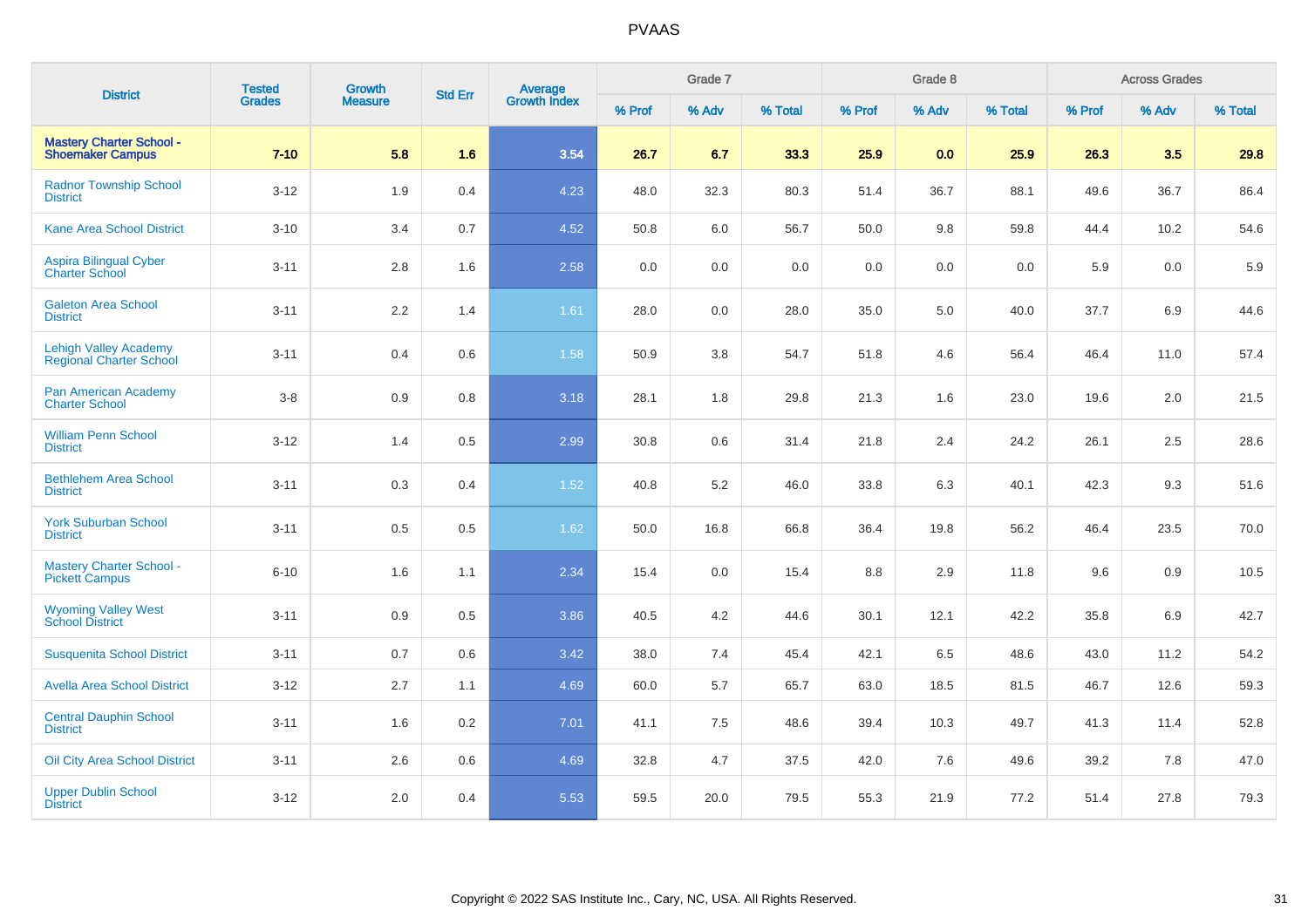| <b>District</b>                                            | <b>Tested</b> | Growth         | <b>Std Err</b> |                                |        | Grade 7 |         |        | Grade 8 |         |        | <b>Across Grades</b> |         |
|------------------------------------------------------------|---------------|----------------|----------------|--------------------------------|--------|---------|---------|--------|---------|---------|--------|----------------------|---------|
|                                                            | <b>Grades</b> | <b>Measure</b> |                | <b>Average</b><br>Growth Index | % Prof | % Adv   | % Total | % Prof | % Adv   | % Total | % Prof | % Adv                | % Total |
| <b>Mastery Charter School -</b><br><b>Shoemaker Campus</b> | $7 - 10$      | 5.8            | 1.6            | 3.54                           | 26.7   | 6.7     | 33.3    | 25.9   | 0.0     | 25.9    | 26.3   | 3.5                  | 29.8    |
| <b>Green Woods Charter</b><br><b>School</b>                | $3-8$         | 1.6            | 0.8            | 1.98                           | 43.9   | 12.3    | 56.1    | 39.2   | 17.6    | 56.9    | 40.6   | 17.4                 | 58.0    |
| Jefferson-Morgan School<br><b>District</b>                 | $3 - 10$      | 2.7            | 0.9            | 4.29                           | 41.8   | 5.4     | 47.3    | 44.4   | 6.7     | 51.1    | 41.7   | 6.6                  | 48.2    |
| <b>Frederick Douglass Mastery</b><br><b>Charter School</b> | $3-8$         | 1.8            | 1.4            | 1.59                           | 14.3   | 0.0     | 14.3    | 34.6   | 3.8     | 38.5    | 19.1   | 0.9                  | 20.0    |
| <b>Albert Gallatin Area School</b><br><b>District</b>      | $3 - 11$      | 0.4            | 0.5            | 2.55                           | 39.7   | 2.2     | 41.8    | 37.8   | 5.3     | 43.0    | 38.7   | 7.6                  | 46.2    |
| <b>New Hope-Solebury School</b><br><b>District</b>         | $3 - 11$      | 2.7            | 0.6            | 7.15                           | 50.0   | 22.9    | 72.9    | 60.2   | 25.9    | 86.1    | 51.8   | 23.2                 | 75.0    |
| <b>Hatboro-Horsham School</b><br><b>District</b>           | $3 - 11$      | 1.3            | 0.4            | 3.69                           | 52.9   | 10.9    | 63.8    | 51.3   | 9.1     | 60.5    | 49.9   | 13.8                 | 63.7    |
| <b>Derry Area School District</b>                          | $3 - 11$      | 2.2            | 0.6            | 3.78                           | 49.6   | 17.1    | 66.7    | 43.1   | 12.9    | 56.0    | 44.1   | 17.4                 | 61.5    |
| Allegheny-Clarion Valley<br>School District                | $3 - 10$      | 2.1            | 1.0            | 2.42                           | 43.9   | 2.4     | 46.3    | 40.0   | 0.0     | 40.0    | 40.9   | 9.1                  | 50.0    |
| <b>Juniata County School</b><br><b>District</b>            | $3 - 12$      | 2.7            | 0.5            | 6.20                           | 36.6   | 5.5     | 42.1    | 36.5   | 8.4     | 44.9    | 36.0   | 7.7                  | 43.7    |
| <b>Chestnut Ridge School</b><br><b>District</b>            | $3 - 12$      | 1.2            | 0.7            | 3.96                           | 57.9   | 3.2     | 61.0    | 50.5   | 6.2     | 56.7    | 47.9   | 11.6                 | 59.5    |
| <b>Claysburg-Kimmel School</b><br><b>District</b>          | $3 - 11$      | 2.9            | 0.8            | 3.49                           | 35.1   | $8.8\,$ | 43.9    | 43.9   | 7.0     | 50.9    | 43.5   | 8.7                  | 52.2    |
| Propel Charter School -<br>East                            | $3-8$         | 1.1            | 1.0            | 2.62                           | 33.3   | 9.1     | 42.4    | 29.4   | 0.0     | 29.4    | 31.6   | 4.7                  | 36.3    |
| <b>Gillingham Charter School</b>                           | $3 - 11$      | 2.2            | 2.0            | 1.11                           |        |         |         | 30.8   | 15.4    | 46.2    | 34.3   | 4.3                  | 38.6    |
| <b>Indiana Area School District</b>                        | $3 - 11$      | 1.1            | 0.5            | 2.37                           | 53.6   | 16.6    | 70.2    | 52.0   | 16.3    | 68.4    | 49.3   | 18.5                 | 67.7    |
| <b>Keystone Academy Charter</b><br>School                  | $3-8$         | 0.9            | 0.8            | 1.23                           | 47.4   | 3.5     | 50.9    | 40.7   | 8.5     | 49.2    | 40.7   | 7.4                  | 48.1    |
| <b>West Oak Lane Charter</b><br><b>School</b>              | $3-8$         | 0.8            | 0.7            | 2.18                           | 35.1   | 6.8     | 41.9    | 41.5   | 4.6     | 46.2    | 31.4   | 4.3                  | 35.8    |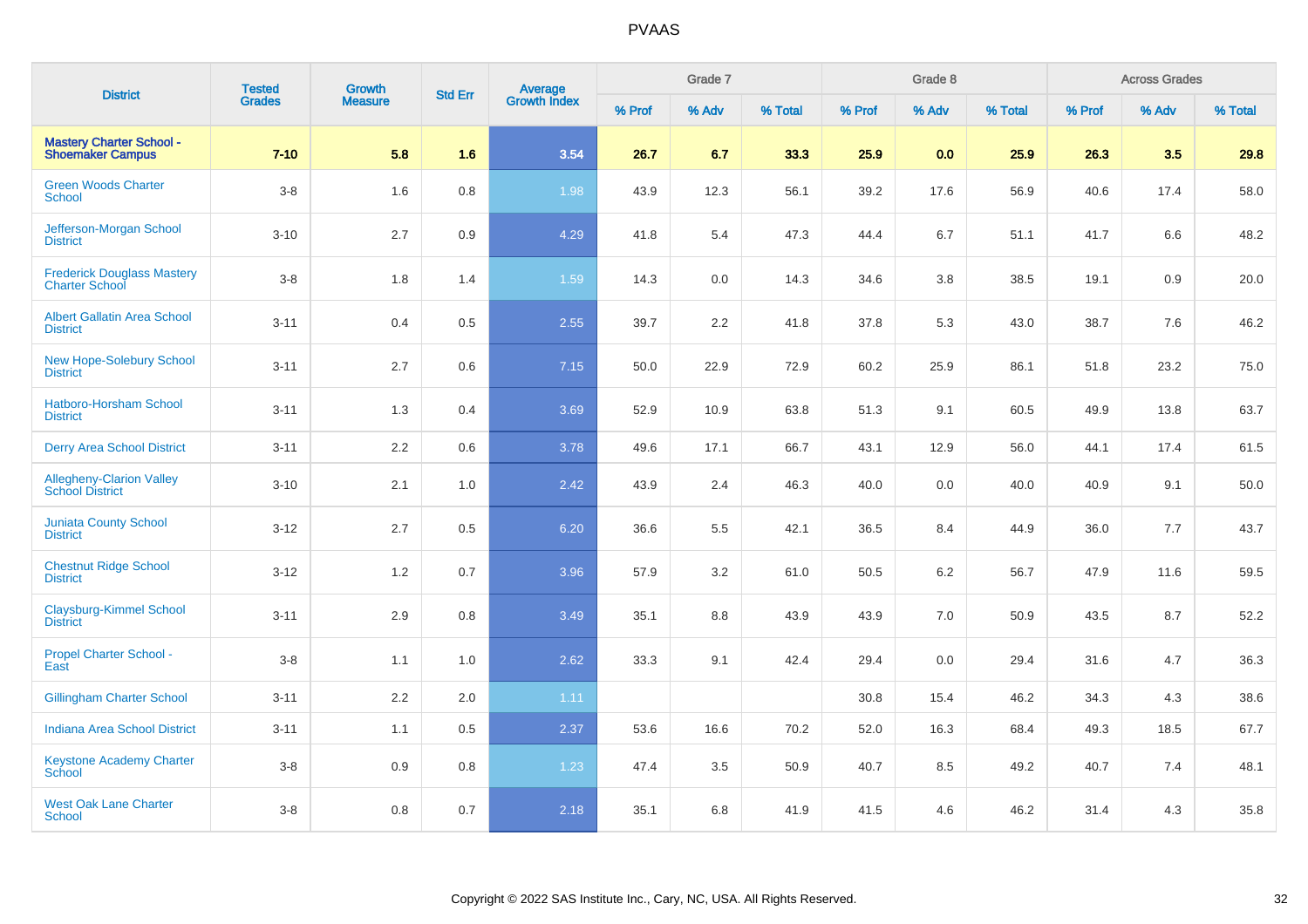| <b>District</b>                                            | <b>Tested</b> | <b>Growth</b>  | <b>Std Err</b> |                                |        | Grade 7 |         |        | Grade 8 |         |        | <b>Across Grades</b> |         |
|------------------------------------------------------------|---------------|----------------|----------------|--------------------------------|--------|---------|---------|--------|---------|---------|--------|----------------------|---------|
|                                                            | <b>Grades</b> | <b>Measure</b> |                | <b>Average</b><br>Growth Index | % Prof | % Adv   | % Total | % Prof | % Adv   | % Total | % Prof | % Adv                | % Total |
| <b>Mastery Charter School -</b><br><b>Shoemaker Campus</b> | $7 - 10$      | 5.8            | 1.6            | 3.54                           | 26.7   | 6.7     | 33.3    | 25.9   | 0.0     | 25.9    | 26.3   | 3.5                  | 29.8    |
| <b>Methacton School District</b>                           | $3 - 11$      | 0.4            | 0.4            | 2.33                           | 56.6   | 11.2    | 67.8    | 49.7   | 21.0    | 70.7    | 55.3   | 17.3                 | 72.6    |
| <b>Bethel Park School District</b>                         | $3 - 11$      | 0.5            | 0.4            | 3.98                           | 57.6   | 17.0    | 74.5    | 54.5   | 19.6    | 74.1    | 52.1   | 24.5                 | 76.6    |
| <b>Bentworth School District</b>                           | $3 - 11$      | 2.1            | 0.7            | 2.98                           | 52.5   | 20.0    | 72.5    | 43.3   | 11.9    | 55.2    | 52.1   | 16.1                 | 68.2    |
| <b>Tredyffrin-Easttown School</b><br><b>District</b>       | $3 - 10$      | 0.5            | 0.4            | 3.47                           | 56.5   | 29.3    | 85.8    | 48.6   | 39.7    | 88.4    | 52.0   | 36.6                 | 88.6    |
| <b>Mastery Charter School -</b><br>Gratz Ćampus            | $7 - 10$      | 5.0            | 1.4            | 3.77                           | 19.4   | 0.0     | 19.4    | 7.3    | 0.0     | 7.3     | 13.0   | 0.0                  | 13.0    |
| <b>Fell Charter School</b>                                 | $3-8$         | 3.1            | 2.3            | 1.32                           |        |         |         |        |         |         | 60.5   | 4.0                  | 64.5    |
| <b>Mifflin County School</b><br><b>District</b>            | $3 - 11$      | 2.7            | 0.4            | 7.71                           | 45.2   | 7.3     | 52.5    | 40.4   | 4.9     | 45.3    | 40.4   | 9.0                  | 49.4    |
| <b>Mount Union Area School</b><br><b>District</b>          | $3 - 10$      | 1.4            | 0.7            | 2.08                           | 28.9   | 4.8     | 33.7    | 36.9   | 1.2     | 38.1    | 31.6   | 2.9                  | 34.4    |
| <b>West Perry School District</b>                          | $3 - 11$      | 3.7            | 0.5            | 7.43                           | 44.2   | 7.9     | 52.1    | 53.3   | 13.3    | 66.7    | 44.0   | 14.2                 | 58.2    |
| <b>Montour School District</b>                             | $3 - 11$      | 2.4            | 0.5            | 7.13                           | 46.2   | 29.7    | 75.9    | 51.0   | 22.5    | 73.5    | 49.5   | 25.4                 | 74.9    |
| <b>Ad Prima Charter School</b>                             | $3 - 8$       | 2.7            | 0.8            | 6.20                           | 36.1   | 3.3     | 39.3    | 27.4   | 4.8     | 32.3    | 33.2   | 4.8                  | 38.1    |
| <b>Lindley Academy Charter</b><br>School At Birney         | $3-8$         | 1.0            | 0.7            | 2.21                           | 20.6   | 3.2     | 23.8    | 19.4   | 4.8     | 24.2    | 19.6   | 2.3                  | 21.9    |
| <b>Stroudsburg Area School</b><br><b>District</b>          | $3 - 11$      | 1.1            | 0.4            | 3.47                           | 46.4   | 8.5     | 54.9    | 48.9   | 7.8     | 56.7    | 40.7   | 9.2                  | 49.9    |
| <b>Pleasant Valley School</b><br><b>District</b>           | $3 - 11$      | 1.4            | 0.5            | 4.11                           | 47.0   | 10.5    | 57.5    | 51.9   | 7.6     | 59.5    | 48.1   | 6.4                  | 54.6    |
| <b>Bangor Area School District</b>                         | $3 - 12$      | 3.3            | 0.5            | 6.54                           | 47.3   | 9.5     | 56.8    | 43.3   | 8.0     | 51.3    | 44.8   | 13.6                 | 58.4    |
| <b>Ferndale Area School</b><br><b>District</b>             | $3 - 10$      | 1.9            | 1.0            | 1.95                           | 61.5   | 5.1     | 66.7    | 54.4   | 4.4     | 58.7    | 46.1   | 10.6                 | 56.6    |
| <b>Northeast Bradford School</b><br><b>District</b>        | $3 - 10$      | 3.0            | 0.9            | 3.25                           | 39.6   | 11.3    | 50.9    | 40.4   | 7.0     | 47.4    | 45.2   | 9.9                  | 55.1    |
| <b>Pine Grove Area School</b><br><b>District</b>           | $3 - 11$      | 0.9            | 0.6            | 4.20                           | 44.7   | 0.8     | 45.5    | 45.5   | 6.2     | 51.8    | 46.5   | 10.4                 | 56.9    |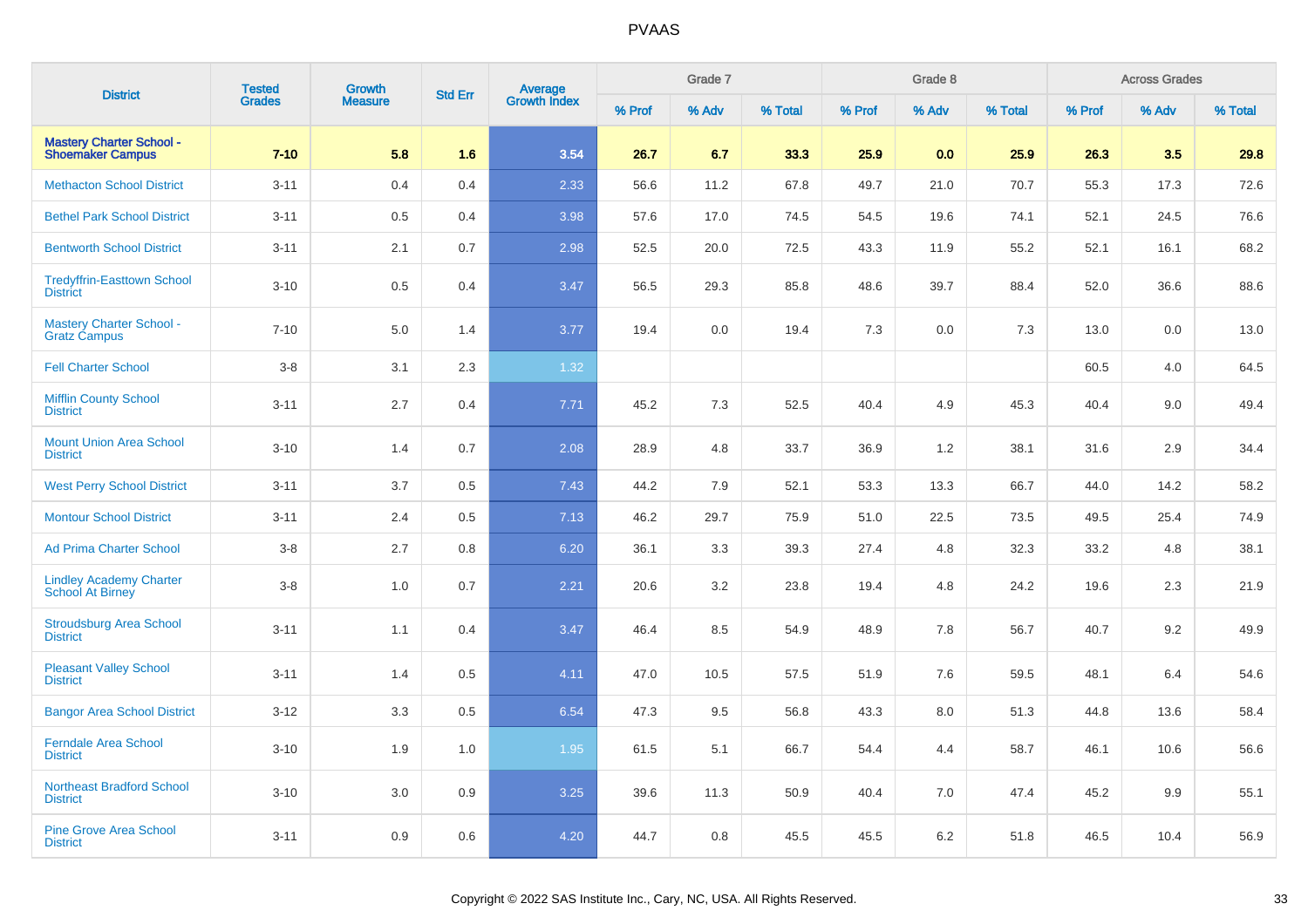| <b>District</b>                                            | <b>Tested</b> | Growth         | <b>Std Err</b> | Average<br>Growth Index |        | Grade 7 |         |        | Grade 8 |         |        | <b>Across Grades</b> |         |
|------------------------------------------------------------|---------------|----------------|----------------|-------------------------|--------|---------|---------|--------|---------|---------|--------|----------------------|---------|
|                                                            | Grades        | <b>Measure</b> |                |                         | % Prof | % Adv   | % Total | % Prof | % Adv   | % Total | % Prof | % Adv                | % Total |
| <b>Mastery Charter School -</b><br><b>Shoemaker Campus</b> | $7 - 10$      | 5.8            | 1.6            | 3.54                    | 26.7   | 6.7     | 33.3    | 25.9   | 0.0     | 25.9    | 26.3   | 3.5                  | 29.8    |
| <b>Russell Byers Charter</b><br><b>School</b>              | $3-8$         | 1.4            | 0.9            | 3.89                    | 28.1   | 0.0     | 28.1    | 14.3   | 2.0     | 16.3    | 22.4   | 3.0                  | 25.3    |
| Jeannette City School<br><b>District</b>                   | $3 - 11$      | 3.5            | 0.8            | 4.26                    | 44.6   | 9.2     | 53.8    | 48.1   | 7.7     | 55.8    | 40.4   | 8.2                  | 48.6    |
| <b>Shenango Area School</b><br><b>District</b>             | $3 - 11$      | 1.9            | 0.7            | 2.73                    | 45.7   | 9.6     | 55.3    | 41.1   | 18.9    | 60.0    | 42.3   | 18.7                 | 61.1    |
| <b>Mastery Charter School -</b><br><b>Shoemaker Campus</b> | $7 - 10$      | 5.8            | 1.6            | 3.54                    | 26.7   | 6.7     | 33.3    | 25.9   | 0.0     | 25.9    | 26.3   | 3.5                  | 29.8    |
| <b>Littlestown Area School</b><br><b>District</b>          | $3 - 11$      | 4.6            | 0.6            | 7.92                    | 37.0   | 7.4     | 44.4    | 55.6   | 6.4     | 61.9    | 45.7   | 9.8                  | 55.5    |
| <b>Conestoga Valley School</b><br><b>District</b>          | $3 - 11$      | 4.1            | 0.4            | 10.35                   | 44.6   | 10.7    | 55.4    | 39.6   | 18.3    | 57.9    | 42.4   | 17.7                 | 60.2    |
| <b>Boys Latin Of Philadelphia</b><br><b>Charter School</b> | $6 - 12$      | 2.7            | 0.8            | 3.28                    | 18.1   | 1.2     | 19.3    | 22.6   | 1.1     | 23.7    | 17.3   | 1.2                  | 18.5    |
| <b>Blue Ridge School District</b>                          | $3 - 11$      | 2.2            | $0.8\,$        | 2.90                    | 50.0   | 16.1    | 66.1    | 47.1   | 8.6     | 55.7    | 45.4   | 10.7                 | 56.1    |
| <b>Crawford Central School</b><br><b>District</b>          | $3 - 11$      | 3.3            | 0.4            | 7.81                    | 40.0   | 13.1    | 53.1    | 42.5   | 12.0    | 54.5    | 40.4   | 10.5                 | 50.9    |
| Southern Tioga School<br><b>District</b>                   | $3 - 11$      | 1.4            | 0.6            | 2.67                    | 44.9   | 3.6     | 48.6    | 37.2   | 8.3     | 45.4    | 38.5   | 7.0                  | 45.6    |
| <b>Richland School District</b>                            | $3 - 11$      | 3.6            | 0.6            | 5.79                    | 51.6   | 14.1    | 65.6    | 53.8   | 15.1    | 68.9    | 51.0   | 18.8                 | 69.8    |
| <b>Souderton Charter School</b><br>Collaborative           | $3-8$         | 4.3            | 1.3            | 3.72                    | 33.3   | 61.9    | 95.2    | 47.1   | 41.2    | 88.2    | 50.7   | 40.8                 | 91.6    |
| <b>Hope For Hyndman Charter</b><br><b>School</b>           | $3 - 11$      | 4.1            | 1.9            | 2.16                    | 41.7   | 8.3     | 50.0    | 37.5   | 0.0     | 37.5    | 27.4   | 6.0                  | 33.3    |
| <b>Shamokin Area School</b><br><b>District</b>             | $3 - 11$      | 1.2            | 0.5            | 2.31                    | 44.0   | 1.5     | 45.5    | 31.3   | 5.5     | 36.8    | 34.3   | 5.8                  | 40.1    |
| <b>Hempfield School District</b>                           | $3 - 11$      | 2.2            | 0.3            | 6.93                    | 43.1   | 21.1    | 64.2    | 46.0   | 20.1    | 66.1    | 45.8   | 20.4                 | 66.2    |
| <b>Delaware Valley School</b><br><b>District</b>           | $3 - 11$      | 1.2            | 0.4            | 5.27                    | 50.6   | 14.8    | 65.4    | 44.7   | 16.5    | 61.2    | 48.8   | 17.1                 | 65.9    |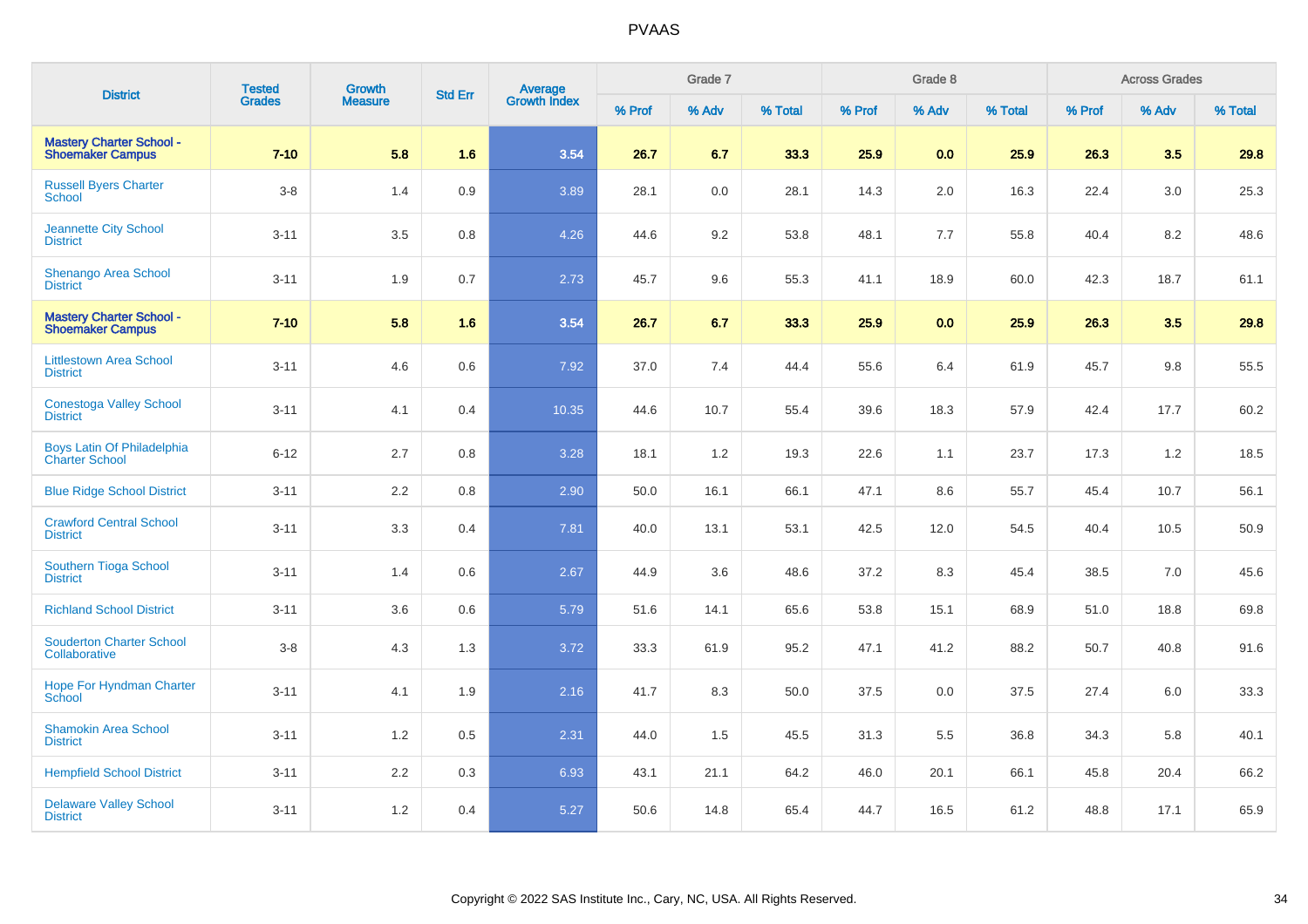| <b>District</b>                                            | <b>Tested</b> | <b>Growth</b>  | <b>Std Err</b> |                                |        | Grade 7 |         |        | Grade 8 |         |        | <b>Across Grades</b> |         |
|------------------------------------------------------------|---------------|----------------|----------------|--------------------------------|--------|---------|---------|--------|---------|---------|--------|----------------------|---------|
|                                                            | <b>Grades</b> | <b>Measure</b> |                | <b>Average</b><br>Growth Index | % Prof | % Adv   | % Total | % Prof | % Adv   | % Total | % Prof | % Adv                | % Total |
| <b>Mastery Charter School -</b><br><b>Shoemaker Campus</b> | $7 - 10$      | 5.8            | 1.6            | 3.54                           | 26.7   | 6.7     | 33.3    | 25.9   | 0.0     | 25.9    | 26.3   | 3.5                  | 29.8    |
| Penns Manor Area School<br><b>District</b>                 | $3 - 12$      | 1.6            | 0.8            | 1.96                           | 38.5   | 3.8     | 42.3    | 30.5   | 11.9    | 42.4    | 40.8   | 6.9                  | 47.8    |
| <b>Manchester Academic</b><br><b>Charter School</b>        | $3-8$         | 2.1            | 1.1            | 2.91                           | 46.2   | 0.0     | 46.2    | 31.4   | 0.0     | 31.4    | 30.7   | 1.7                  | 32.4    |
| Northern Tioga School<br><b>District</b>                   | $3 - 12$      | 3.0            | 0.5            | 5.57                           | 41.7   | 7.0     | 48.7    | 51.2   | 8.4     | 59.5    | 44.8   | 9.6                  | 54.4    |
| <b>Line Mountain School</b><br><b>District</b>             | $3 - 11$      | 5.9            | 0.7            | 8.01                           | 48.0   | 21.4    | 69.4    | 43.7   | 11.3    | 54.9    | 43.0   | 17.5                 | 60.5    |
| <b>Williamsburg Community</b><br><b>School District</b>    | $3 - 11$      | 3.1            | 1.1            | 4.44                           | 47.6   | 9.5     | 57.1    | 43.8   | 12.5    | 56.2    | 43.4   | 15.8                 | 59.1    |
| <b>Keystone Central School</b><br><b>District</b>          | $3 - 11$      | 1.9            | 0.4            | 4.90                           | 33.4   | 4.4     | 37.8    | 37.3   | 3.6     | 40.9    | 36.9   | 7.7                  | 44.6    |
| <b>Northern Cambria School</b><br><b>District</b>          | $3 - 11$      | 1.6            | 0.8            | 2.89                           | 53.7   | 5.6     | 59.3    | 47.7   | 4.6     | 52.3    | 42.9   | 6.6                  | 49.4    |
| <b>Brockway Area School</b><br><b>District</b>             | $3 - 11$      | 4.2            | 0.7            | 5.89                           | 44.4   | 9.9     | 54.3    | 50.0   | 9.7     | 59.7    | 46.6   | 17.4                 | 64.0    |
| Memphis Street Academy<br>Charter School @ JP Jones        | $5-8$         | 4.3            | 0.8            | 8.40                           | 21.3   | 1.6     | 23.0    | 18.0   | 0.0     | 18.0    | 16.6   | 0.6                  | 17.2    |
| <b>Gettysburg Area School</b><br><b>District</b>           | $3 - 11$      | 2.5            | 0.4            | 5.70                           | 48.1   | 11.6    | 59.7    | 44.9   | 10.3    | 55.1    | 45.0   | 16.0                 | 61.0    |
| <b>Quaker Valley School</b><br><b>District</b>             | $3 - 11$      | 2.7            | 0.6            | 4.90                           | 53.5   | 25.7    | 79.2    | 57.6   | 23.5    | 81.1    | 47.9   | 33.9                 | 81.8    |
| <b>Penn-Delco School District</b>                          | $3 - 11$      | 1.3            | 0.4            | 5.11                           | 48.7   | 16.8    | 65.4    | 45.6   | 6.2     | 51.8    | 46.1   | 12.9                 | 59.0    |
| Pennsylvania Cyber<br><b>Charter School</b>                | $3 - 11$      | 2.1            | 0.5            | 4.24                           | 42.9   | 3.4     | 46.4    | 39.5   | 2.6     | 42.0    | 40.1   | 7.4                  | 47.5    |
| <b>Corry Area School District</b>                          | $3 - 11$      | 2.4            | 0.6            | 4.24                           | 42.0   | 6.5     | 48.6    | 33.8   | 9.5     | 43.2    | 40.3   | 11.8                 | 52.1    |
| <b>Wattsburg Area School</b><br><b>District</b>            | $3 - 11$      | 3.0            | 0.6            | 4.82                           | 46.2   | 13.2    | 59.3    | 60.8   | 5.9     | 66.7    | 48.4   | 12.4                 | 60.8    |
| <b>Smethport Area School</b><br><b>District</b>            | $3 - 12$      | 6.2            | 0.8            | 7.41                           | 33.8   | 9.2     | 43.1    | 46.9   | 12.5    | 59.4    | 41.6   | 15.0                 | 56.6    |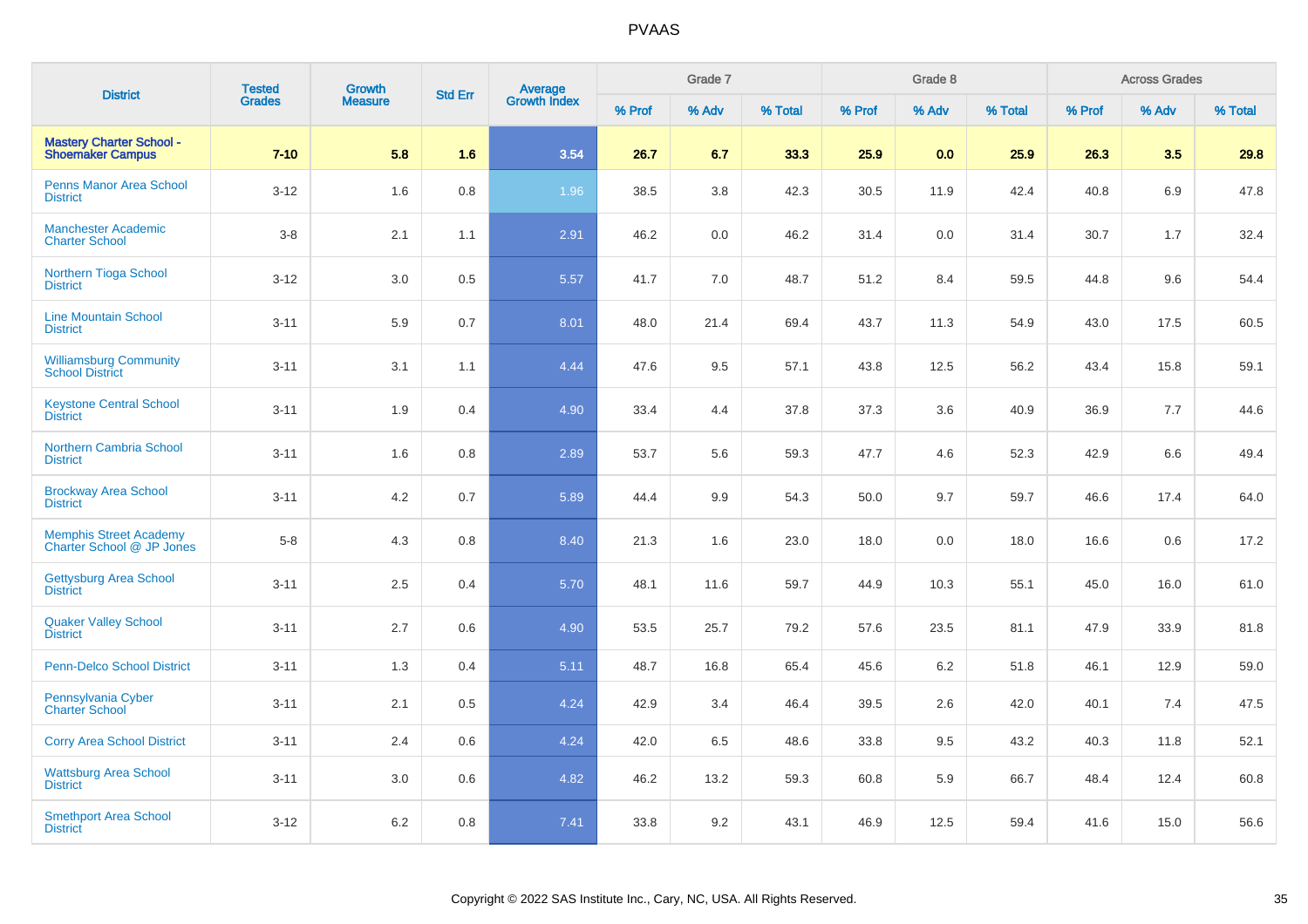| <b>District</b>                                            | <b>Tested</b><br><b>Grades</b> | <b>Growth</b><br><b>Measure</b> | <b>Std Err</b> | <b>Average</b><br>Growth Index | Grade 7 |       |         | Grade 8 |       |         | <b>Across Grades</b> |       |         |
|------------------------------------------------------------|--------------------------------|---------------------------------|----------------|--------------------------------|---------|-------|---------|---------|-------|---------|----------------------|-------|---------|
|                                                            |                                |                                 |                |                                | % Prof  | % Adv | % Total | % Prof  | % Adv | % Total | % Prof               | % Adv | % Total |
| <b>Mastery Charter School -</b><br><b>Shoemaker Campus</b> | $7 - 10$                       | 5.8                             | 1.6            | 3.54                           | 26.7    | 6.7   | 33.3    | 25.9    | 0.0   | 25.9    | 26.3                 | 3.5   | 29.8    |
| Pennsylvania Virtual<br><b>Charter School</b>              | $3 - 11$                       | 2.2                             | 0.7            | 3.25                           | 38.4    | 13.1  | 51.5    | 43.8    | 9.0   | 52.8    | 42.3                 | 11.6  | 53.9    |
| <b>Universal Institute Charter</b><br>School               | $3 - 8$                        | 2.4                             | 0.7            | 6.34                           | 28.6    | 0.0   | 28.6    | 35.2    | 3.4   | 38.6    | 26.8                 | 1.5   | 28.3    |
| <b>Upper Saint Clair School</b><br><b>District</b>         | $3 - 11$                       | 2.6                             | 0.4            | 9.21                           | 58.5    | 31.1  | 89.6    | 48.7    | 42.2  | 90.9    | 46.0                 | 42.0  | 88.0    |
| <b>Pequea Valley School</b><br><b>District</b>             | $3 - 11$                       | 1.3                             | 0.6            | 3.16                           | 43.0    | 4.7   | 47.7    | 37.9    | 6.8   | 44.7    | 37.7                 | 6.5   | 44.2    |
| <b>Bellwood-Antis School</b><br><b>District</b>            | $3 - 10$                       | 1.5                             | 0.7            | 3.13                           | 44.0    | 10.7  | 54.8    | 41.3    | 26.1  | 67.4    | 41.8                 | 16.7  | 58.6    |
| <b>Lewisburg Area School</b><br><b>District</b>            | $3 - 11$                       | $4.0\,$                         | 0.6            | 6.97                           | 42.6    | 30.9  | 73.5    | 43.0    | 31.1  | 74.1    | 44.8                 | 30.1  | 74.9    |
| <b>Duquesne City School</b><br><b>District</b>             | $3 - 8$                        | 3.1                             | 1.4            | 2.23                           |         |       |         |         |       |         | 14.8                 | 0.6   | 15.3    |
| <b>York City School District</b>                           | $3 - 12$                       | 1.0                             | 0.3            | 3.26                           | 14.9    | 0.0   | 14.9    | 16.0    | 0.2   | 16.2    | 15.3                 | 0.7   | 15.9    |
| Philadelphia Performing<br><b>Arts Charter School</b>      | $3-9$                          | 4.0                             | 0.8            | 6.37                           | 52.9    | 20.7  | 73.6    | 58.8    | 11.8  | 70.6    | 50.6                 | 15.6  | 66.2    |
| <b>Moshannon Valley School</b><br><b>District</b>          | $3 - 10$                       | 5.6                             | 0.8            | 6.66                           | 45.2    | 1.6   | 46.8    | 41.8    | 6.0   | 47.8    | 39.6                 | 7.8   | 47.4    |
| <b>Bear Creek Community</b><br><b>Charter School</b>       | $3 - 8$                        | 5.5                             | 0.9            | 6.44                           | 42.3    | 7.7   | 50.0    | 34.7    | 10.2  | 44.9    | 45.2                 | 12.1  | 57.4    |
| <b>Bradford Area School</b><br><b>District</b>             | $3 - 12$                       | 3.9                             | 0.5            | 7.92                           | 47.0    | 11.6  | 58.6    | 46.2    | 16.0  | 62.2    | 45.7                 | 15.1  | 60.8    |
| <b>Solanco School District</b>                             | $3 - 11$                       | $2.8\,$                         | 0.4            | 6.54                           | 37.0    | 14.8  | 51.7    | 40.8    | 15.0  | 55.9    | 43.0                 | 14.5  | 57.5    |
| East Pennsboro Area<br><b>School District</b>              | $3 - 11$                       | 1.2                             | 0.5            | 3.93                           | 50.6    | 10.0  | 60.6    | 47.1    | 8.2   | 55.3    | 44.2                 | 11.4  | 55.5    |
| <b>Redbank Valley School</b><br><b>District</b>            | $3 - 11$                       | 2.3                             | 0.7            | 3.22                           | 54.6    | 12.5  | 67.0    | 55.4    | 15.4  | 70.8    | 50.6                 | 13.7  | 64.4    |
| <b>Central Columbia School</b><br><b>District</b>          | $3 - 12$                       | 3.0                             | 0.5            | 6.31                           | 56.3    | 16.9  | 73.2    | 53.8    | 24.1  | 77.9    | 48.9                 | 24.7  | 73.6    |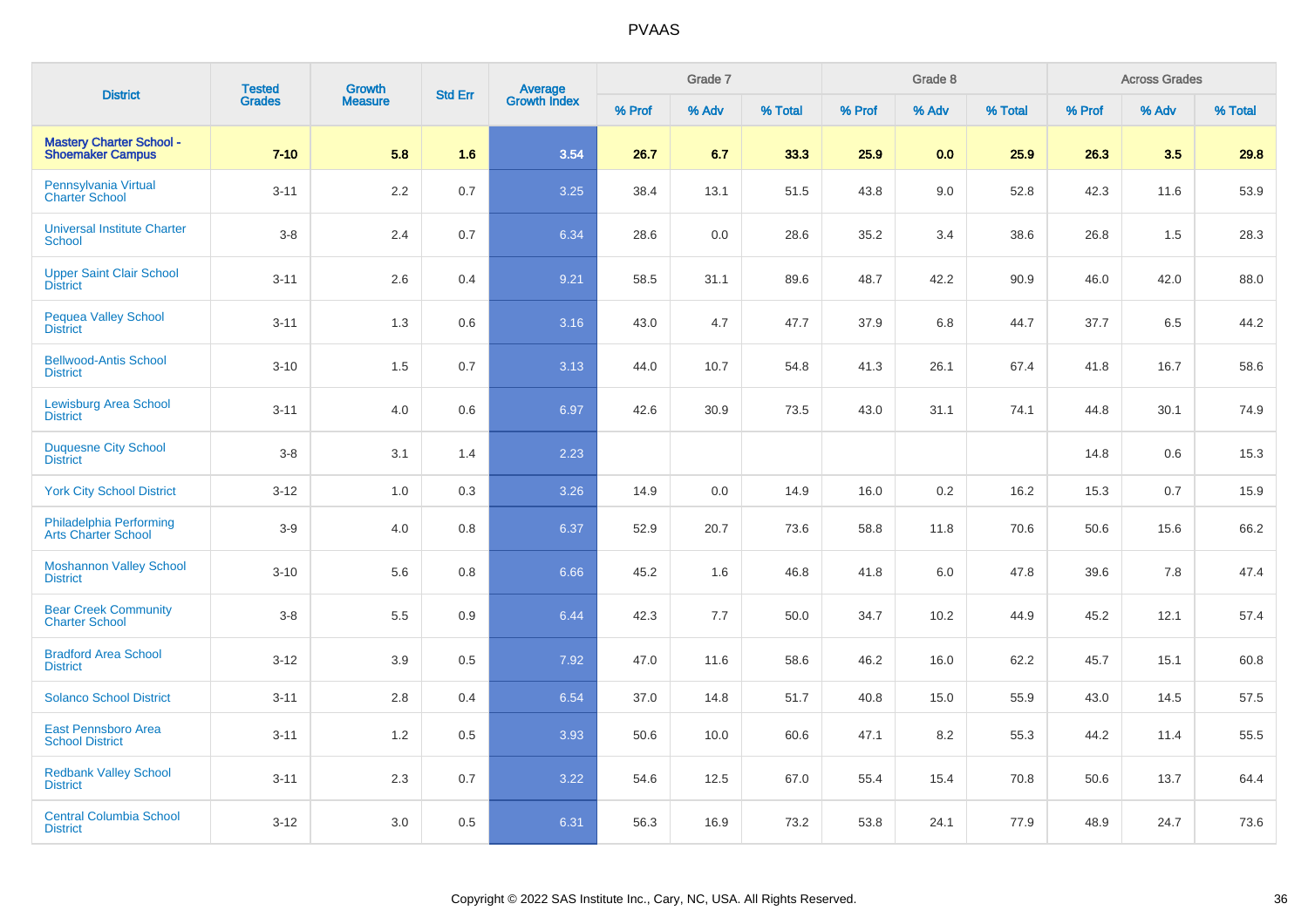| <b>District</b>                                                 | <b>Tested</b><br><b>Grades</b> | Growth<br><b>Measure</b> | <b>Std Err</b> | <b>Average</b><br>Growth Index | Grade 7 |       |         | Grade 8 |       |         | <b>Across Grades</b> |       |         |
|-----------------------------------------------------------------|--------------------------------|--------------------------|----------------|--------------------------------|---------|-------|---------|---------|-------|---------|----------------------|-------|---------|
|                                                                 |                                |                          |                |                                | % Prof  | % Adv | % Total | % Prof  | % Adv | % Total | % Prof               | % Adv | % Total |
| <b>Mastery Charter School -</b><br><b>Shoemaker Campus</b>      | $7 - 10$                       | 5.8                      | 1.6            | 3.54                           | 26.7    | 6.7   | 33.3    | 25.9    | 0.0   | 25.9    | 26.3                 | 3.5   | 29.8    |
| <b>Universal Vare Charter</b><br><b>School</b>                  | $6-8$                          | 6.8                      | 1.3            | 5.11                           | 16.7    | 0.0   | 16.7    | 28.6    | 1.6   | 30.2    | 22.7                 | 3.6   | 26.4    |
| John B. Stetson Charter<br><b>School</b>                        | $5-8$                          | 3.5                      | 0.6            | 5.56                           | 10.2    | 0.0   | 10.2    | 10.5    | 1.6   | 12.1    | 8.5                  | 0.5   | 8.9     |
| <b>Universal Daroff Charter</b><br><b>School</b>                | $3-8$                          | 4.3                      | 0.8            | 5.09                           | 12.5    | 2.1   | 14.6    | 21.8    | 0.0   | 21.8    | 15.2                 | 1.3   | 16.5    |
| <b>Hanover Public School</b><br><b>District</b>                 | $3 - 11$                       | 1.6                      | 0.6            | 4.71                           | 45.4    | 6.2   | 51.5    | 38.7    | 7.3   | 46.0    | 42.0                 | 12.7  | 54.7    |
| <b>Laboratory Charter School</b>                                | $3-8$                          | 3.4                      | 1.2            | 4.02                           | 52.0    | 0.0   | 52.0    | 33.3    | 4.8   | 38.1    | 27.2                 | 2.4   | 29.6    |
| <b>People For People Charter</b><br>School                      | $3 - 12$                       | 3.5                      | 1.0            | 3.90                           | 23.1    | 0.0   | 23.1    | 6.8     | 0.0   | 6.8     | 13.2                 | 0.4   | 13.6    |
| <b>Wissahickon School District</b>                              | $3 - 10$                       | 2.9                      | 0.3            | 8.48                           | 56.8    | 19.3  | 76.1    | 49.3    | 28.5  | 77.8    | 49.2                 | 28.7  | 77.9    |
| <b>Robert Benjamin Wiley</b><br><b>Community Charter School</b> | $3-8$                          | 3.6                      | 0.9            | 4.03                           | 28.1    | 1.8   | 29.8    | 31.1    | 0.0   | 31.1    | 24.2                 | 2.4   | 26.5    |
| <b>Upper Merion Area School</b><br><b>District</b>              | $3 - 11$                       | 3.6                      | 0.5            | 7.75                           | 53.5    | 10.8  | 64.3    | 43.3    | 14.0  | 57.3    | 47.7                 | 19.3  | 67.0    |
| <b>Athens Area School District</b>                              | $3 - 11$                       | 3.5                      | 0.6            | 6.17                           | 56.9    | 5.1   | 62.0    | 45.3    | 7.2   | 52.5    | 45.8                 | 12.8  | 58.6    |
| <b>Discovery Charter School</b>                                 | $3-8$                          | 4.6                      | 0.9            | 4.93                           | 35.6    | 3.4   | 39.0    | 45.7    | 5.7   | 51.4    | 29.8                 | 3.4   | 33.2    |
| <b>Warrior Run School District</b>                              | $3 - 11$                       | 2.6                      | 0.6            | 5.88                           | 46.3    | 15.7  | 62.0    | 42.2    | 10.0  | 52.2    | 43.0                 | 12.6  | 55.6    |
| <b>Circle Of Seasons Charter</b><br>School                      | $3-8$                          | 11.4                     | 1.3            | 9.02                           | 44.4    | 19.4  | 63.9    |         |       |         | 50.8                 | 18.6  | 69.5    |
| <b>Armstrong School District</b>                                | $3 - 11$                       | 3.2                      | 0.3            | 9.41                           | 48.7    | 8.8   | 57.5    | 45.3    | 11.5  | 56.8    | 45.4                 | 12.6  | 58.0    |
| <b>Millville Area School District</b>                           | $3 - 12$                       | 5.0                      | 1.0            | 5.28                           | 44.4    | 13.3  | 57.8    | 52.6    | 10.5  | 63.2    | 50.2                 | 13.2  | 63.4    |
| <b>Otto-Eldred School District</b>                              | $3 - 11$                       | 5.1                      | 1.0            | 5.26                           | 42.2    | 11.1  | 53.3    | 35.4    | 12.5  | 47.9    | 43.8                 | 11.1  | 54.9    |
| <b>Belmont Charter School</b>                                   | $3 - 10$                       | 2.8                      | 0.9            | 5.27                           | 22.9    | 0.0   | 22.9    | 28.0    | 0.0   | 28.0    | 18.0                 | 1.9   | 19.9    |
| <b>Universal Alcorn Charter</b><br>School                       | $3-8$                          | 6.0                      | 0.9            | 6.81                           | 37.5    | 3.6   | 41.1    | 28.2    | 0.0   | 28.2    | 29.2                 | 4.4   | 33.6    |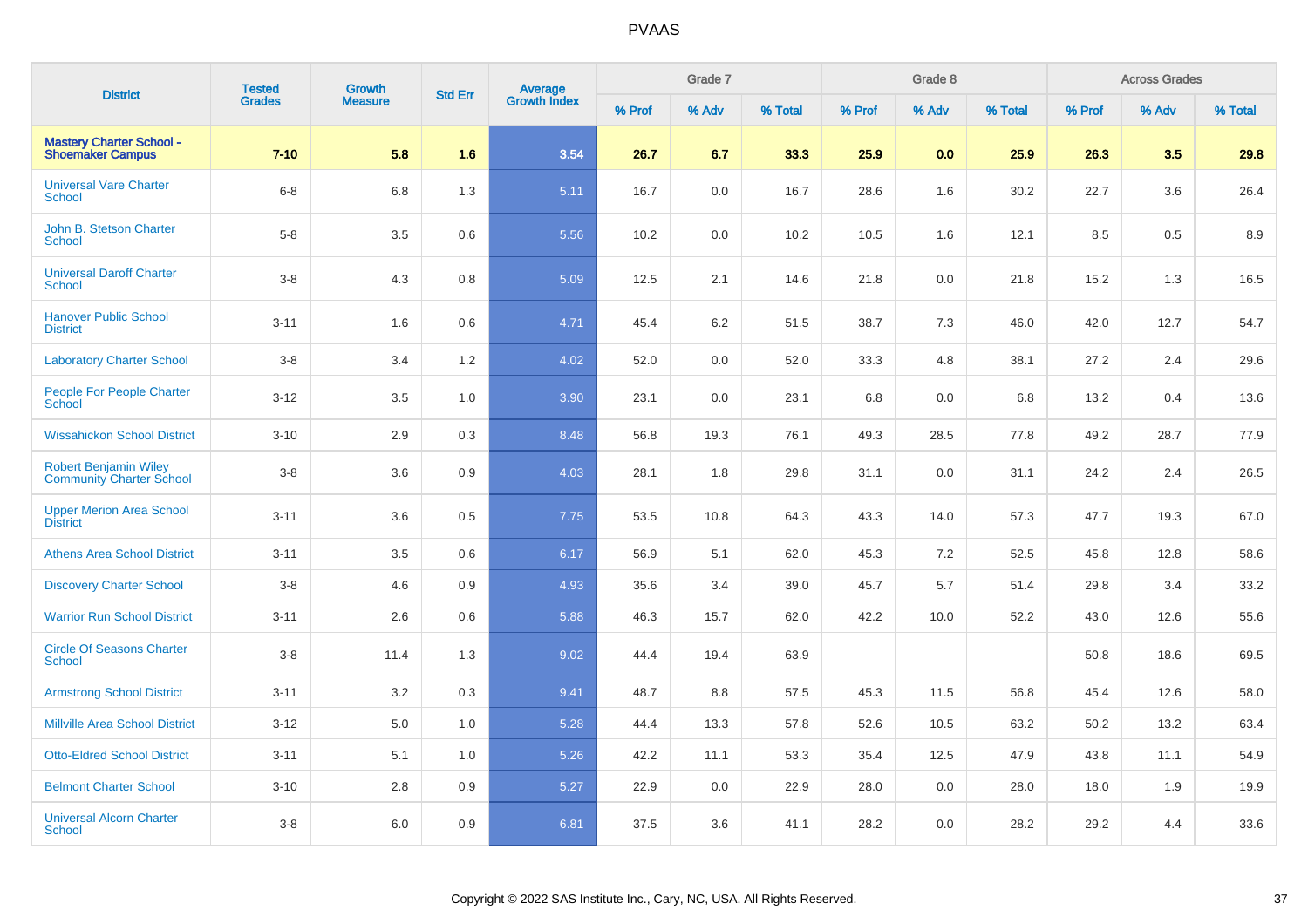| <b>District</b>                                              | <b>Tested</b><br><b>Grades</b> | Growth<br><b>Measure</b> | <b>Std Err</b> | Average<br>Growth Index | Grade 7 |       |         | Grade 8 |       |         | <b>Across Grades</b> |       |         |
|--------------------------------------------------------------|--------------------------------|--------------------------|----------------|-------------------------|---------|-------|---------|---------|-------|---------|----------------------|-------|---------|
|                                                              |                                |                          |                |                         | % Prof  | % Adv | % Total | % Prof  | % Adv | % Total | % Prof               | % Adv | % Total |
| <b>Mastery Charter School -</b><br><b>Shoemaker Campus</b>   | $7 - 10$                       | 5.8                      | 1.6            | 3.54                    | 26.7    | 6.7   | 33.3    | 25.9    | 0.0   | 25.9    | 26.3                 | 3.5   | 29.8    |
| Lake-Lehman School<br><b>District</b>                        | $3 - 11$                       | 2.0                      | 0.6            | 4.90                    | 53.0    | 9.6   | 62.6    | 52.2    | 8.7   | 60.9    | 48.7                 | 10.4  | 59.1    |
| <b>Reading School District</b>                               | $3 - 11$                       | 1.5                      | 0.4            | 4.93                    | 16.6    | 1.3   | 17.9    | 16.7    | 0.4   | 17.0    | 16.0                 | 1.2   | 17.2    |
| <b>Wayne Highlands School</b><br><b>District</b>             | $3 - 11$                       | 2.9                      | 0.5            | 5.65                    | 46.4    | 19.6  | 66.1    | 49.7    | 14.1  | 63.8    | 47.2                 | 17.9  | 65.1    |
| <b>Chester Community Charter</b><br><b>School</b>            | $3-8$                          | 3.8                      | 0.6            | 6.24                    | 15.2    | 1.0   | 16.2    | 14.8    | 0.0   | 14.8    | 13.2                 | 0.7   | 13.9    |
| <b>Penn Manor School District</b>                            | $3 - 11$                       | 2.1                      | 0.3            | 6.05                    | 48.2    | 16.2  | 64.4    | 43.7    | 15.4  | 59.1    | 46.8                 | 18.7  | 65.6    |
| <b>Greencastle-Antrim School</b><br><b>District</b>          | $3 - 11$                       | 2.7                      | 0.4            | 6.18                    | 45.4    | 20.7  | 66.1    | 51.7    | 14.7  | 66.4    | 44.6                 | 20.8  | 65.4    |
| <b>Provident Charter School</b>                              | $3-8$                          | 4.1                      | 1.1            | 4.26                    | 13.6    | 0.0   | 13.6    | 17.2    | 3.4   | 20.7    | 16.4                 | 2.9   | 19.3    |
| <b>Milton Area School District</b>                           | $3 - 11$                       | 3.2                      | 0.6            | 5.64                    | 48.9    | 13.3  | 62.2    | 40.9    | 16.5  | 57.5    | 42.3                 | 13.0  | 55.3    |
| <b>Bedford Area School</b><br><b>District</b>                | $3 - 11$                       | 5.0                      | 0.6            | 8.52                    | 44.8    | 13.8  | 58.6    | 42.8    | 12.2  | 55.0    | 46.2                 | 12.2  | 58.4    |
| <b>Greenwood School District</b>                             | $3 - 11$                       | 4.5                      | 0.8            | 5.56                    | 43.6    | 9.1   | 52.7    | 51.8    | 31.5  | 83.3    | 47.9                 | 19.4  | 67.3    |
| <b>Twin Valley School District</b>                           | $3 - 12$                       | 2.3                      | 0.5            | 5.39                    | 39.6    | 19.3  | 58.9    | 54.2    | 16.1  | 70.2    | 45.6                 | 20.6  | 66.2    |
| <b>Harrisburg City School</b><br><b>District</b>             | $3 - 11$                       | 1.6                      | 0.4            | 7.12                    | 15.4    | 1.9   | 17.3    | 20.3    | 2.1   | 22.4    | 12.6                 | 1.0   | 13.6    |
| <b>Spring-Ford Area School</b><br><b>District</b>            | $3 - 11$                       | 2.9                      | 0.3            | 10.53                   | 52.7    | 21.3  | 74.0    | 52.4    | 21.8  | 74.2    | 51.9                 | 24.7  | 76.6    |
| <b>Richard Allen Preparatory</b><br><b>Charter School</b>    | $5-8$                          | 4.8                      | 0.7            | 6.89                    | 16.7    | 1.8   | 18.5    | 19.1    | 1.8   | 20.9    | 16.4                 | 1.1   | 17.5    |
| <b>Folk Arts-Cultural</b><br><b>Treasures Charter School</b> | $3 - 7$                        | 7.1                      | 1.0            | 6.75                    | 52.3    | 11.4  | 63.6    |         |       |         | 46.5                 | 14.6  | 61.1    |
| <b>Central York School District</b>                          | $3 - 12$                       | 5.2                      | 0.3            | 15.18                   | 54.3    | 10.8  | 65.1    | 44.1    | 9.2   | 53.2    | 46.7                 | 10.4  | 57.1    |
| <b>Homer-Center School</b><br><b>District</b>                | $3 - 11$                       | 6.3                      | 0.8            | 7.72                    | 48.0    | 8.2   | 56.2    | 50.8    | 14.9  | 65.7    | 45.3                 | 11.7  | 56.9    |